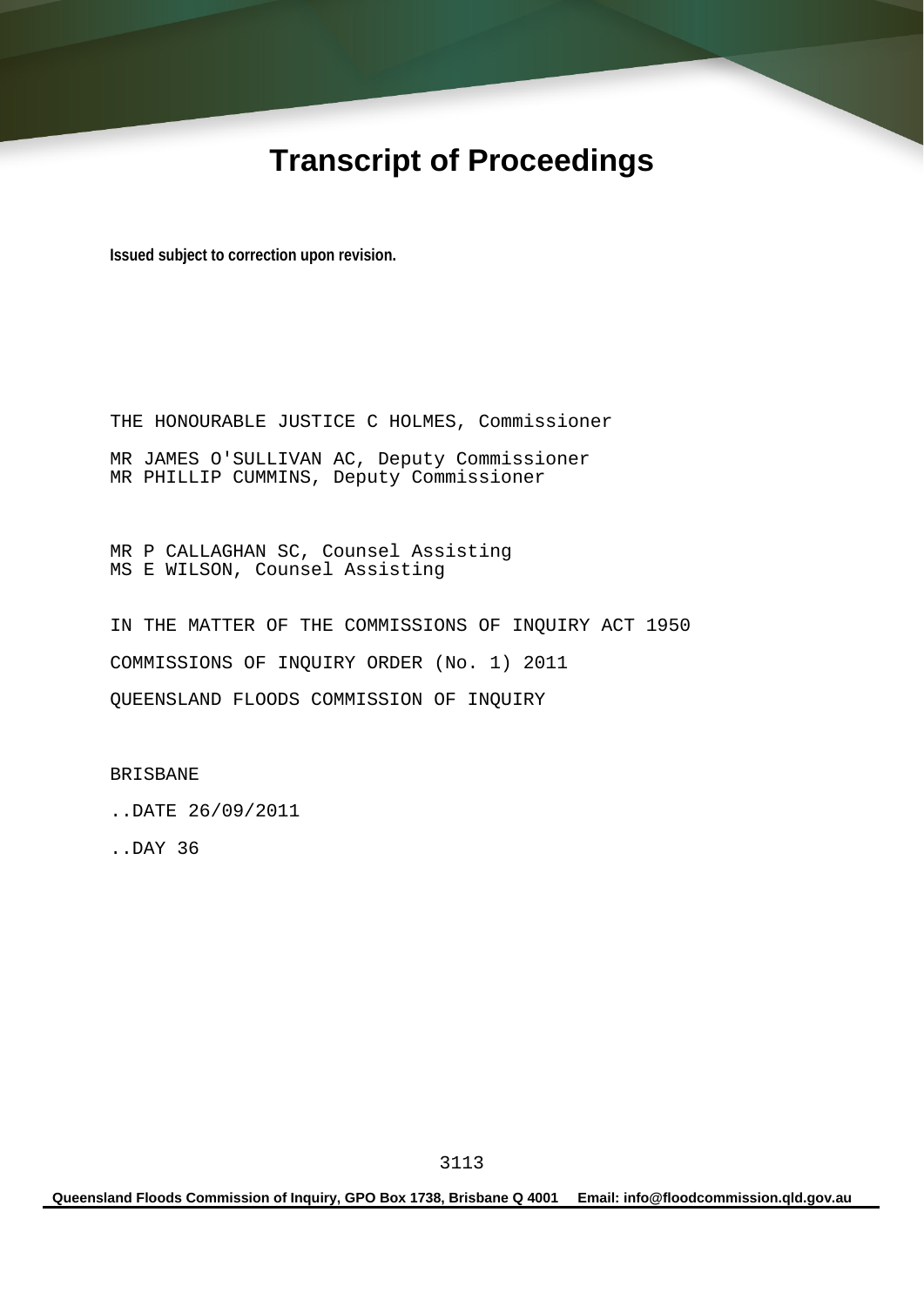## 26092011 D36 T1 KHW QUEENSLAND FLOODS COMMISSION OF INQUIRY **1 10 20 30 40 50**  THE COMMISSION RESUMED AT 10.00 A.M. COMMISSIONER: Just before you begin, I see, Mr Ure, you're back appearing for the Moreton Bay Regional Council? MR URE: The Local Government Association of Queensland on behalf Moreton Bay Regional Council, Commissioner. COMMISSIONER: Yes, thanks. Yes, Ms Wilson? MS WILSON: Madam Commissioner, I call Lola Worthington. LOLA FAY WORTHINGTON, SWORN AND EXAMINED: COMMISSIONER: Yes? MS WILSON: Thank you, Madam Commissioner. Is your full name Lola Fay Worthington?-- It is. And you provided a statement to the Queensland Floods Commission of Inquiry?-- I did. Can I show you this document, please? That document-----?-- Yes. That folder contains your statement and the exhibits that you have attached to your statement?-- It does. Madam Commissioner, I tender that statement and exhibits. COMMISSIONER: Exhibit 610. ADMITTED AND MARKED "EXHIBIT 610" MS WILSON: Now, you are a resident of Male Road, Caboolture?-- I am. 118 Male Road?-- Correct. You lived there since 2006?-- Correct. The residents in the area around your residence you believe was developed in 1979 to 1983, around that time?-- The subdivision, Caboolture Meadows, that was when it was first developed, in that period. And you refer in your statement to all the houses built then were over the then hundred year flood line?-- Correct.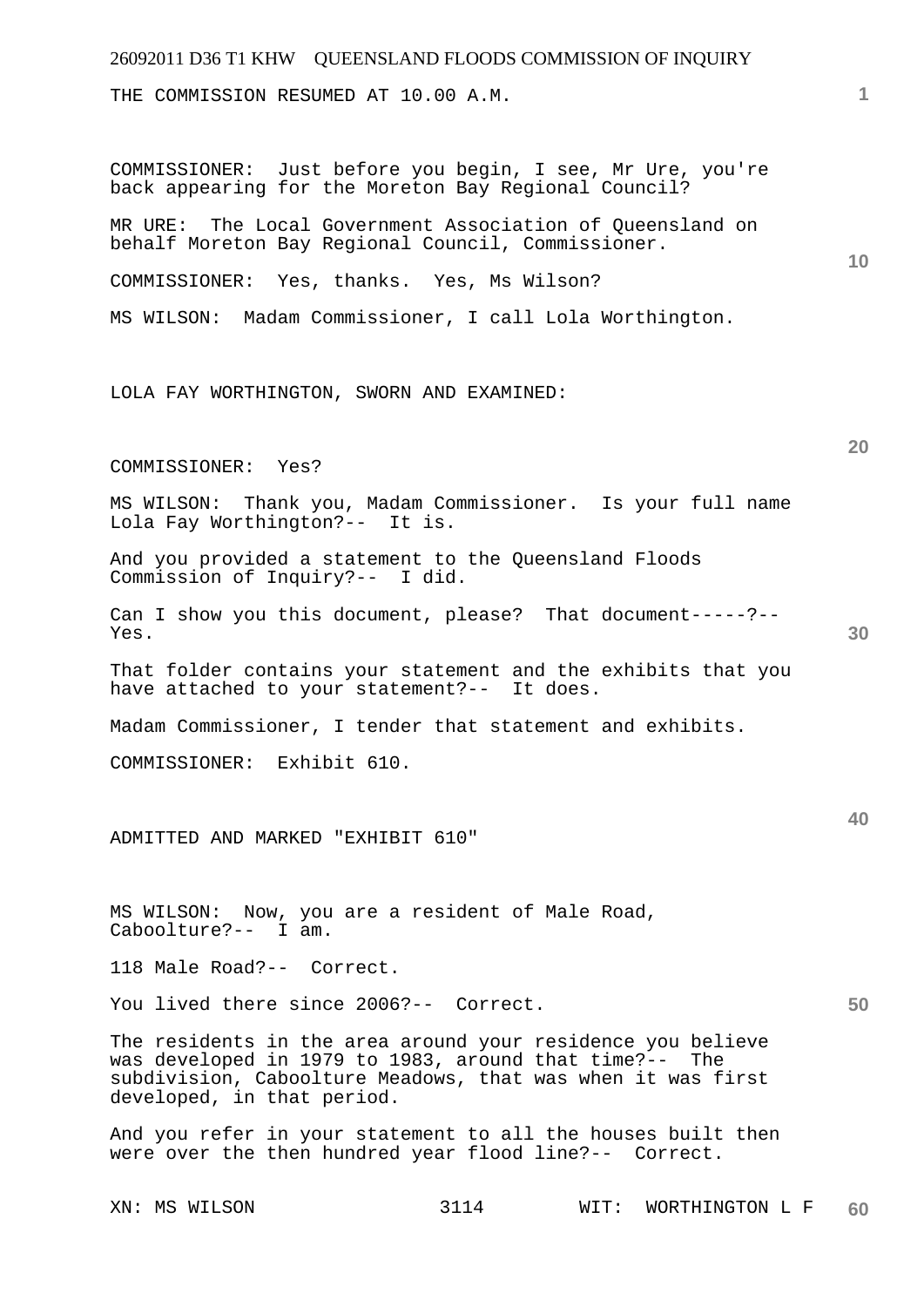And how do you know that?-- We were told.

Okay. By?-- Hearsay, by hearsay.

By hearsay?-- Yes.

Is that just being all the neighbours talking?-- Yes.

**10**  Now, your property is on the northern side of Male Road?-- Correct.

Now, if I can show you this map, which I understand that you have been shown this morning, and it will come up just in front of you on the screen. This is a map that shows your property at 118 Male Road?-- Yes.

And you can see that, that's the blue bold line?-- Yes.

**20**  Now, your property and the properties on the northern side of Male Road are in five acre lots?-- Correct, except the very one at the far end.

Which number was that?-- Be 146, it's slightly larger.

Okay. And the properties on the other side are about the same?-- Oh, opposite us is now a new subdivision.

Okay. They were at the time lots of around five acre?-- They were all - yeah, there was seven five acre lots.

Can you tell us about the subdivision now that is across the road?-- There's now approximately 193 to 195 homes on that five acres. The land and the roadway were all built up. Some of the land was built up to approximately two metres in height.

**40**  Okay. Just so that we are all clear what you are referring to when you say about this new subdivision, can you - there's a pointer to your right. Can you indicate - see that little white-----?-- That?

Yep. Now, can you pick that up?-- Mmm-hmm.

If you push that button do you see a red light shine out?-- Yes.

Now, you will be able to point to us all on that map up there - see the map up there?-- Yes, yeah.

Okay. Can you point to us and show to us where you are talking about where this new subdivision is? Down a bit?-- Can you see Herd Street, Herd Street there.

Yes?-- That's part of the new subdivision. Where you see number 79, that's still the original land at the original height and to the left of that is a retention basin. Now, your Elof Road is part of - and Granger Road - they're part of

**1**

**30**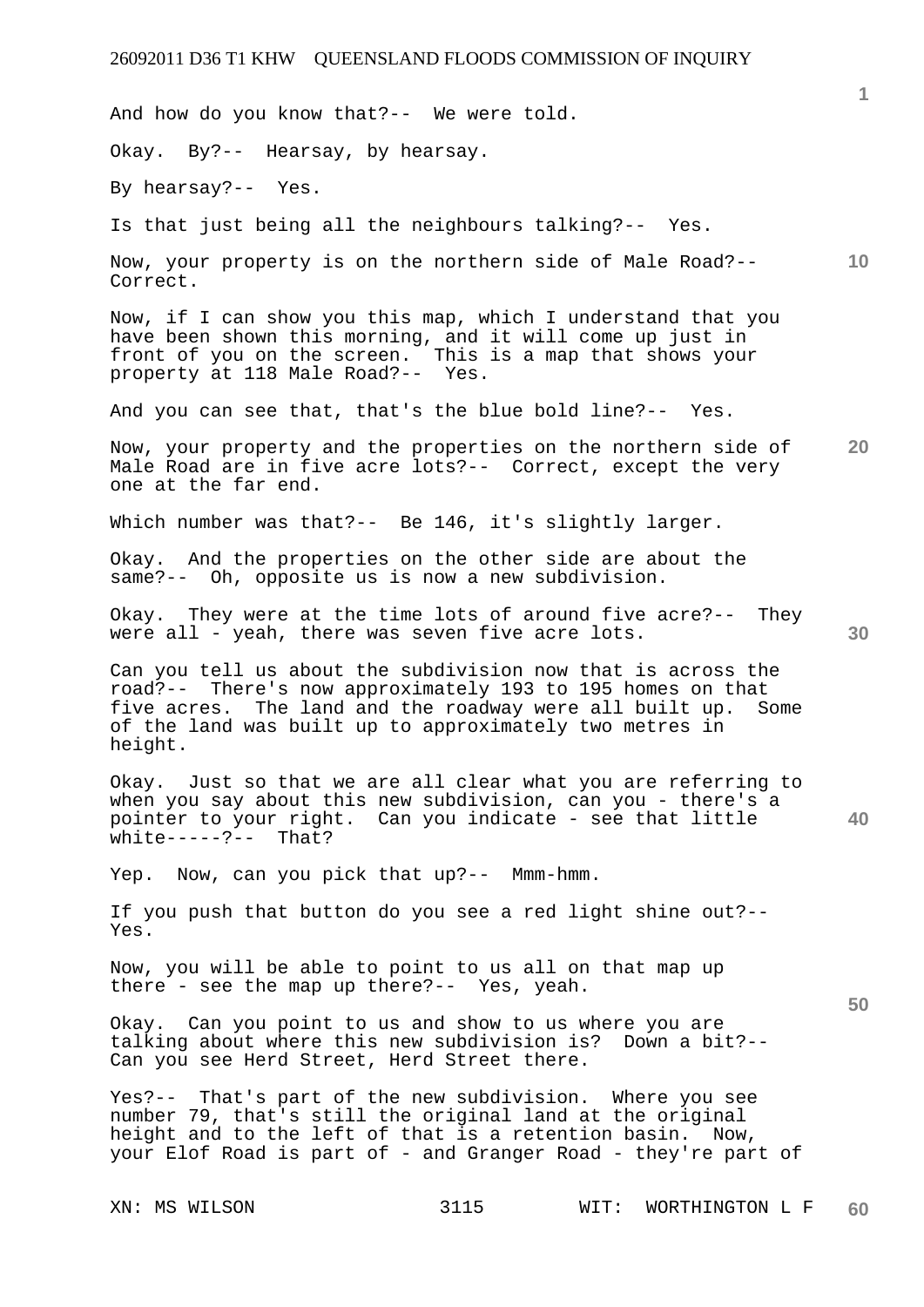the new subdivision. Schofield Circuit, where you see that, is part of a subdivision that was developed approximately in 2002, to my knowledge.

Okay. Your statement refers to that initially there were no industrial areas in the vicinity. If I can just clarify the term that you use "initially", is there any industrial areas in your vicinity now?-- Not to my knowledge.

Now, when you purchased your property on Male Road, the council was the Caboolture Shire Council?-- Correct.

And then the Caboolture Shire Councils amalgamated and other councils became the Moreton Bay Regional Council?-- Correct.

When you purchased your land, it was zoned rural residential?-- The original property was - it wasn't residential A, it was the rural residential, yes.

**20**  And what about when you purchased your property?-- By the time I - by the time I bought into that property - I'm not sure of the status. It could have been residential A, I'm not sure.

And what is your property zoned now?-- It's residential A now.

So, at one time it was rural residential?-- Correct.

**30**  And now it's residential A?-- Yes. It was changed without our knowledge.

Now, King John Creek is near your property?-- Yes.

Now, King John Creek is shown on this map?-- Yes.

And is that the dark blue line that weaves its way through?-- Yes.

**40**  And you can see that going through 26, 34, 42, 58, 56, 74?-- Yes.

Now, your property was flooded in the - in January 2011?-- Yes.

**50**  Can you tell us where you believed the water came from?-- Well, can we go back a bit before this year? That area had five floods in the time from '88, '89, '91, '92 and '99 and in that period of time the water behaved in exactly the same manner. The water would come along the creek and as soon as it got to the Bruce Highway, that's when the water would then back on to the properties, it would come back that way. However, this year when it did flood, the pattern of water had a total change. We had water coming from the western end of Male Road, we had it coming from the retention basin and we also had it coming back in from the highway back on to the properties. So, we were getting hit in three different directions.

**1**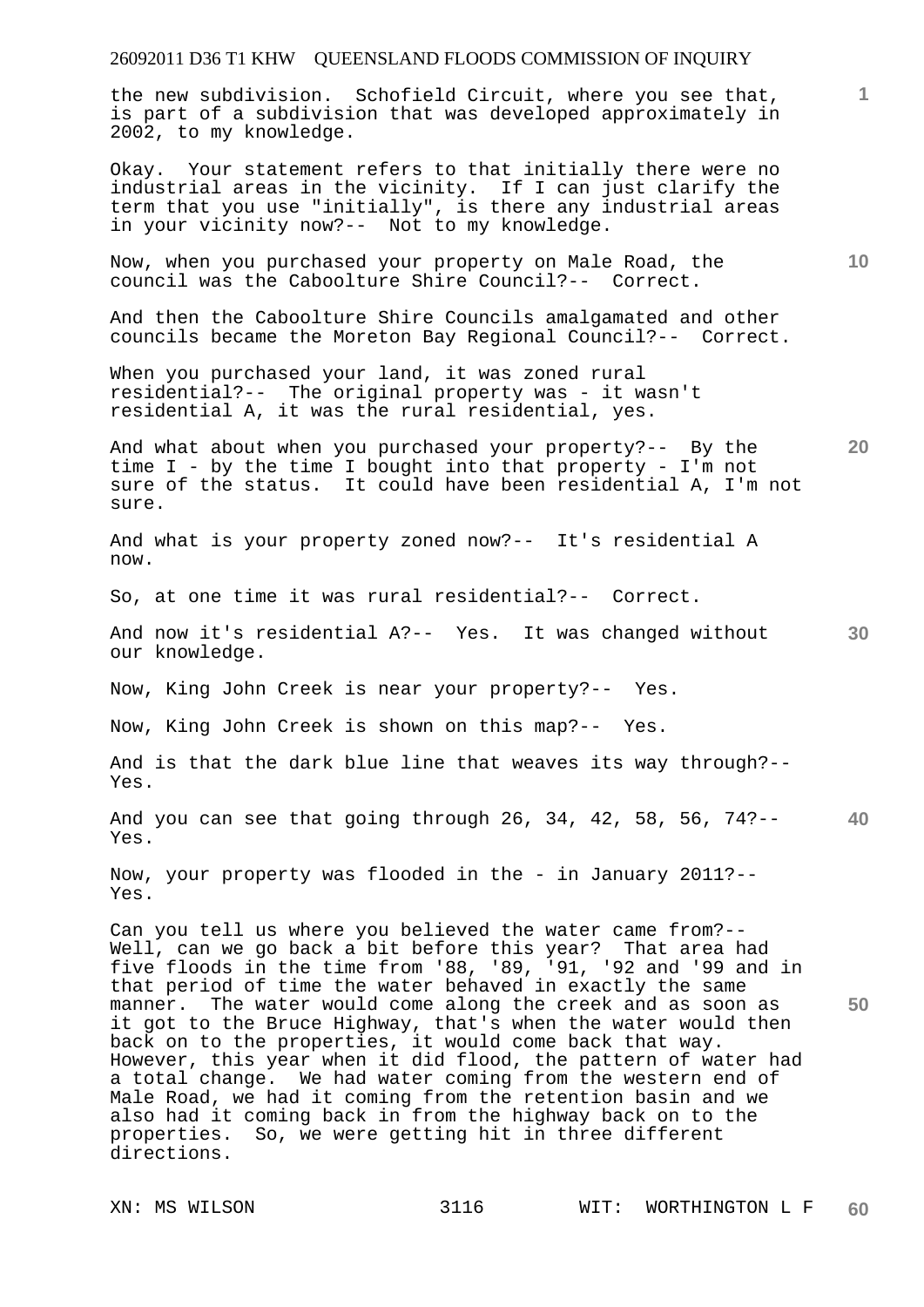Okay. Well, if we can, I would like you to show us using that pointer, if you can, and Ms Rolf-----?-- The pointer's gone.

It's gone?-- It's gone.

The Associate will assist if you can't do it.

COMMISSIONER: Would it be easier to get Miss Worthington, if she shouldn't mind, just to show us?-- Can I stand up and go over?

Yes. Would you mind doing that?-- The first five floods that the area experienced, the water come would down the creek and as soon as it got to the Bruce Highway, it would then come and it would back on to the properties that way, the water always came that way. In '09 and this year when the water came we had it coming from this area, we had it coming from the retention basin that way, and we also had the water coming back this way. So, we got hit three - on three sides.

So you are saying from west, from east and the from the retention basin?-- Yes. The property 100 suffered very badly with the water coming from this retention basin area. It was actually going straight across the road and straight into their house and straight through their house, and in '09 - in the previous five floods not one house had water near them, right. In '09 five houses got flooded, this year eight houses got flooded.

And is that map north-south oriented, as far-----?-- Well, that's the west.

Mmm-hmm?-- Right.

That sounds right then. Thanks very much, Miss Worthington.

**40**  MS WILSON: Miss Worthington, while you're there, can I just ask you a couple more questions that you can just help me identify a couple of other features that you mention in your statement? In your statement that you - you provide a number of reasons why you think the flooding occurred?-- Mmm-hmm.

And one of them is the housing developments-----?-- Yes.

-----around your area?-- Yes.

And you identify Lilyvale?-- Yes.

**50**  Could you show us where Lilyvale is?-- Lilyvale is way over here, off Male Road.

To the bottom of that photograph you've got in front of us?-- Yes, see, the old Male Road came right down this way and Lilyvale was here, and the water from the Lilyvale estate goes into this retention basin. The water from Schofield Circuit goes into this retention basin.

**20** 

**10**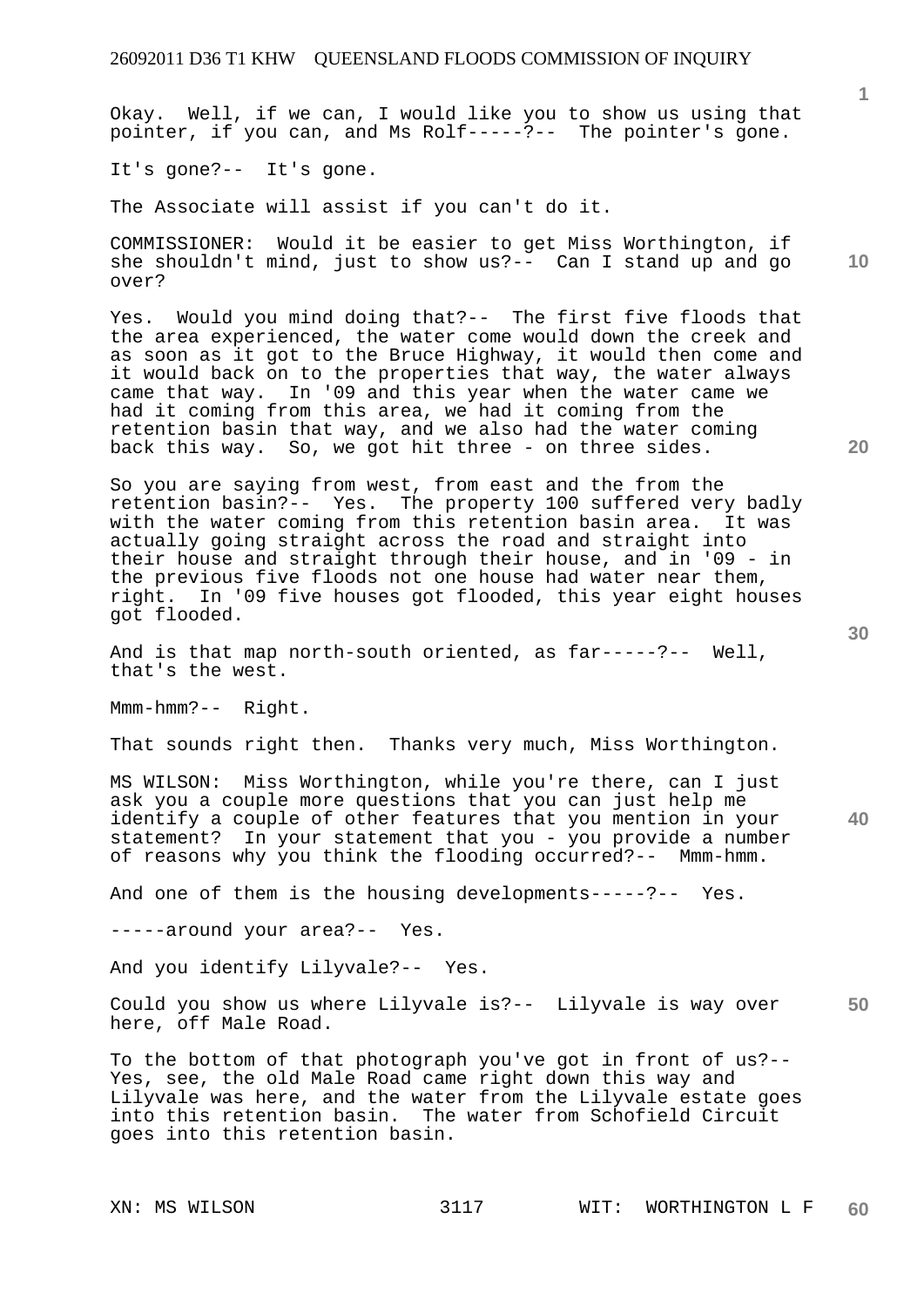**1** And another housing estate or development that you refer to is Kelvin Grove?-- Yeah, well, it's - Schofield Circuit is Kelvin Grove.

And Elysian Grove?-- Yes, that's this one here.

Okay. And you're referring there when you are talking around the Herd Street Elof Road?-- Yes.

Is that the case?-- Yes.

Thank you very much.

COMMISSIONER: Before you go, just so I understand where the retention basin is exactly, what can you tell me that's around it so I will remember later?-- Oh, okay. Property number 79 is still the - at the original ground level that the whole area used to be. The retention basin is straight to its left, right.

Thanks very much?-- And-----

MS WILSON: In paragraph 9 of your statement you set out the-----?-- Oh, yes.

-----combination of causes-----?-- Yes.

-----that you believe contributed to the flooding. Just one matter that if you could provide some further assistance on? One of those factors is King John Creek being overgrown-----?-- Yes.

-----with vegetation and built up of debris and silt deposit?-- Mmm-hmm.

But you go on further in your statement to say, "You do not believe that the vegetation of tea-trees on the eastern side of the Bruce Highway prevents the flow of water."?-- Yes.

Perhaps if we can have that map up again? Those tea-trees-----?-- Are on the other side. We got a letter from the Main Roads Department stating that the cause for our flooding was the tea-trees that are growing on the far side of the-----

On the other side of the Bruce Highway?-- On the other side, on the southbound, and we do not believe that's the cause. We never knew that tea-trees could stop water. Our property at the back is full of tea-trees and if tea-trees can stop it, it didn't at 118 Male Road.

And the concerns that you and your residents hold in relation to the flooding of Male Road and the areas around that, you've written to the council on numerous occasions-----?-- Yes.

-----setting out those concerns?-- Yes.

And the council has responded and those - that correspondance

**20** 

**10** 

**50**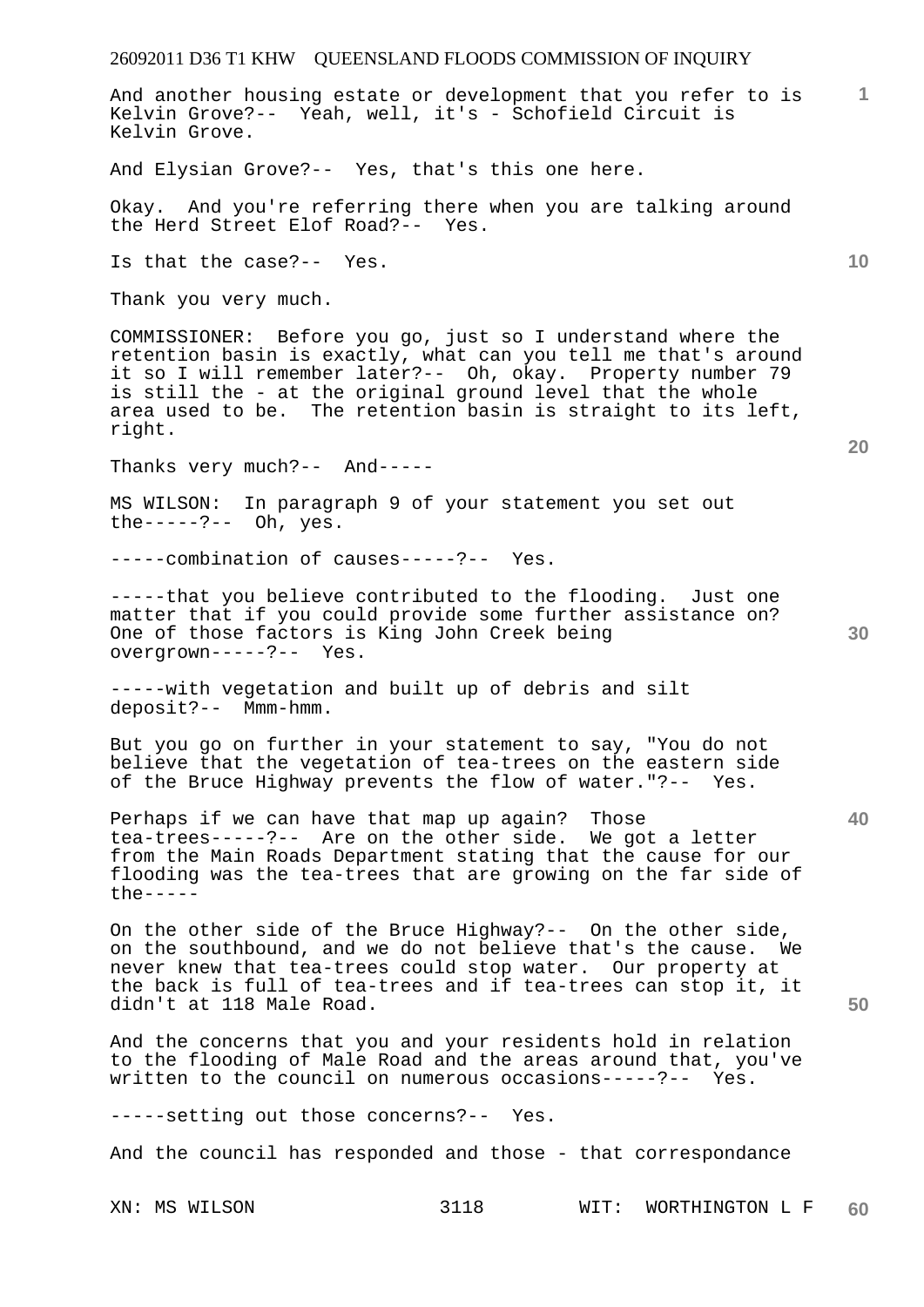26092011 D36 T1 KHW QUEENSLAND FLOODS COMMISSION OF INQUIRY **10**  is included in your statement as attachments?-- It is. Thank you very much. I have no further questions?-- Okay. COMMISSIONER: Mr MacSporran? MR MacSPORRAN: I have nothing, thank you, Commissioner. MR FLANAGAN: No questions. MR URE: I have nothing. MS O'GORMAN: I have nothing. COMMISSIONER: Thanks very much, Miss Worthington. You are

WITNESS EXCUSED

excused.

MS WILSON: Thank you, Madam Commissioner. I call Juleia Murray.

**40** 

**50** 

**20**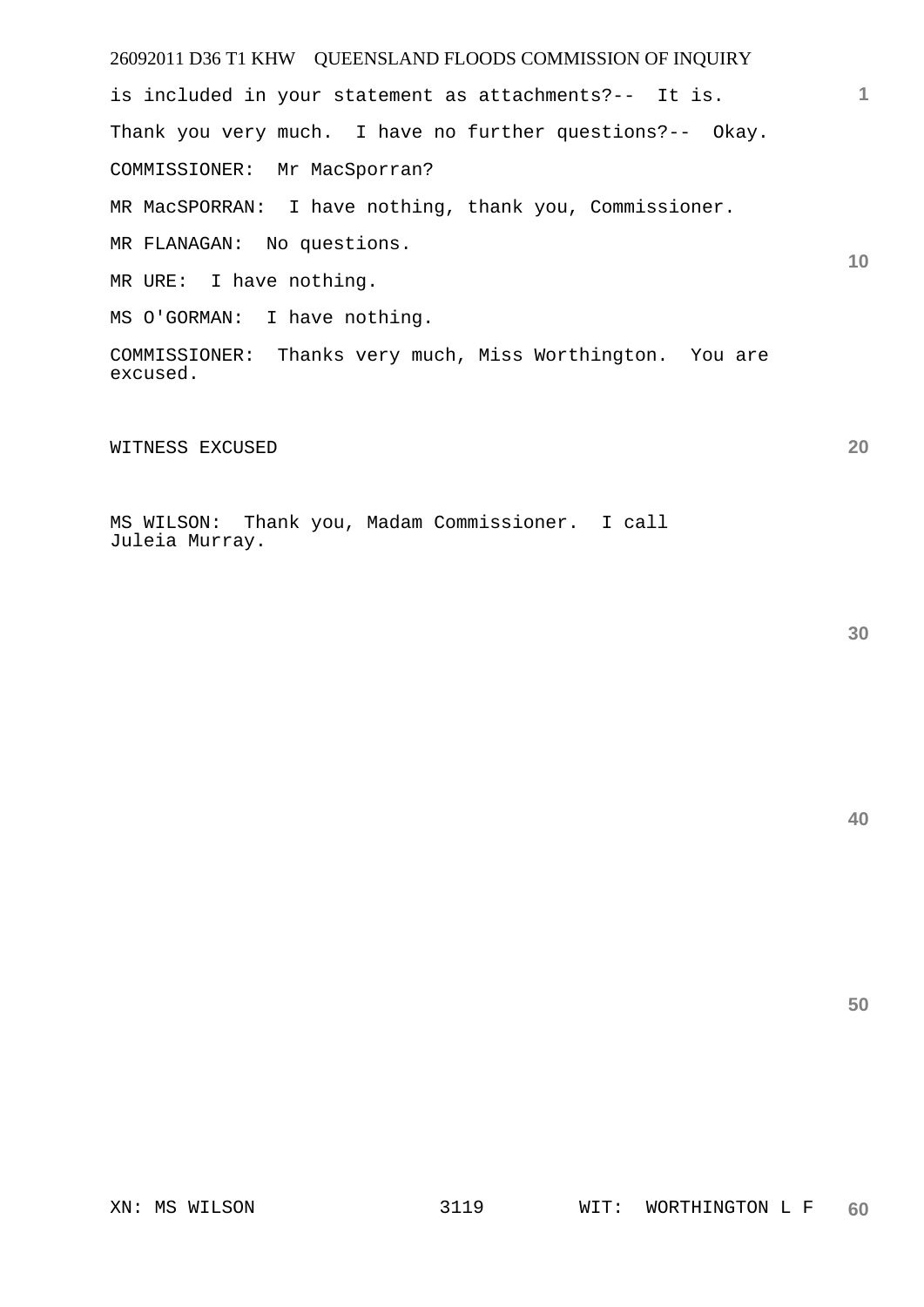| 26092011 D36 T1 KHW QUEENSLAND FLOODS COMMISSION OF INQUIRY                                                                                                                                                                    |    |
|--------------------------------------------------------------------------------------------------------------------------------------------------------------------------------------------------------------------------------|----|
| JULEIA NICOLE MURRAY, SWORN AND EXAMINED:                                                                                                                                                                                      | 1  |
| MS WILSON: Is you full name Juleia Nicole Murray?-- Yes, it<br>is.                                                                                                                                                             |    |
| And you provided a statement to the Queensland Floods<br>Commission of Inquiry?-- That's correct.                                                                                                                              | 10 |
| And can I ask you to look at this document, please? That's a<br>copy of your statement?-- Yes, it is.                                                                                                                          |    |
| Madam Commissioner, I tender that statement.                                                                                                                                                                                   |    |
| COMMISSIONER: Exhibit 611.                                                                                                                                                                                                     |    |
| ADMITTED AND MARKED "EXHIBIT 611"                                                                                                                                                                                              | 20 |
| MS WILSON: Ms Murray, you live in Dale Street, Burpengary?--<br>That's correct.                                                                                                                                                |    |
| And how long have you lived there for ?-- Seven - seven years<br>in June this year.                                                                                                                                            |    |
| Okay?-- Sorry, seven and a bit, yes.                                                                                                                                                                                           | 30 |
| Seven and a bit years?-- Yes.                                                                                                                                                                                                  |    |
| Perhaps if we can just now show you a photograph - an aerial<br>photograph?-- Sure.                                                                                                                                            |    |
| And we can identify where you live in relation-----?-- Sure.                                                                                                                                                                   |    |
| -----Dale Street, and a couple of other features for us.<br>Madam Commissioner, I am reminded that online photograph is<br>not tendered to the statements, so I will tender that<br>photograph that I showed Miss Worthington. | 40 |
| COMMISSIONER: That will be 612.                                                                                                                                                                                                |    |
|                                                                                                                                                                                                                                |    |
| ADMITTED AND MARKED "EXHIBIT 612"                                                                                                                                                                                              |    |
|                                                                                                                                                                                                                                | 50 |
| COMMISSIONER: Are you tendering this one as well?                                                                                                                                                                              |    |
| MS WILSON: I will tender this one as well.                                                                                                                                                                                     |    |
| 613.<br>COMMISSIONER:                                                                                                                                                                                                          |    |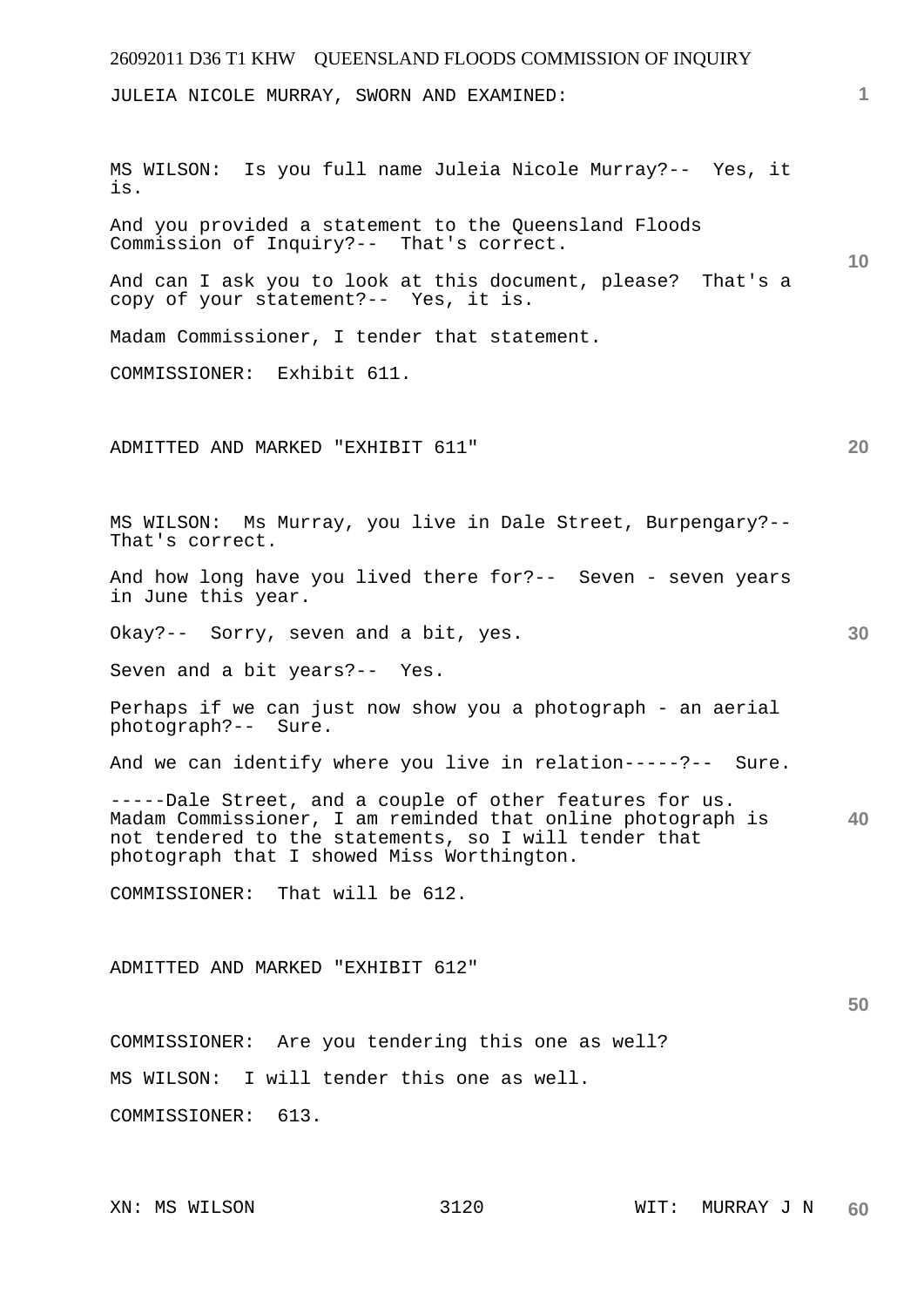ADMITTED AND MARKED "EXHIBIT 613"

MS WILSON: You live at 17 Dale Street?-- That's correct.

And you can see that that's got a thick blue line?-- Yes, that's right.

And can you locate the Burpengary Creek for us?-- Basically the line of trees that you can see, so it's to the north of our property, and then at the end of Dale Street it kind of wraps around to - yes, to the left of Dale Street, between O'Brien Road and the end of Dale Street.

Right?-- So, basically where 112 is and 46, that-----

It is that still Burpengary Creek?-- That's still Burpengary Creek.

Okay. So, it follow that grove of trees-----?-- Yes.

 $---$ -that comes through  $46.$  Now-----?-- And - sorry - it also - it does go under O'Brien Road there as well.

Okay. So, it diverges just before O'Brien Road, goes under O'Brien Road, and also wraps around at the end of Dale Street where we see that 46. Now, when you purchased your property, what did you assume your risk would be for flooding?-- We thought that there - the fact that the property was bordered by Burpengary Creek that we may be at some risk, but when we purchased - well, we're in the - when we were purchasing it, we asked our solicitor to carry out all of the searches and flood - including flood searches and all the council searches, and he - we were told that council didn't have any records of flooding in that area.

Now, your property has now flooded four times?-- Since we have been there, yes.

April 2009, May 2009, October 2010 and-----?-- January.

-----January of this year?-- Yep.

On each occasion has the flooding and the flood waters come from the same direction?-- Yes, so - because of the - where the creek is located in relation to our property, it comes from - from the rear of the property - from the north, I guess you consider that, and then also from the end of Dale Street. So, it actually - we tend to - probably tend to notice it that we can see it from out the back of the property, you can see the water passing, passing the property, but it doesn't actually enter the property until fairly late and then it comes up really quite quickly and then by the time it's in from the rear, it's actually coming up the street as well.

And in January this year-----?-- Yes.

**20** 

**10** 

**30** 

**40**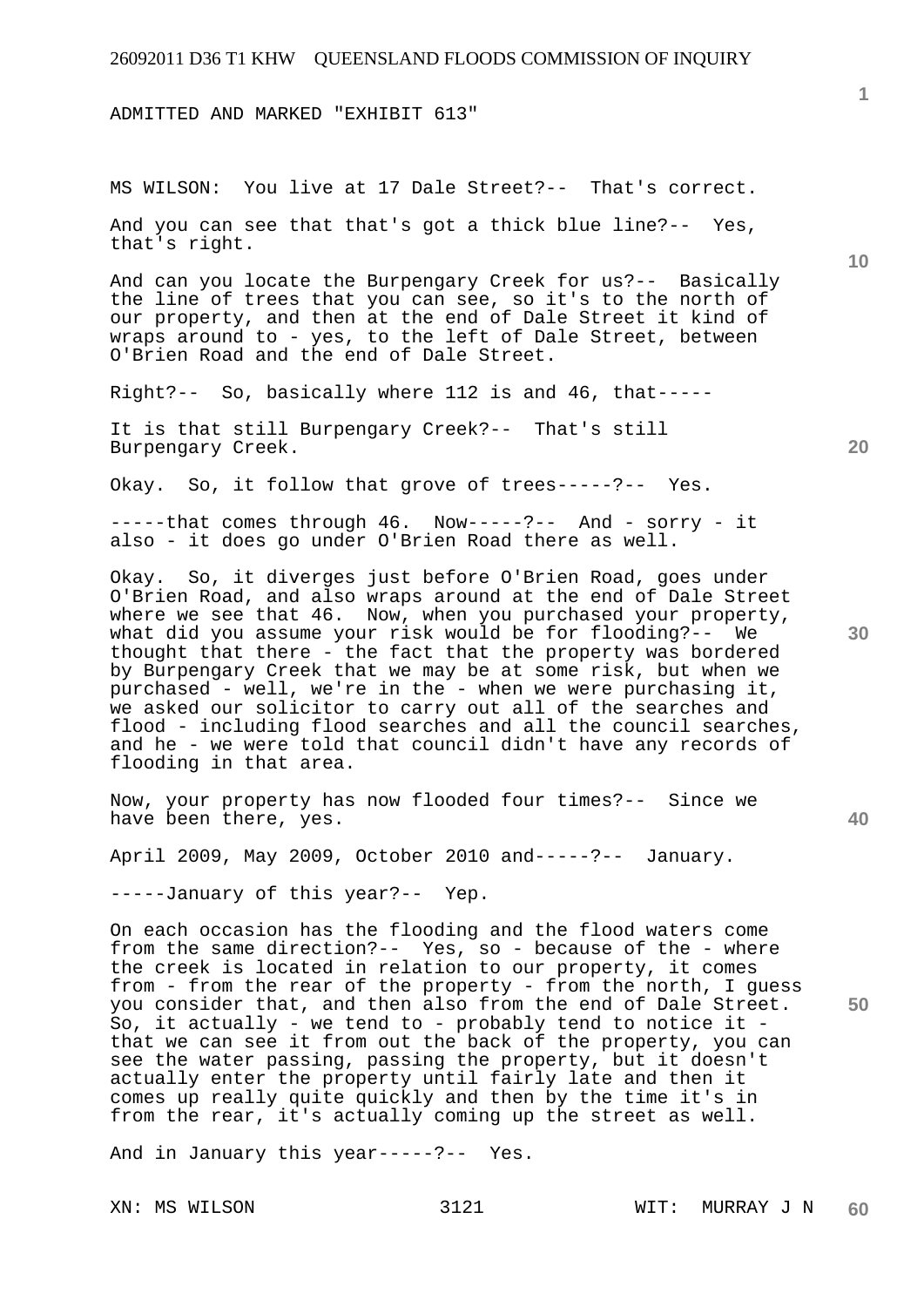-----how high did the water reach on your property?-- It was about 1.2 metres above the ground storey.

And did your house get - did flood waters enter your house?-- Yeah, about 1.2 metres inside the house.

How does that compare to previous flooding?-- This was the worst that we have had in the four that we have had. October 2010 we only got a small amount of water. It was about maybe not even an inch deep under the house. In April 2009 we probably had about - it was about knee deep under the house, and then in May 2009 it was perhaps waist deep, but 2011, January 2011 was by far the worst.

If I can take you to paragraph 22 of your statement, and you refer to "significant development both upstream and downstream of our property", and it is your belief that this has contributed to the overland flow and ability of Burpengary Creek to cater for this excess overland water?-- Yes.

Simply put do you believe that this significant development and we will get to that in a moment - has contributed to the flooding of your house?-- Yes.

If we can have a look at the map or the aerial photograph which we referred to before and if you can just assist us and when you refer to the significant development?-- It's not shown on this map, but if you go further west of O'Brien Road, there's a number of developments, number of residential developments, housing-----

So, across the road from O'Brien-----?-- Across the road and - yeah, over to the right - left, sorry, and then to the right, I guess to the east, there's some shopping centres and the school and that - where there's significant buildings and pavements, car parks and that kind of thing where they would sort of contribute to the - the water's not able to sort of sink into the ground basically.

Has there been any recent developments on Dale Street?-- Not that I'm aware of.

Okay.

COMMISSIONER: Can I just ask how do you get in and out? What's the access road?-- If you follow Dale Street to the to the east, you can come down Springfield Drive and that comes off Burpengary - Burpengary - no, Station Road, sorry, and you can also come in via Pamela and Patricia and there's there is a back way via Leah Street - you can't see it on this map - but typically the main way would be along Dale Street and turn on to Springfield Drive.

In the flood this year, was any of that open?-- At its peak - I wasn't actually there when it first flooded, I got there at about 1 o'clock in the afternoon, and we couldn't even turn

**1**

**20** 

**30** 

**40** 

**50**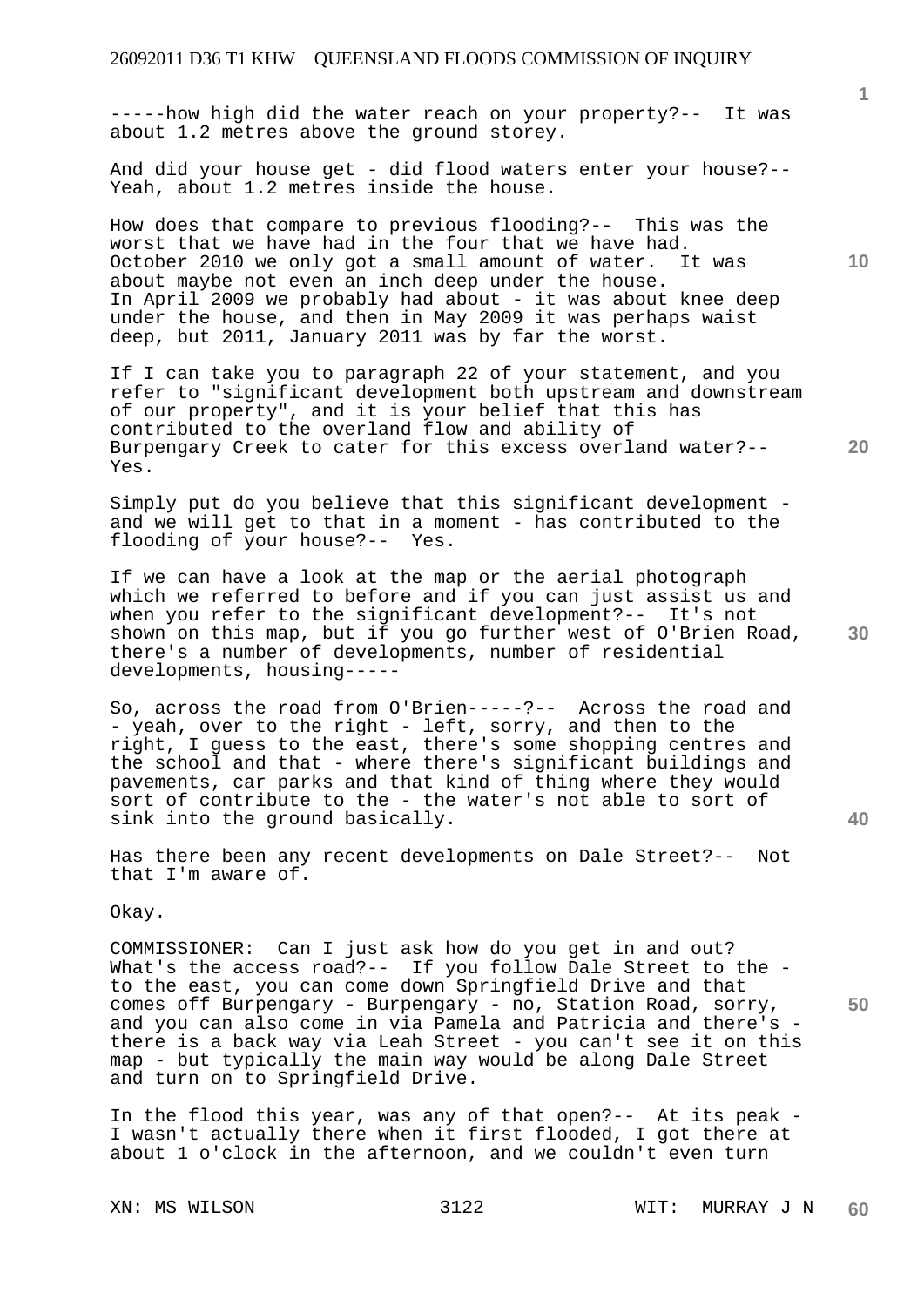into Dale Street, the water had extended all the way up Dale Street and it had actually cut Springfield Drive, so you couldn't continue along Springfield Drive either, and the other - the other streets I'm not sure if you could go down that way, but - yeah, Dale - Springfield Drive is significantly higher, it's the high end of Dale Street, so if that was blocked, then other ways definitely would have been blocked.

MS WILSON: Since the flooding in January of this year, there has been some meetings between residents and the Moreton Bay Regional Council?-- That's correct.

And you have been advised by council that expert reports have been prepared regarding various flood and mitigation options?-- That's right.

Were any options discussed with the residents?-- At one of the meetings Councillor Chris Whiting was there and he had mentioned that there were a number of studies - studies had been carried out - I am assuming it was by hydrologists but by experts, and one of them was looking at either rediverting the creek or something along those lines, and he advised us at one of the street meetings that it was just far too expensive and it just wouldn't be carried out, and so then there were discussions about various different things that the residents thought might be able to be carried out, but as far as I'm aware, nothing else. I think they have looked into it. There was another street - another meeting called about two weeks ago where I believe they talked about some early warning systems.

What was discussed in relation to early warning systems?-- I didn't attend the meeting, I wasn't able to attend, sorry.

You talked about the residents have some ideas?-- Yes.

Can you tell us what some of those ideas are?-- One of them was potentially - I mean, it wouldn't - it wouldn't stop the property from flooding but it would give us some - an earlier warning, maybe some form of solar powered beacon or something like that at the end of the street that would be able to tap into the Bureau of Meteorology information to - and looking at the level of the water, so that a siren might sound or something would - would sound so that the residents would get an early warning, because the first warning we - official warning we had was the text message that I believe a number of people got, that was about 11.35 that morning, but by that time it was two and a half hours too late.

There is a gauge on Burpengary Creek?-- Up a little bit further in the park, in the reserve there, which is about five - to the east of us.

Do you ever go up and have a look at that?-- No, you can access it via the Bureau of Meteorology website, but I wouldn't know what to look at it - at the actual station itself.

**10** 

**1**

**20** 

**40**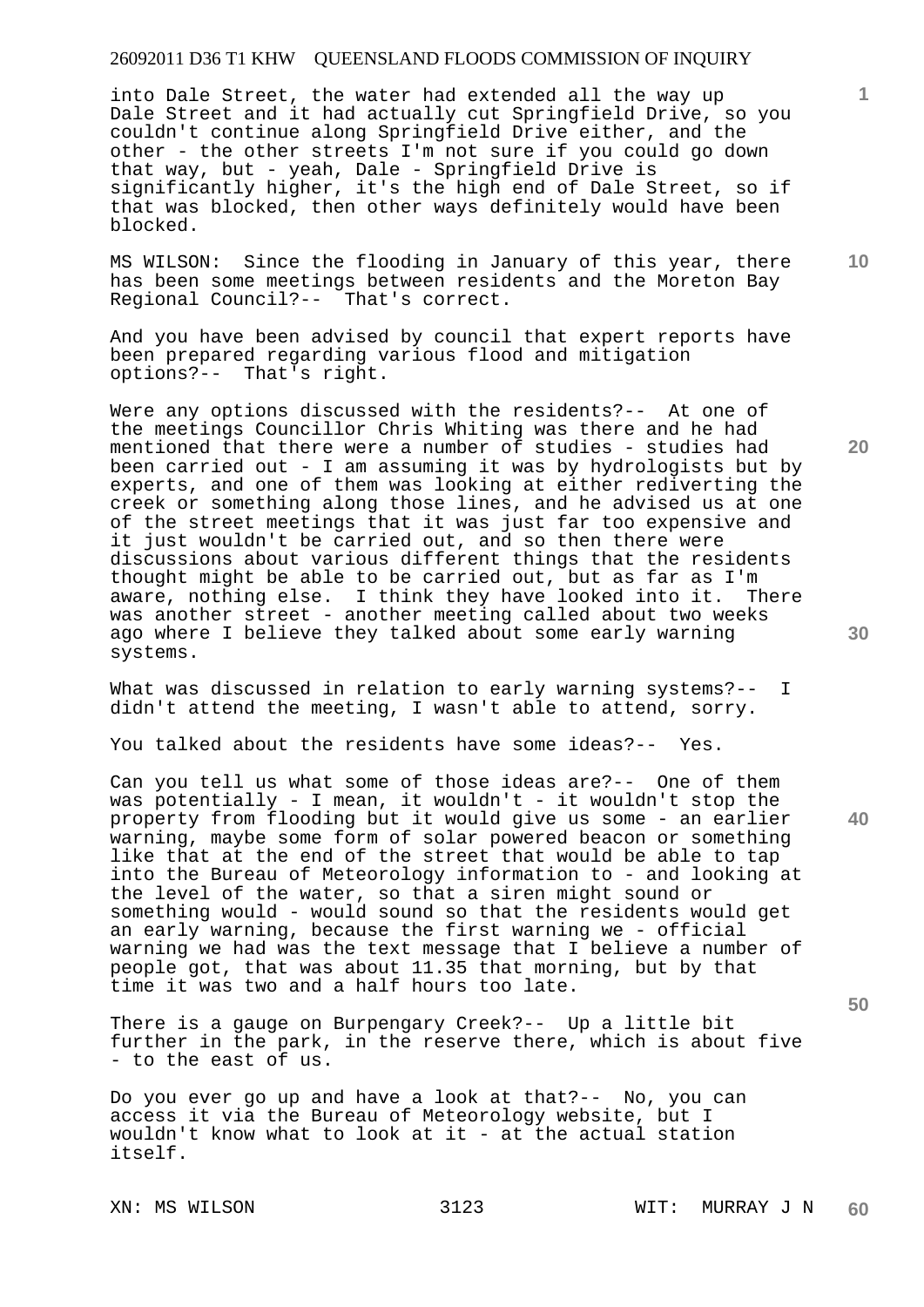**10**  Thank you, Ms Murray, I have no further questions. COMMISSIONER: Mr MacSporran? MR MacSPORRAN: Nothing, thank you. MR FLANAGAN: Nothing, thank you, Commissioner. MR URE: I have nothing, thank you. MS O'GORMAN: No questions, thank you. COMMISSIONER: Thanks very much?-- Thank you. You are excused.

WITNESS EXCUSED

MS WILSON: Commissioner, I call Tony Martini, Anthony Martini.

**30** 

**20** 

**1**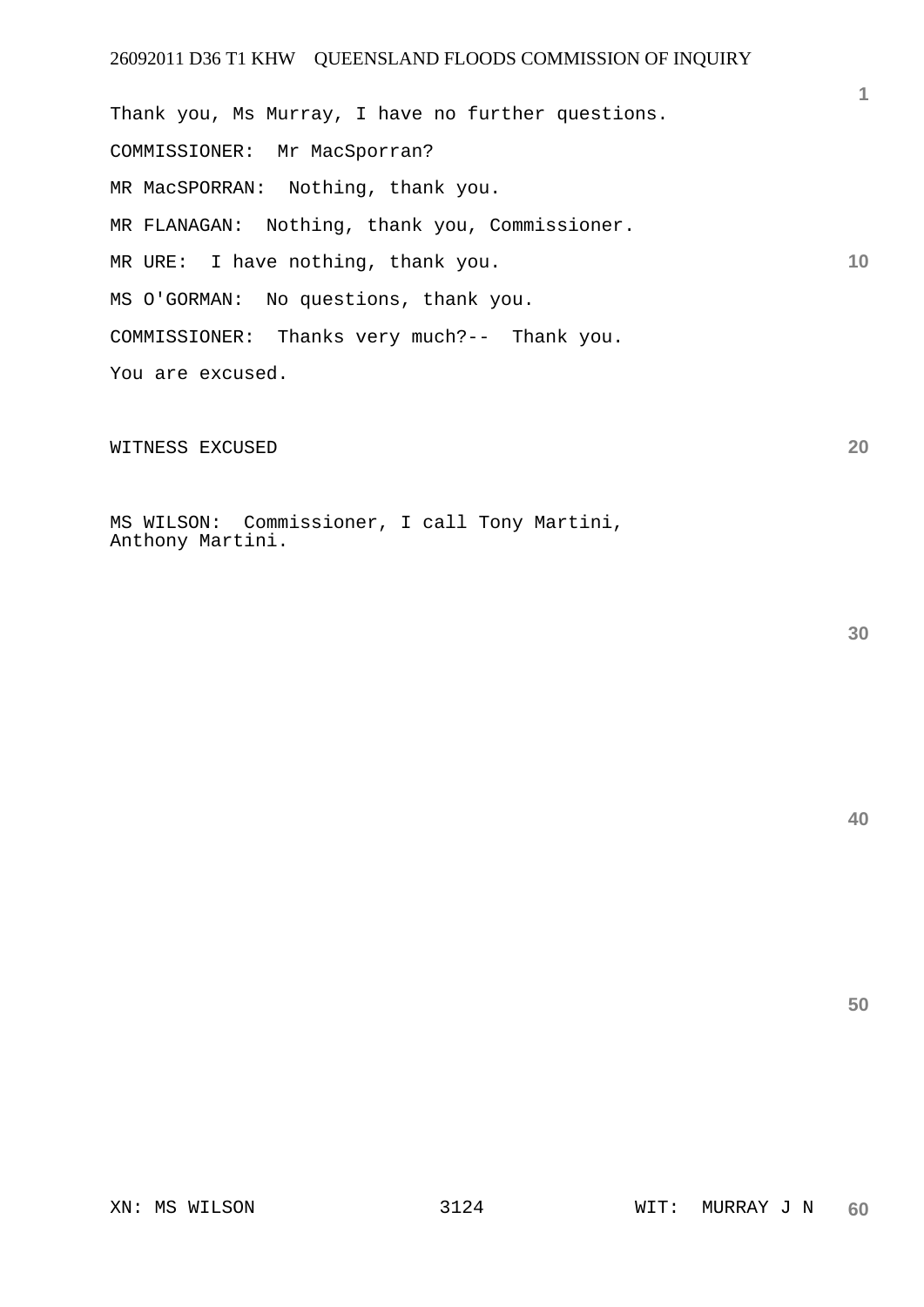ANTHONY BRENDAN MARTINI, SWORN AND EXAMINED:

MS WILSON: Thank you, Mr Martini. Can you tell us your full name?-- Anthony Brendan Martini.

And you're the director of engineering construction and maintenance of the Moreton Bay Regional Council?-- That's correct.

And you have made a statement to the Queensland Floods Commission of Inquiry?-- That's correct.

Can you have a look at this document, please? This is statement that you have made and there are some attachments that you have attached to your statement?-- That's correct.

Madam Commissioner, I tender that statement with its attachments.

COMMISSIONER: That's Exhibit 614.

ADMITTED AND MARKED "EXHIBIT 614"

**30**  MS WILSON: Have you got that statement in front of you?-- Yes, I have.

If I can take you to some of the matters that you raise in your statement. In paragraph 2.1 you talk about a detention basin?-- Correct.

**50** 

**1**

**10**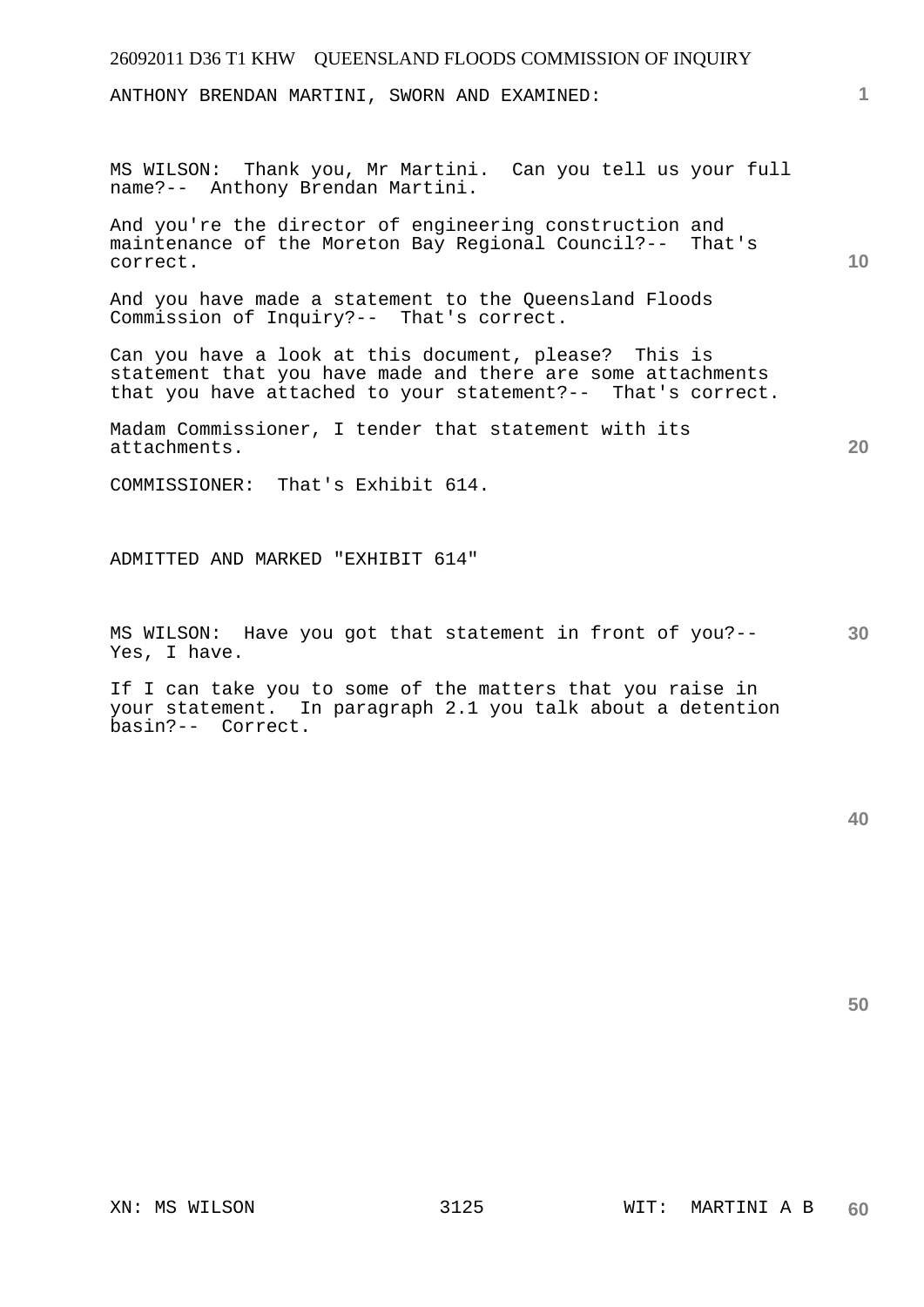Now, if  $I -$  we can bring up Exhibit 611, which is the - a photograph of Male Road and the region. You've just been in the back of the Court and you saw Ms Worthington give evidence?-- That's correct.

Okay. And you saw that photograph, that aerial photograph shown to her?-- Yes, I did.

Six-hundred and 10 perhaps. The previous photograph.

COMMISSIONER: It's 612.

MS WILSON: Six-hundred and 12. Thank you, Madam Commissioner. You heard Miss Worthington discuss the detention basin?-- Yes, I did.

And is that the same detention basin that you refer to in paragraph 2.1?-- Yes, it is.

**20**  And could you indicate just for us where - just to clarify that we are talking about the same piece of land, can you show us?-- Sure. Sorry, I can't - it doesn't seem to be appearing on the scheme. It's appearing on the wall.

Okay. Could you just quickly - could you just quickly just go up there and show it to us?-- Sure.

COMMISSIONER: And can you give some indication of what's around it so that we've got a record?-- There is a residential development in and around the detention basin.

Which numbers?-- 57, 26, 23, 13.

Thank you.

MS WILSON: This detention basin is not for the purpose of flood mitigation?-- No, that's correct, it's not.

**40**  Can you tell us what the purpose of this detention basin is?-- Is to take storm - to cater for stormwater runoff from the development.

And when you refer to "the development", which development is that?-- I'm not sure of the actual title of the subdivision but certainly it - and I can't give you the actual name of the subdivision, I'm afraid.

Can you see that subdivision-----?-- Sure.

-----on that map?-- Yes, I can.

And can we easily describe it by identification of roads or and numbers?-- Elof Road and Male Road.

So-----?-- And Granger Street, sorry.

And Granger Street. So that development there - that detention basin serves that development there?-- Mmm-hmm, yes.

**10** 

**1**

**30**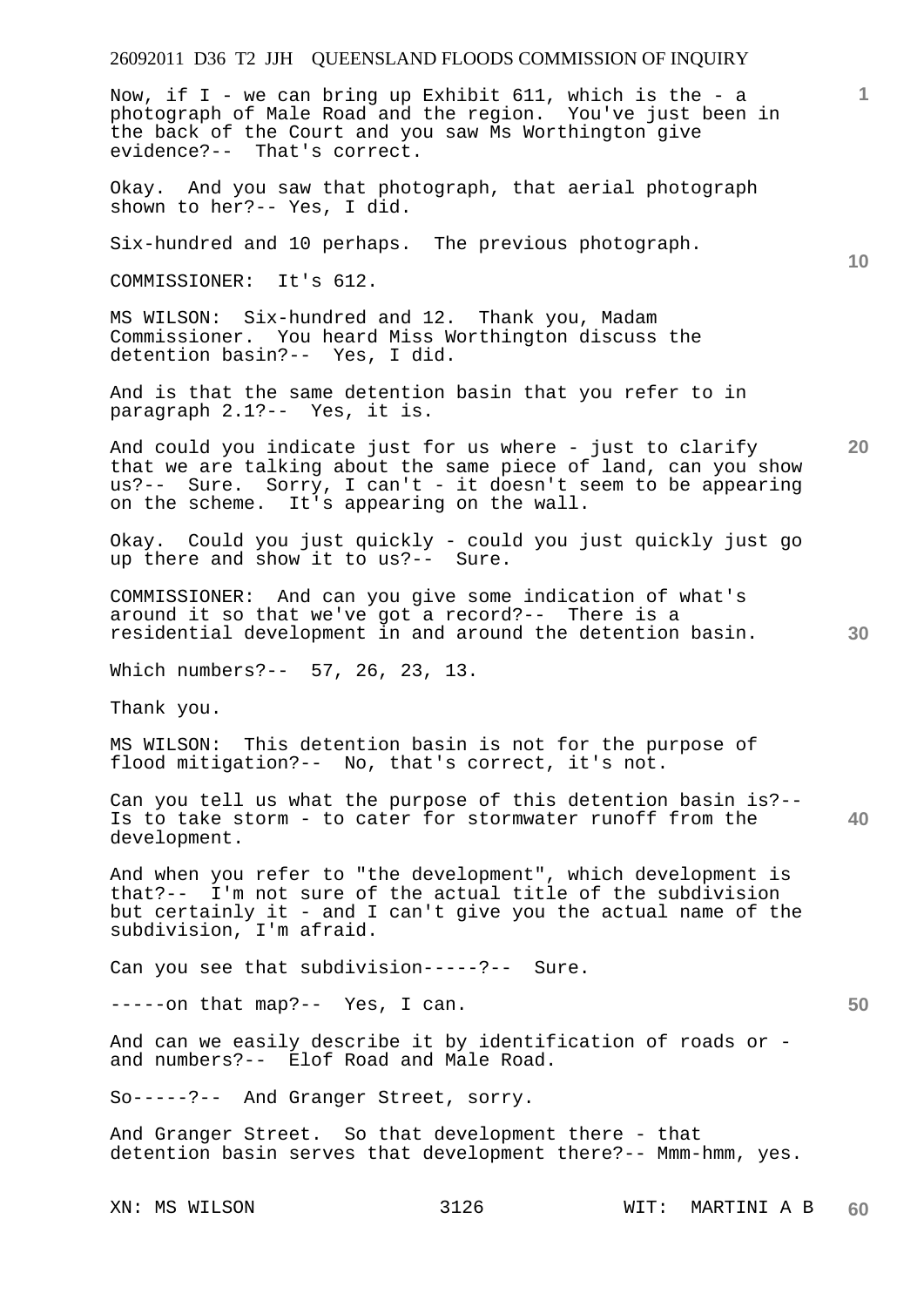And was that a council initiative to put that - to put that detention basin in or was it a part of the development process?-- My - I'm not - I can't - I would understand it would be part of the development process. I can't say, given the - I'm not in that area that largely it was a condition of the council requirements.

Now, council has recently investigated possible flood mitigation options for the Male Road area?-- That's correct.

And you're aware that the residents of Male Road have voiced their concerns to council on many occasions?-- I'm aware, yes, that's correct.

Okay. And a draft report has been undertaken by the Moreton Bay Regional Council?-- Yes.

And you've attached that to your statement, and perhaps if we can go to that, which is the first attachment to your<br>statement. I'm told it's the second. You've got tha I'm told it's the second. You've got that document in front of you?-- Yes, I do.

It is - the status of this document is presently draft. How much more work needs to be done on it before it can be finalised?-- Very little.

And so then when is it proposed for this to be a document in final form?-- Oh, probably within the next month or two. What will need to be done, it will need to be included in a council report and go to the council for resolution adoption.

Is it going to be externally reviewed?-- There's no reason why it can't be.

And is that a process that the council undertakes when getting these reports?-- Not all the time, no.

And is this a report that would be considered to be up for external review?-- Well, the report was generated via a department that doesn't undertake development engineering assessment so it is independent of that area of council. It was also undertaken by an independent person who was engaged as a contractor of the council, so certainly there is a degree of independence in terms of that, but, having said that, there is no reason why anyone would be concerned with regarding having an external review of what's outlined in the draft report.

Are you familiar with the contents of this report?-- Yes, I am.

I'm not going to ask you about the modelling because I understand that that - you didn't participate in that aspect of the report but if I can take you to some issues that are raised in this report?-- Sure.

Are you comfortable with that?-- Yes.

**10** 

**1**

**20** 

**30** 

**40**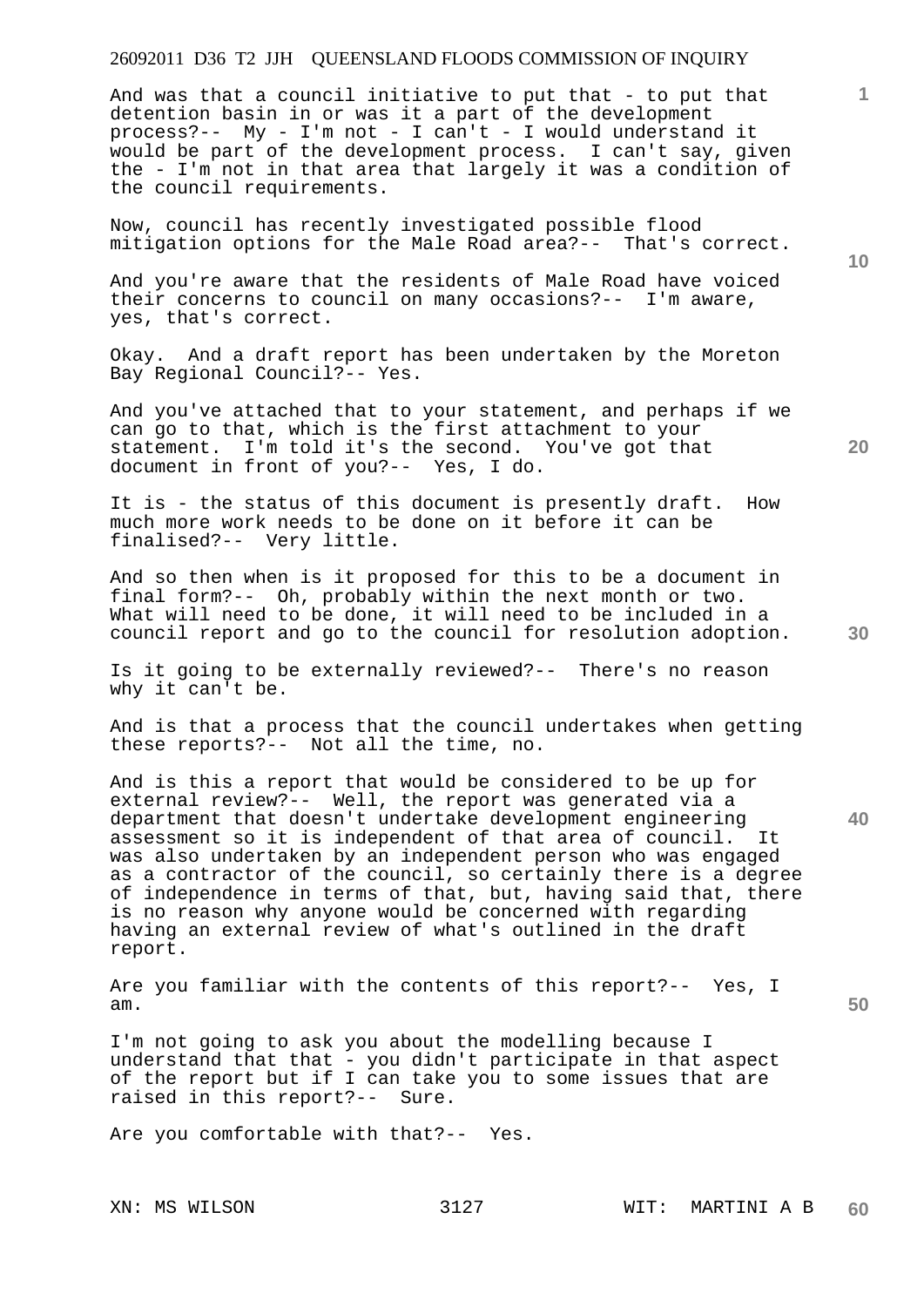First of all, if I can go to figure 2.1, which is at page 3, and if you can assist me in relation to this. Figure 2.1 is titled the "Floodplain Extent at Male Road"?-- Yes.

Now - and we can see the floodplain as shaded in blue; is that correct?-- Yes.

Now, where did the council get this information from? Was there flood mapping undertaken to get this information?-- Council, since amalgamation, has embarked on a regional flood database and part of that work, that's still in progress, is a result of that flood mapping that the council has done to map and flood - flood map, I suppose, the whole of the region as distinct from the three former municipalities. It's a work in progress and it's still, like I said, about another year to go before it's completed, but certainly in this area-----

Sorry, I didn't quite pick that up?-- It's got about another year to go before the regional flood database project is completed.

The work that has been done on the Male Road and regional and regions adjoining that floodplain, is that finalised? Is there any more work to be done on this?-- Not a lot. It's nearly finalised, yes.

And when the floodplain is identified on this photograph in this figure what are we looking at? Are we looking at a Q100 or are we looking at a defined flood event or are we looking at a probable maximum flood, can you assist us?-- Probable maximum flood.

So this is the probable maximum flood?-- That's correct.

Now, since the 2010/2011 floods that occurred in the Moreton Bay Regional Council area, are these going to be revised to incorporate any additional data that may change that?-- Certainly. The January '11 event has been surveyed and mapped and that's also been included in the work with updating the mapping. As well there's the extra year to run to finalise all the modelling across the municipality. That will then be refreshed. In about year's time there may well be some change to this mapping. What effect that has at the moment I can't tell you, if it's worse or not - or less.

The modelling, is the modelling being done by external consultants?-- That's right.

Now, this report on Male Road addresses four issues, that are outlined at page 1. Sorry, five issues that are outlined on page 1. Can you tell me how the scope was determined for this report, why those issues in particular?-- They were seen to be the major issues that could have an effect on the flooding situation of that catchment. Some of them were looked at in terms of - you know, in terms of the modelling of how the King John Creek performed, were quite conservative in terms of trying to model certain situations and look at what effect that would have, particularly urbanising the catchment or if

**20** 

**10** 

**1**

**40**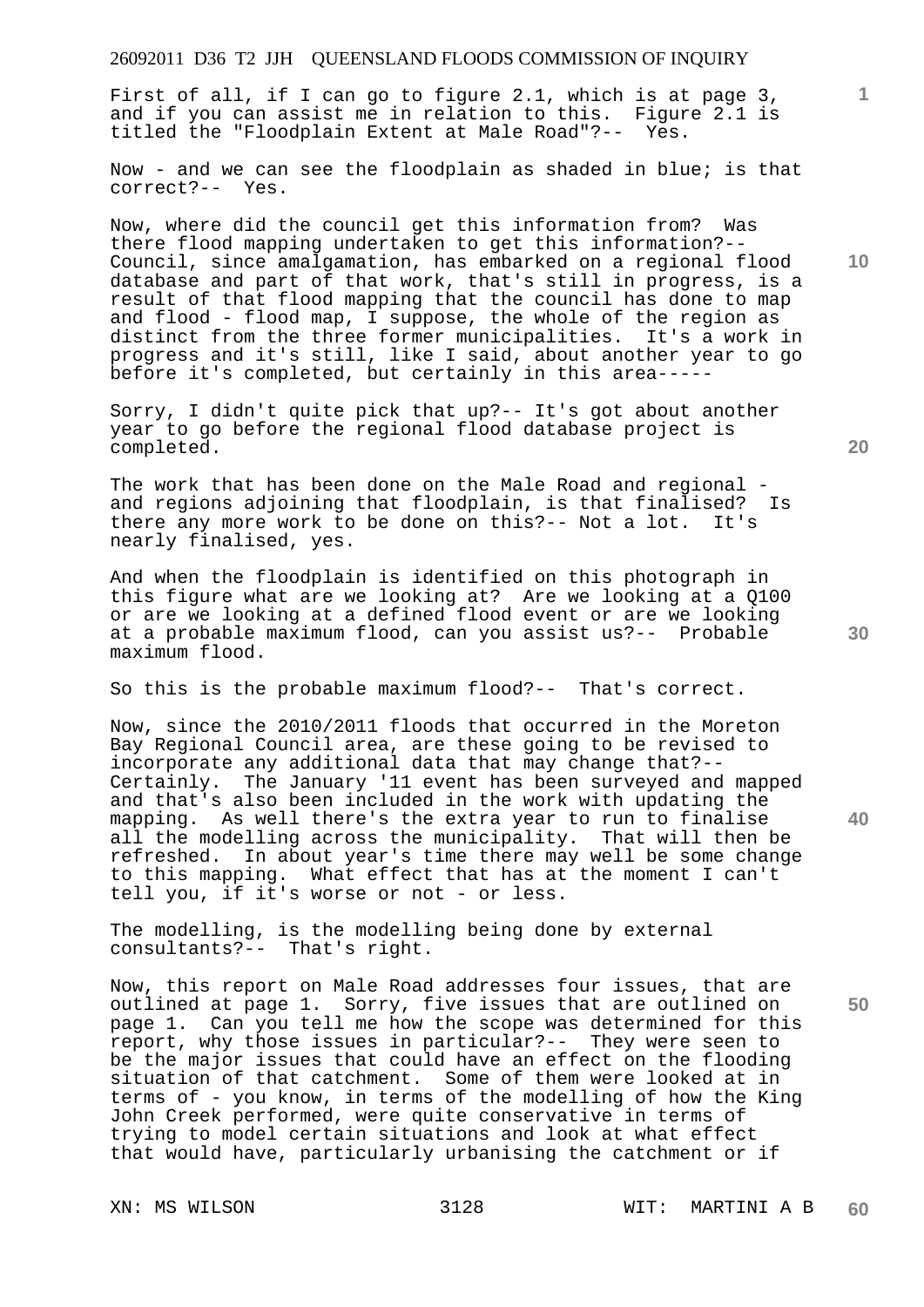the catchment was dense with vegetation, as there were concerns expressed previously by the community members that largely that was a problem in terms of the amount of vegetation in the creek. The fact that residents were also concerned about the extent of development and what effect that was having on flooding, as well as the Bruce Highway.

If I can take you to the conclusions of this report, which can be found at page 19. In terms of the Bruce Highway, it was found that the Bruce Highway did contribute to increased flooding?-- Yes, that's correct.

And an upgrade could have some impact on reducing flooding levels?-- Yes, that's correct.

Has the Moreton Bay Regional Council been in discussions with the Department of Transport and Main Roads?-- Yes, they have.

And can - when will any upgrade or is there any upgrade proposed?-- The advice at this stage is that TMR will look at upgrading the southbound land in around 2019.

Twenty?-- Nineteen.

Was the discussions with the Department of Transport and Main Roads, was that done with this flooding impact in mind or was it done in isolation of that?-- The report was - well, I understand the report was discussed with the Department of Main Roads. I wasn't privy to the meeting but that was my understanding.

Catchment development is also discussed in the conclusions, and at page 20 that is set out. The results indicated that in a large flooding event, that is 50 to a hundred year ARI, the Male Road area is "not sensitive to uncontrolled development". Can you assist us what that terminology means, "not sensitive to uncontrolled development"?-- If I can - as I was mentioning before, one of the options that was modelled was if you considered the whole catchment of King John Creek catchment, and you treated it like it was an impervious area, if you like, it was concrete for the full width and extent of the catchment, that was modelled and the effect that that would have on flooding, as also was modelled if the catchment was completely dense with vegetation with an average of a tree every metre, and to that extent if I can take you through to show you the difference in table, I think it's said there in the conclusions, it's about a difference of a hundred and 50 millimetres on the effect and flooding in that catchment, and particularly at Male Road area. Those two scenarios, being the catchment being a hundred per cent impervious or being densely vegetated, are quite extreme and quite conservative, so the conclusion from that is, given the conservative nature of those two cases and the effect of those is only to increase the flooding by a hundred and 50 millimetres in the area that largely that was seen to be then insensitive to the area or largely, you know, development didn't have a substantial effect on flooding in Male Road.

**30** 

**40** 

**50** 

**20** 

**10**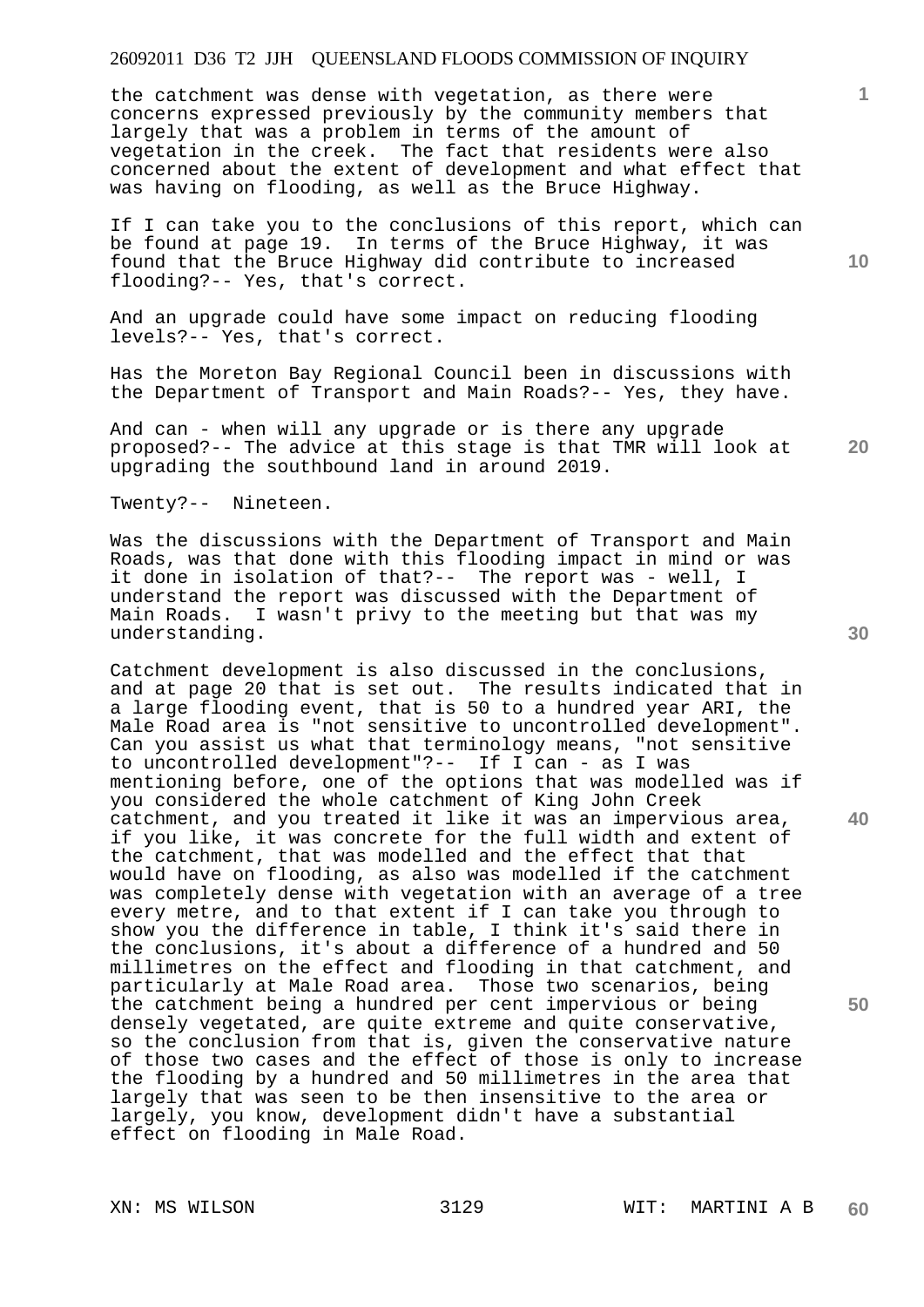COMMISSIONER: What if the land's built up for the development?-- Depending upon, I suppose, the nature of the terrain in terms of where it flows to. Certainly the developments which drain into the retarding basin, detention basin, basically naturally, whilst they're built up, they still flow in the normal path that they did, and all effect that has had is maybe affecting the Q100 line by maybe the width of the road. That's the modelling that's come out of it, so again it's not significant.

MS WILSON: So the comparison was done with densely vegetated, comparing that to a developed area by houses and residences?-- Yeah, that's correct.

Was - before the development occurred was that the state of the area, was it densely vegetated?-- I don't know, I can't tell you that, I am not aware.

Well, was any inquiries, and perhaps you can't assist, but was any inquiries undertaken to be able to give a comparison about what the state of the land was before the development and what the - as compared to the development that is there now?-- I appreciate your point. All I could say in those two cases that were modelled, one basically makes the whole catchment impervious, which is quite extreme. It's certainly worse than having, you know, housing all over it because there are areas of green and park and those sort of things. And the other modelling where the density of vegetation is every metre, whilst I can't say that wasn't the case before development, it would be quite extreme that it was.

And so that is how we get to the conclusion of this report that it - the development really had no effect upon the flooding?-- Minimal effect, yeah.

COMMISSIONER: Which bits of the report will show me what has been considered about built-up development? In other words, I think Ms Worthington said that the development across from her was built up to about two metres?-- I don't think the report talks particularly about those things in terms of levels and those sort of things, it talks about what I've just said in terms of modelling the catchments, if they were different to what they are at the moment. It then talks about the actual retarding basin and the effect of the retarding basin and its function. It also - so the development area is, I suppose, covered in section 5, but there's no particular section in there that talks about the - a particular development being raised by two metres particularly.

So how do we form any view about the effect of the build up? You say, well, it would just run off into the retention basin but has that ever been considered, modelled, studied?-- Certainly, as I understand, to perform in a one in a hundred year event it can handle those floods. Certainly in the situation on January where water did back up, as it normally does from the Bruce Highway, and given that the catchment was saturated, and the event, as we've modelled, is that it was greater than one in a hundred, certainly may be substantially

**10** 

**1**

**30** 

**20** 

**40**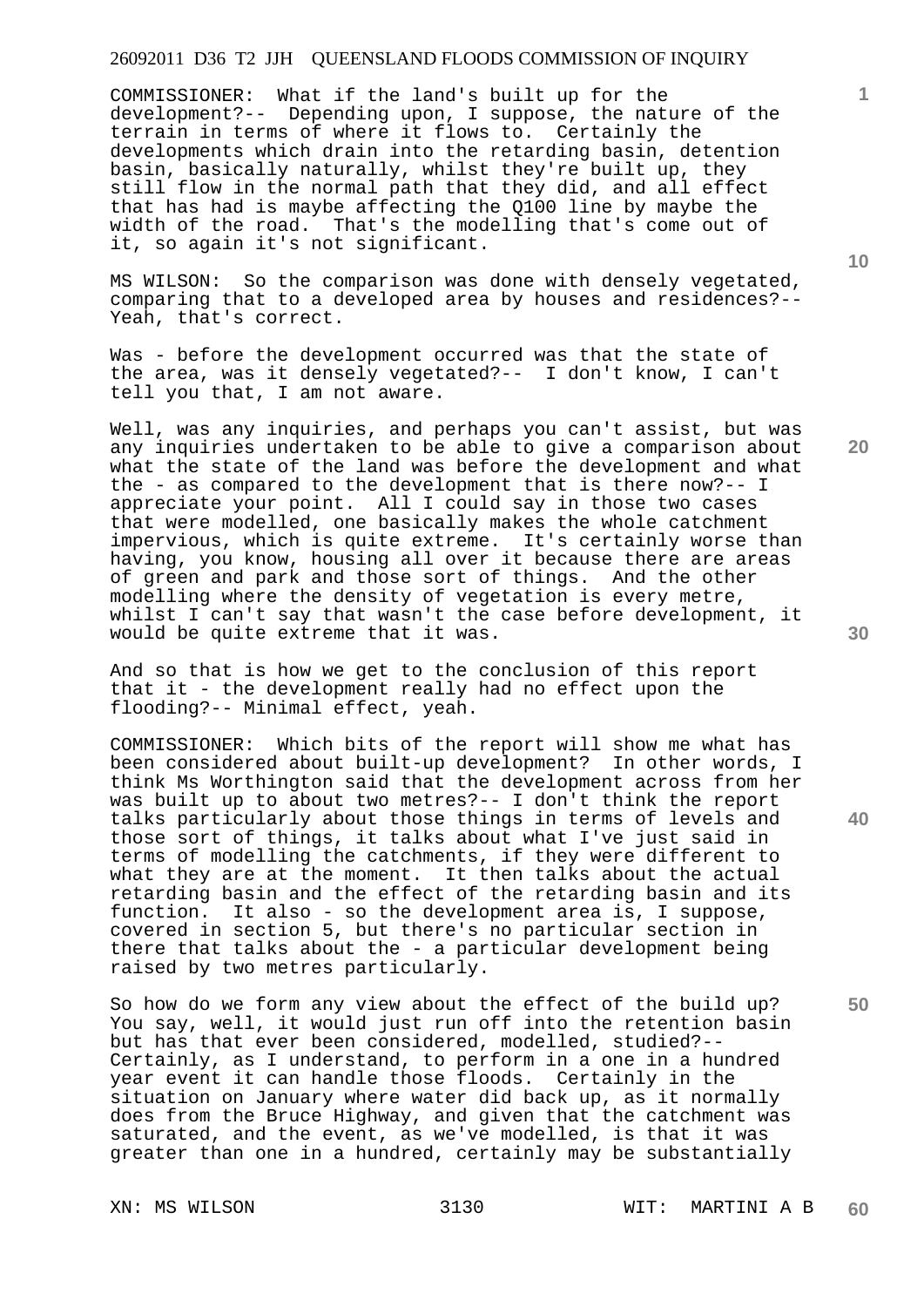closer to maybe one in a thousand, so certainly the catchment was flooded, it was already saturated and largely, in effect, nearly mimicking an impervious area because it was saturated and water just ran off, so the effect of development was pretty miniscule in terms of the size of the catchment and the floodplain and the effects that that would have on flooding of the area.

How do you know?-- Well, it is through models.

It is through models?-- That's right, yes.

But where do we see those?-- They're part and parcel of this report. I'm sure if we could provide a modelling situation for you I'm sure we would be happy to do that but I'm just not quite sure how that's done simply and easily.

MS WILSON: This report also looked at the creek conveyance?-- Yes.

And "testing undertaken on the impact of increasing or decreasing the conveyance of King John Creek in the reach adjacent to Male Road," and you can find that on page 22?-- Mmm-hmm.

What is this report, in effect, looking at when it refers to "increasing and decreasing the conveyance of King John Creek in the reach adjacent to Male Road"?-- Increasing the conveyance, if you like, makes it easier for the water to or the quicker. So an impervious state, the water runs off the impervious-modelled area quickly, more quickly. Where if it's densely vegetated, then largely the flow through that is longer and it tends to then block up. So that's the difference between having something that's quite smooth and impervious to having something that's quite dense with vegetation.

And the - this report concluded that there was very little benefit and not feasible to do anything there?-- The effect of the conveyancing was not significant in terms of the flooding, that's what it came up with, yes.

Drainage issues have also been matters that the residents have raised in relation to the King John Creek area?-- In terms of how it flows?

Yes, and in relation to the effect of the detention basin?-- Okay. If I can take - certainly there is an effect of the Bruce Highway with the southbound lane being, I don't know, a hundred - I'm not quite sure of the exact figure but it's certainly lower than the northbound lane. The southbound lane was the earlier road constructed just before or at the same time as the subdivision, where the latter road was constructed later. There's certainly a difference in height and certainly the southern-bound lane does cause concerns and contributes to back-flooding. There's also some vegetation, which we discussed with the Department of Main Roads at the meeting with them, that - so we're encouraging them to clean up around

**20** 

**1**

**10** 

**40**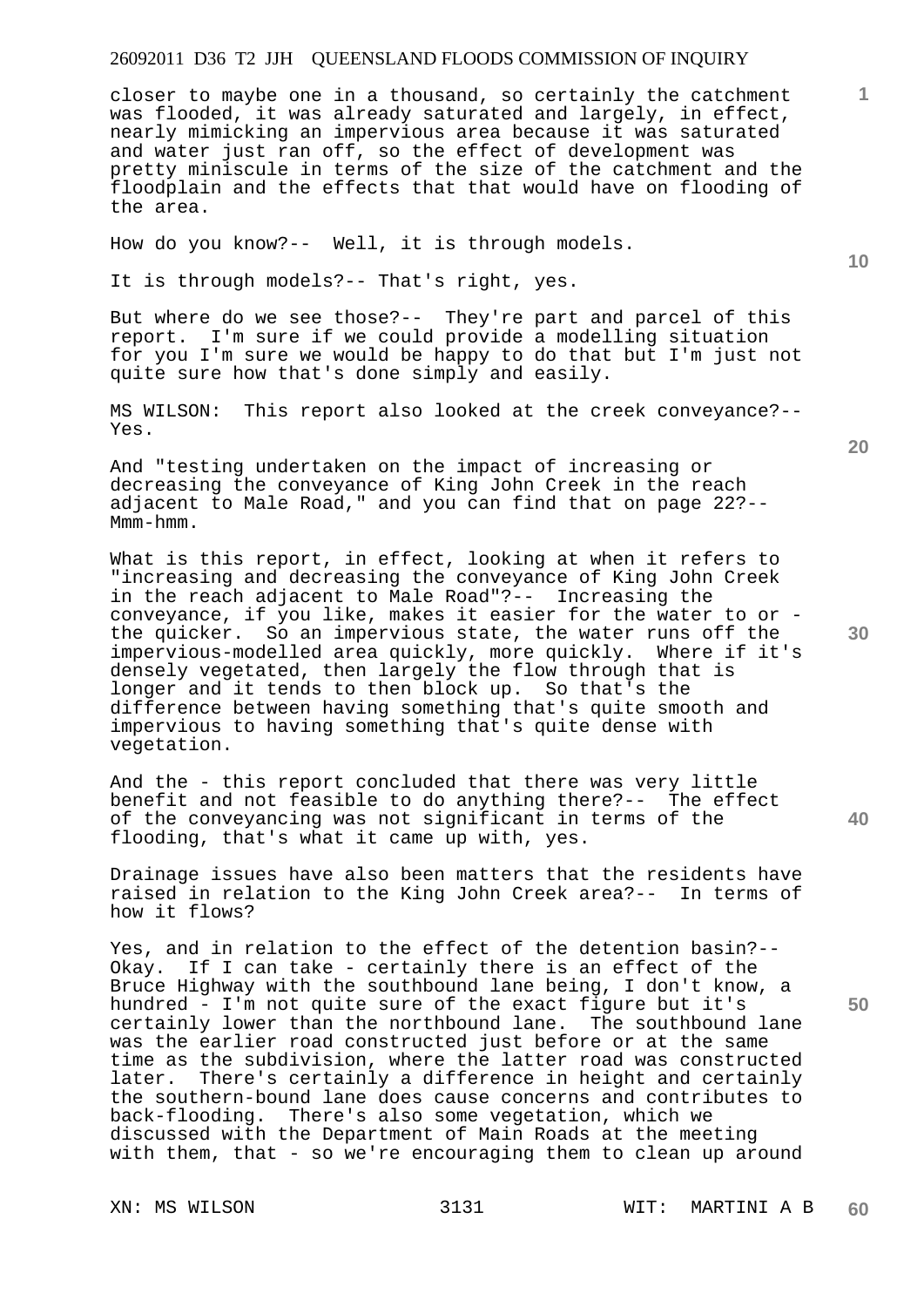their embankments, that may assist lessening any effect of the - not totally affecting the effect of the southbound lane but certainly it would assist-----

Well, actually I was - as my - I was looking at-----?-- But getting into the retarding - detention basin-----

Detention basin, that was the focus of my question?-- It is certainly - yes. It's certainly designed and constructed in accordance with its intent. It is certainly not there to take anything like the significant storm event that happened on January '11, that's not what it's designed for. So when the catchment is in flood the detention basin's, I suppose, effectiveness is somewhat significantly reduced. It undertakes its function by draining water or surface water runoff from the subdivision which drains into it, but largely it's not there as a mitigating measure for any flooding in any way, shape or form.

But has it been investigated whether it exacerbates the floods?-- I can't - well, this report says it has minimal effect. There's certainly some-----

Well, look, if we can just stop there?-- Sure.

Let's go to page 17?-- Mmm-hmm.

The report says that a detailed inspection of the detention basin and a review of the design capacity has not been undertaken as part of this investigation?-- Not as part of this investigation but certainly would have been as part of the development assessment and certainly there's a number of letters on file about the matter in terms of explaining how the matter functions and for my - also understanding there's there was a review or some - an independent engineer made some comments about the controlling mechanisms and how the level of the retarding basin and those sort of things were done, and certainly that independent engineer had, after there was some modification during the design process, no problem with the function and the intent of the retarding basin.

But this report doesn't consider that?-- No, it doesn't.

And this report states that the Moreton Bay Regional Council has no reason to believe that there are any problems with the detention basin?-- That's correct.

So can you answer this: has any study been done to determine whether the detention basin can increase flooding at times of floods to the residence?-- Not to the degree of this report, no.

If we can go back to figure 2.1?-- Yes.

Which is the floodplain extent at Male Road. And if you can just assist us in - this is the floodplain extent. If you could just show us in relation to this figure where that detention basin is in relation to the floodplain, and perhaps

**10** 

**1**

**20** 

**30**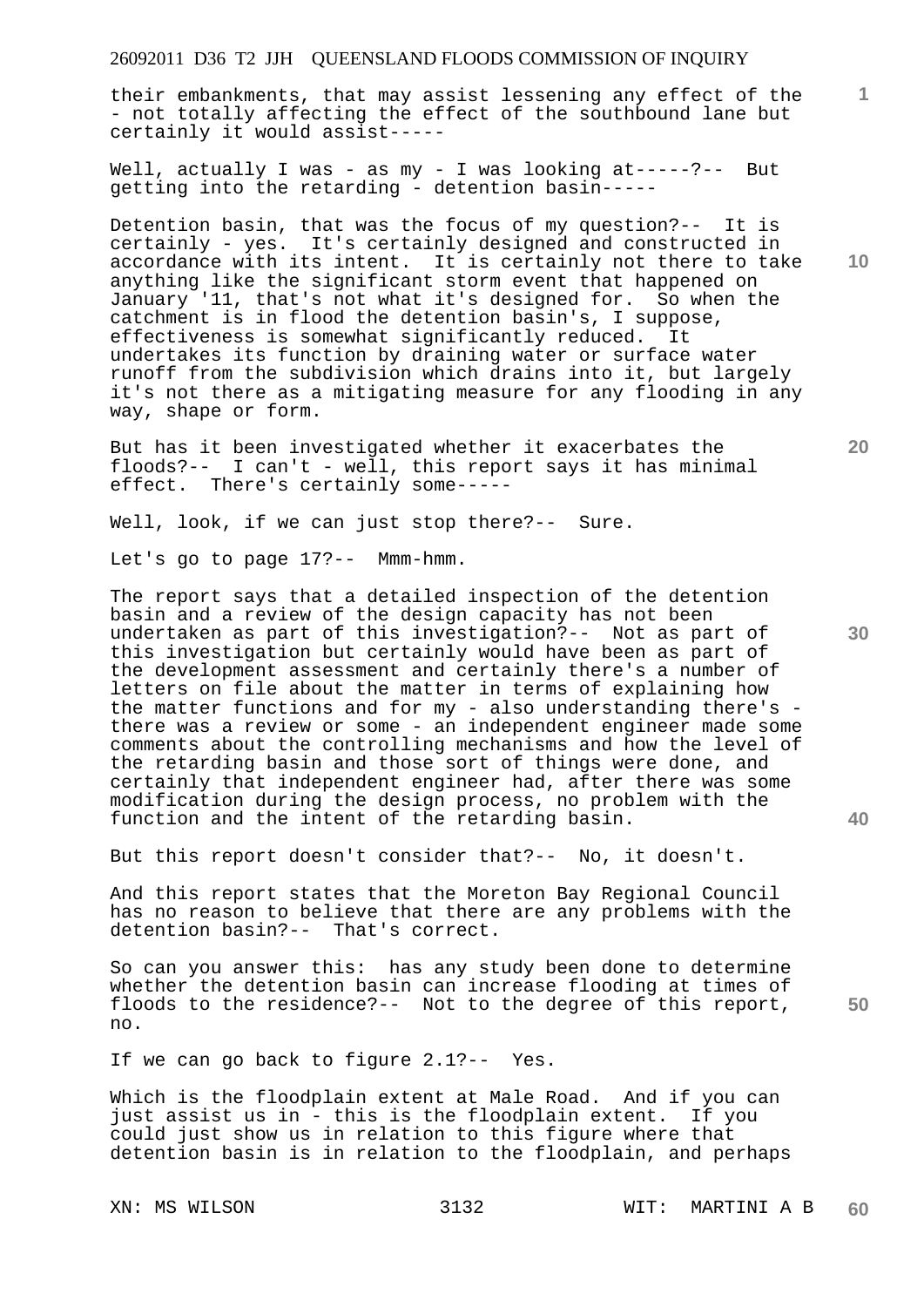it would be easier if you just go up there, Mr Martini?-- Just here.

So it's adjacent to the floodplain extent as on this - in this figure, as shown in this figure?-- That's right.

Can you assist whether in the 2011 - 2010/2011 floods that the floodplain extent went over the detention basin?-- I'm not quite sure of the October 2010 event but certainly January '11 it did.

It did?-- Mmm-hmm.

So when we're looking at the probable maximum flood, as you've said this figure shows, then that really is wrong and it should be modified to take into account?-- That's my understanding but I might be in error.

Okay. And do you know whether the council is doing work to do that?-- There is some ongoing work with this report. Certainly I take your point in terms of the retarding basin. I'm sure - I know there's been additional work done in the early days when it was designed. We're certainly happy to look at that in terms of doing some modelling on the effectiveness or if it contributes to any flooding. We don't believe it does, we believe it functions in the Q100 event, because that's what it was designed for. We don't - the subdivision isn't designed for a PMF even, it's designed for a one in a hundred year, and in that context we're satisfied that the retention basin does behave as it's expected to do in that event.

And is the council taking into account the history of flooding that seems to be occurring in this area when looking at how that detention basin serves its purpose?-- Certainly. Certainly the recent events were significantly more intense than events of previous years which has probably added to the degree of flood.

**40**  You're aware that residents of Male Road, Caboolture, believe that certainly upstream developments are contributing to the flooding in their street?-- I certainly understand that they've written to council on that basis.

And if I can just identify one, which is Elysian Grove. Are you aware of that development?-- Not offhand, no.

So you couldn't assist me with-----?-- I can try to answer you but I'm not overly familiar with the development.

Are you aware that concerns have been expressed about Elysian Grove contributing to flooding and the council has responded that Elysian Grove does not exacerbate flooding issues? Are you aware of any of that, communications between council and the residents?-- If I can just find some things here, if you just let me. I have a number of letters but they really are - I've got a letter dated the 5th of November 2009. It was addressed to Mr Quinn and Mrs Worthington. It is from the

**10** 

**1**

**20**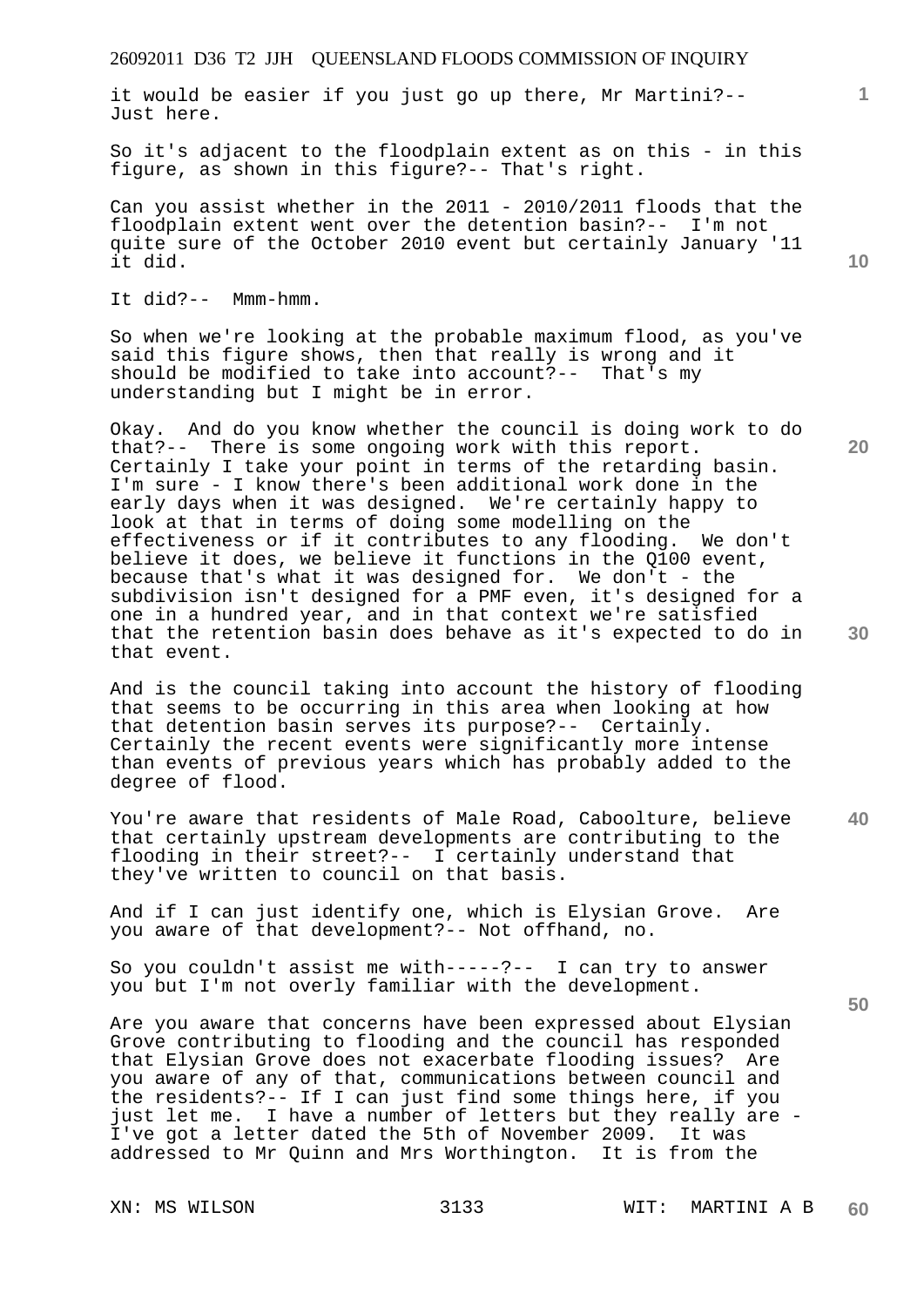Mayor-----

Yes?-- -----and that talks in the - on page 2 of the letter about Elysian Grove Estate.

COMMISSIONER: I'm pretty sure that will be Elysian.

MS WILSON: I apologise, Madam Commissioner, I didn't quite hear you.

COMMISSIONER: I'm pretty sure that will be Elysian Grove.

MS WILSON: Elysian.

COMMISSIONER: Well, that's how it's spelt.

MS WILSON: Thank you, Madam Commissioner. In terms of Elysian Grove, you've got that letter of the 5th of November 2009?-- Yes.

Madam Commissioner, I will tender that letter.

COMMISSIONER: Exhibit 615.

ADMITTED AND MARKED "EXHIBIT 615"

MS WILSON: Now, is the view of council, and I don't know whether you can assist me with this or not, is that view based on the assessment of the stormwater drainage issues that occurred during the assessment of the development application?-- Excuse me. From what I'm getting out of the paragraph on top of page 2 the Mayor was advised when he's written this letter that largely, from what I'm reading, is that the detention basin during the event 2009, I would assume, appeared - performed adequately in that it didn't overtop or did what it was expected to do in a Q100 event.

Are you aware of any stormwater drainage assessment that occurred during the development?-- No - no, I'm not offhand, no. Not first-hand, no.

If we can just - before we leave the Male Road flooding assessment of September 2011, there are recommendations that this report provides, and they can be found on page 23, and they can be summarised in relation to matters that need to be taken up with the DTMR?-- Yes.

And which you've discussed that - already here today that any such - to your understanding any such upgrade won't occur for some time?-- That's the advice from the Department of Main Roads, yes.

**10** 

**20** 

**1**

**30** 

**40**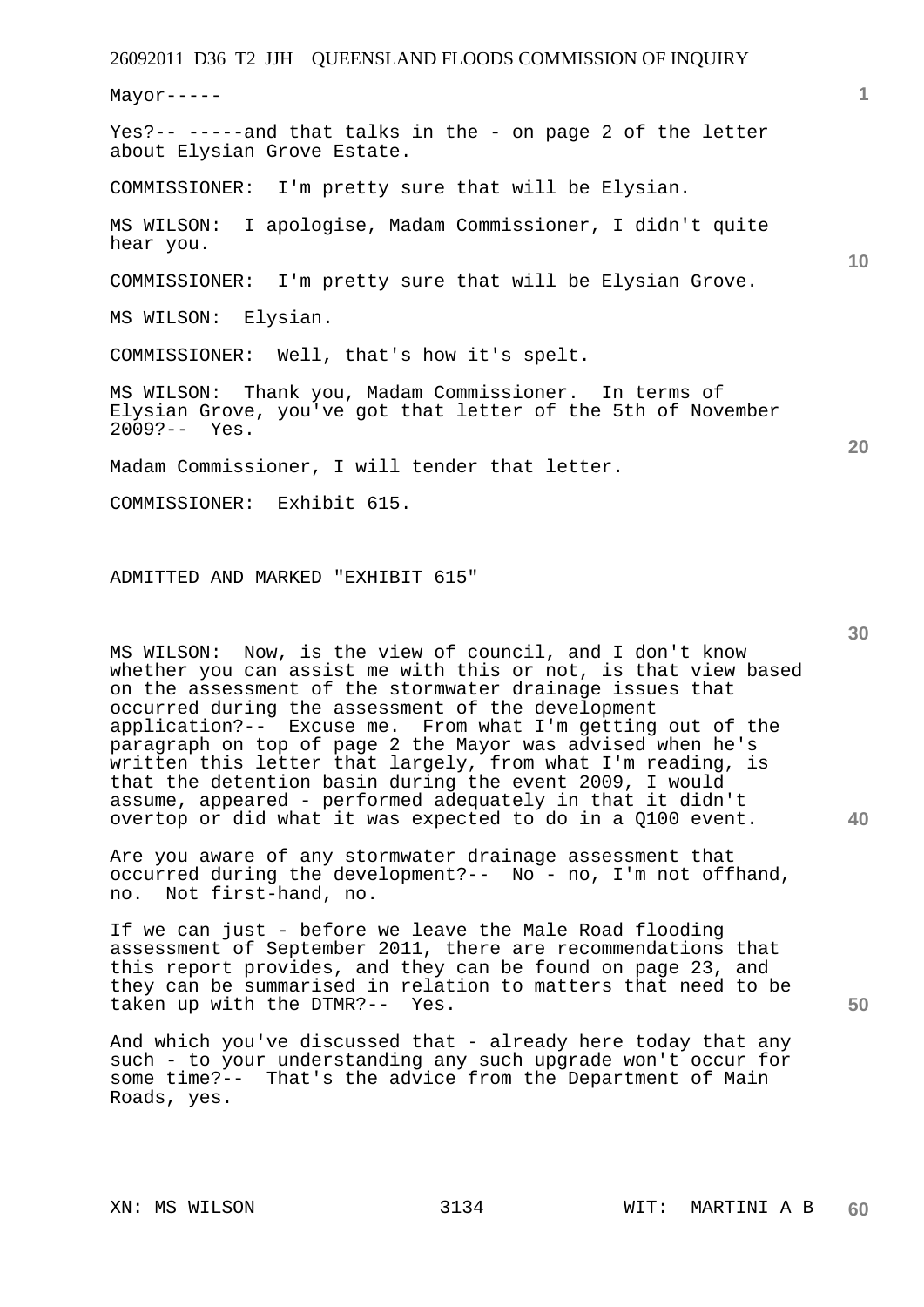(e), 8(e) looks at the "future zoning of these flood-affected parcels should be reviewed as part of the preparation". Do you - can you assist us in terms of what future zoning would be reviewed?-- The zoning of the land in Male Road?

**10** 

**1**

**20** 

**30** 

**40**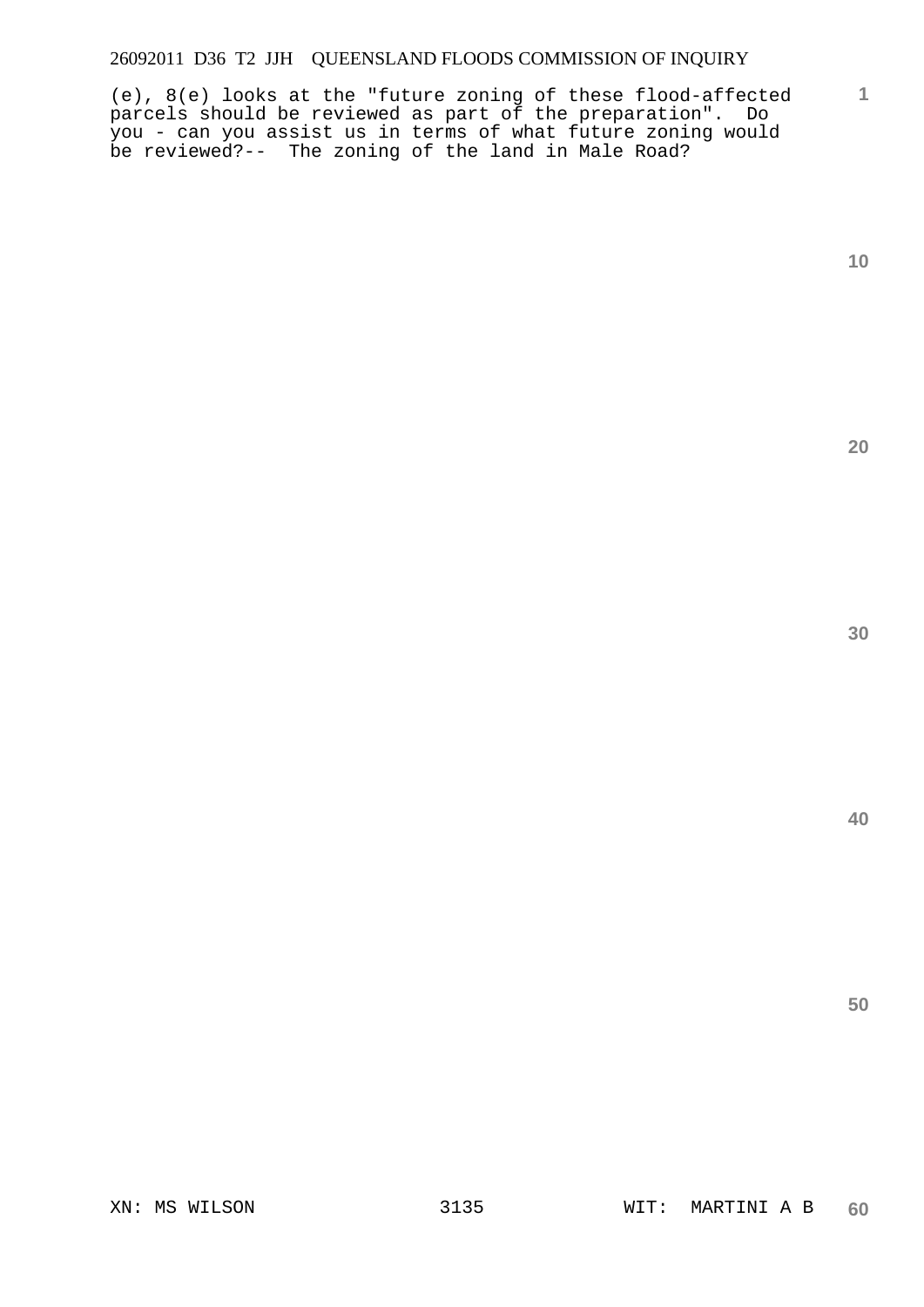It is presently-----?-- There's no - sorry-----

It's presently Residential A?-- I'm not quite sure.

So, I'm just wanting to know what this report is recommending in terms of future zoning in relation to this area?-- The report's recommending that consideration be given to maybe alternative zoning of the land that may assist its - and maybe look to increase the height of the land in certain parcels and maybe allow greater development. But that's just options that are being looked at and are being canvassed, so those matters are being referred to the Council's planning team as part of their development of the Moreton Bay Regional Council planning instrument.

So is it the case, in terms of any detail, you can't provide us with any real detail about this recommendation?-- Really, there's nothing specific. It's more that consideration be given to what options there may well be that may improve the situation for residents in terms of what options there might well be in terms of rezoning land.

How would that improve - how would rezoning improve the situation for residents?-- There are some options that might consider, like I said, the areas that get flooded which are closer to the creek - that maybe something different happens with that land. It's not a buy-back and it's not what's considered here at all. It's just looking at potential different uses of the land and how that might assist the situation. That's all. And nothing specific at all.

And are you aware whether that is on track at the moment, or is it just a possibility that may be considered?-- It's more a possibility.

There has been no work done on this?-- Very little. But there has been some, but not significant.

**40**  There are recommendations provided in this report that would be directed to the property owners?-- Yes.

Can you advise us what Council is considering in relation to working with the property owners about these recommendations?-- If you're referring to the (g) and the two dot points there particularly, certainly we can - if the residents aren't familiar with those opportunities, then we could certainly advise them of that and certainly more than happy to do that. Those measures are realistically recommended for the property owner to consider. It is not something that Council would be doing.

It's not something the Council would consider by regulation in any planning scheme?-- Could well be in areas that might be susceptible to flood. All I'm just talking about is in terms of those particular matters now. It's not as if the Council would go out and do those things.

**1**

**20**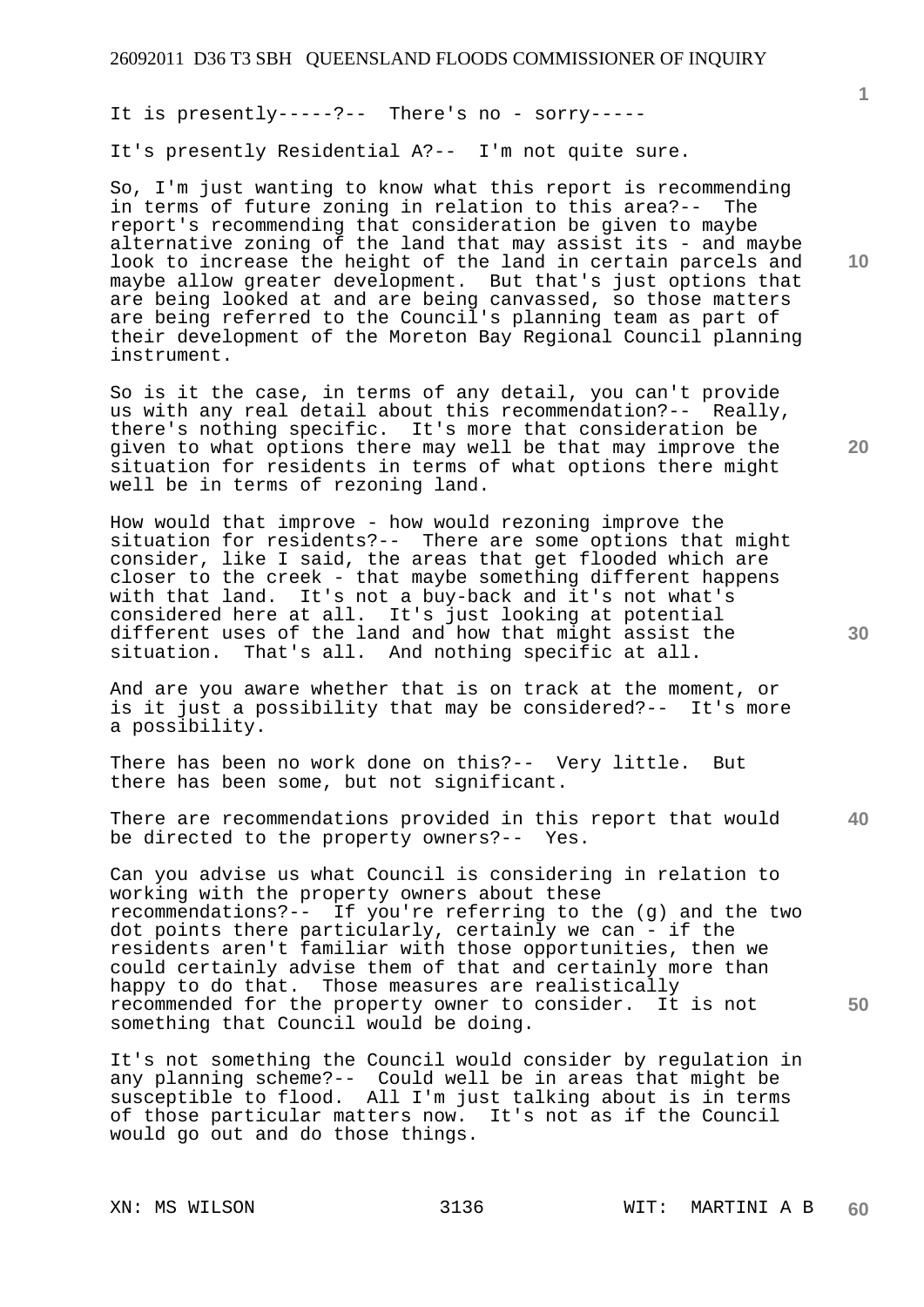COMMISSIONER: Suggesting that property owners consider levies is a little rash, isn't it?-- Sorry, I'm not quite sure I understand the question?

Well, you would want to know an awful lot more about any levy around an individual dwelling before you'd recommend that they rush out and do that, surely?-- Yes, I understand your point because it could cause problems to their nearby neighbours and those sort of things in court might not be adequate, yes. I don't believe that those things would be done in isolation. They would require some sort of engineering design and consideration before those were done, but it's not particular and it doesn't say that.

MS WILSON: But if this report is, as you say, almost at final status-----?-- It is a draft, and it will need to go before the Council for consideration and either adoption or otherwise.

Dale Street is discussed at paragraph 2.3 of your statement. If I could ask you some questions in relation to Dale Street?-- Mmm.

Dale Street is a flood prone area that adjoins Burpengary Creek. The Council operates a flood warning gauge in this area at two locations upstream to provide residents of Dale Street with improved flood warning?-- Yes, we did recently install another one at Oakey Flat Road. So, we've got one in Dale Street in park, one at Rowley Road and one at Oakey Flat Road.

So, there's now three?-- That's correct.

And when you say "recently installed", when did that occur?-- Within the last month or two.

Now, the Council has previously investigated the Dale Street flooding problem?-- Yes.

**40**  Can you tell us when this investigation was carried out?-- I can't tell you exactly. My understanding it's got some history to it. There's certainly an investigation going on at the moment as per 2.4 looking at a large retarding basin. I can't speak about any other reports at recent times that I'm aware of.

2.4 refers to that it has "previously investigated the Dale Street flooding problem and has found that there are no viable flood mitigation options available"?-- It's the last two lines, sorry.

So, I just want to know where we're at at this stage. Is the Council proceeding on the basis that there is no viable flood mitigation available?-- No, they're looking at - we're considering a detention basin based on Burpengary Creek, upstream from Oakey Flat Road. We're presently looking at that now.

**10** 

**1**

**30** 

**50**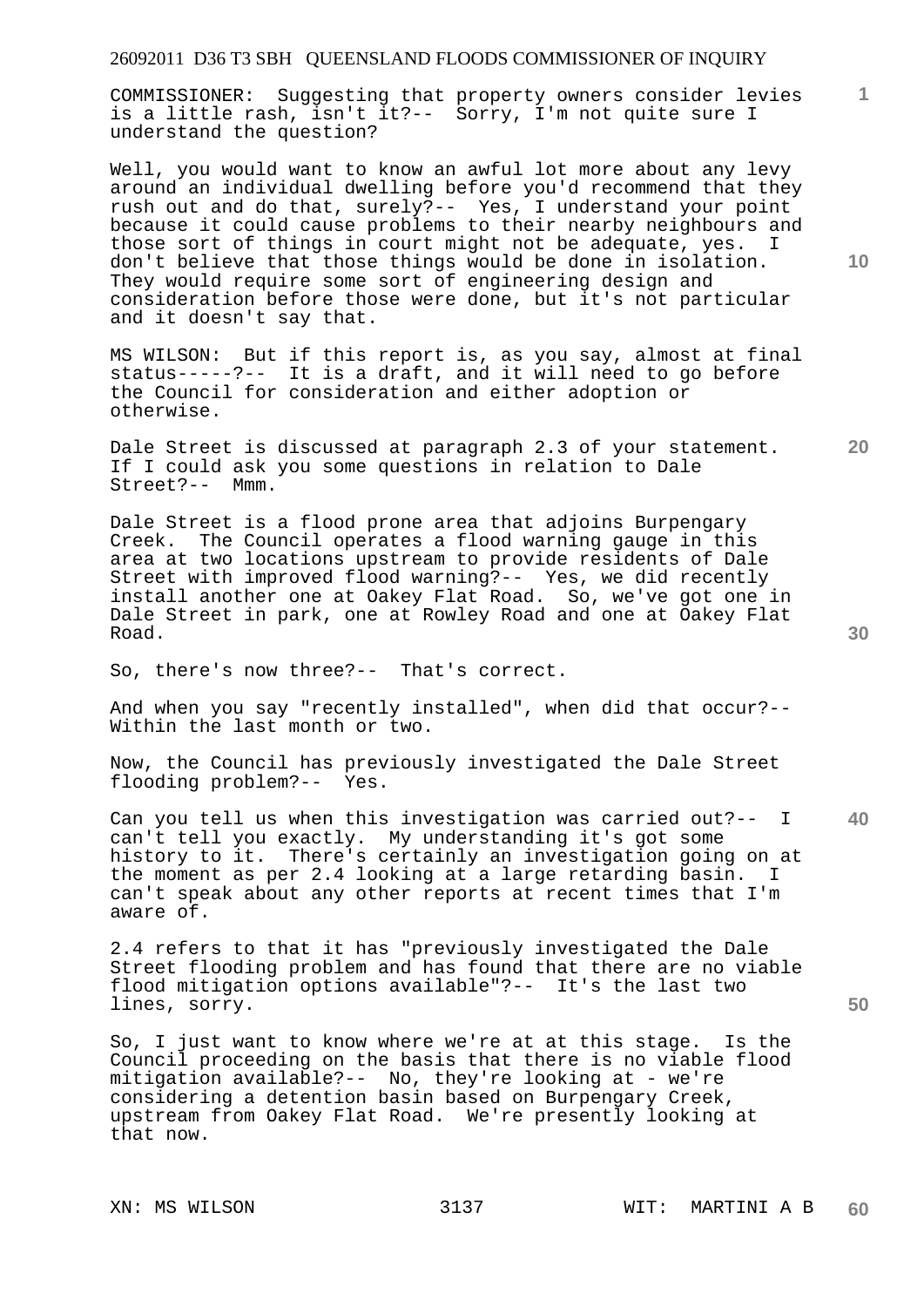So, that would be regarded as a flood mitigation opportunity?-- Yes, it would.

And this detention basin, would that have a different purpose than the detention basin that we've been referring discussing in relation to the Male Road area?-- It's purpose would still be to take stormwater run-off and basically that would be its general intention. It's just a matter of - at this stage it's early days in terms of what the scale might be, and what other, if any, options it might well have in terms of capacity.

Because it's clear from your statement that the detention basin located at intersection of Elof Road and Male Road is not for the purpose of flood mitigation?-- Certainly not that - the design of that retarding basin. I'm not saying this one would be the same. It's very early days. We're just looking at what options there are at the moment. So, what specific functions it might perform are unclear at this stage.

Your statement refers to Mathew Crescent, which is another flood prone area that adjoins Burpengary Creek?-- Yes.

"The Council has recently installed an embankment with backflow prevention devices (flap gates) on a channel adjoining Mathew Crescent."?-- Yes.

You then go on to explain that, "This device must function at all times so the device has been designed to minimise maintenance requirements." Has the Council imposed specific design specifications that are not usual to backflow devices to ensure this occurs?-- I can't speak categorically on that, sorry.

The Council is currently evaluating options for flood mitigation in the area, and you refer to a draft report that is attached to your statement, and if I can take you to that draft report - Attachment 3. Have you got that draft report in front of you?-- Yes, I have.

Again, the status of this report is draft. Can you indicate to us when this report will reach a final form?-- Probably for the same period of time as the Male Road - within the next one to two months.

And, again, this was a report that was drafted by members of the Moreton Bay Regional Council?-- The same people that drafted the other report, yes.

Can you assist on what further work is required before this report is finalised?-- There are issues that mention budget throughout the report. There will be consideration given in terms of what some of these projects may well cost for the Council's understanding and purpose in terms of when they consider the report, so when they are considering the report they are well aware of what some of these projects may well cost and also to give them a relative order of priority. So, they're probably the major things that still need to be done,

**20** 

**10** 

**1**

**30** 

**40**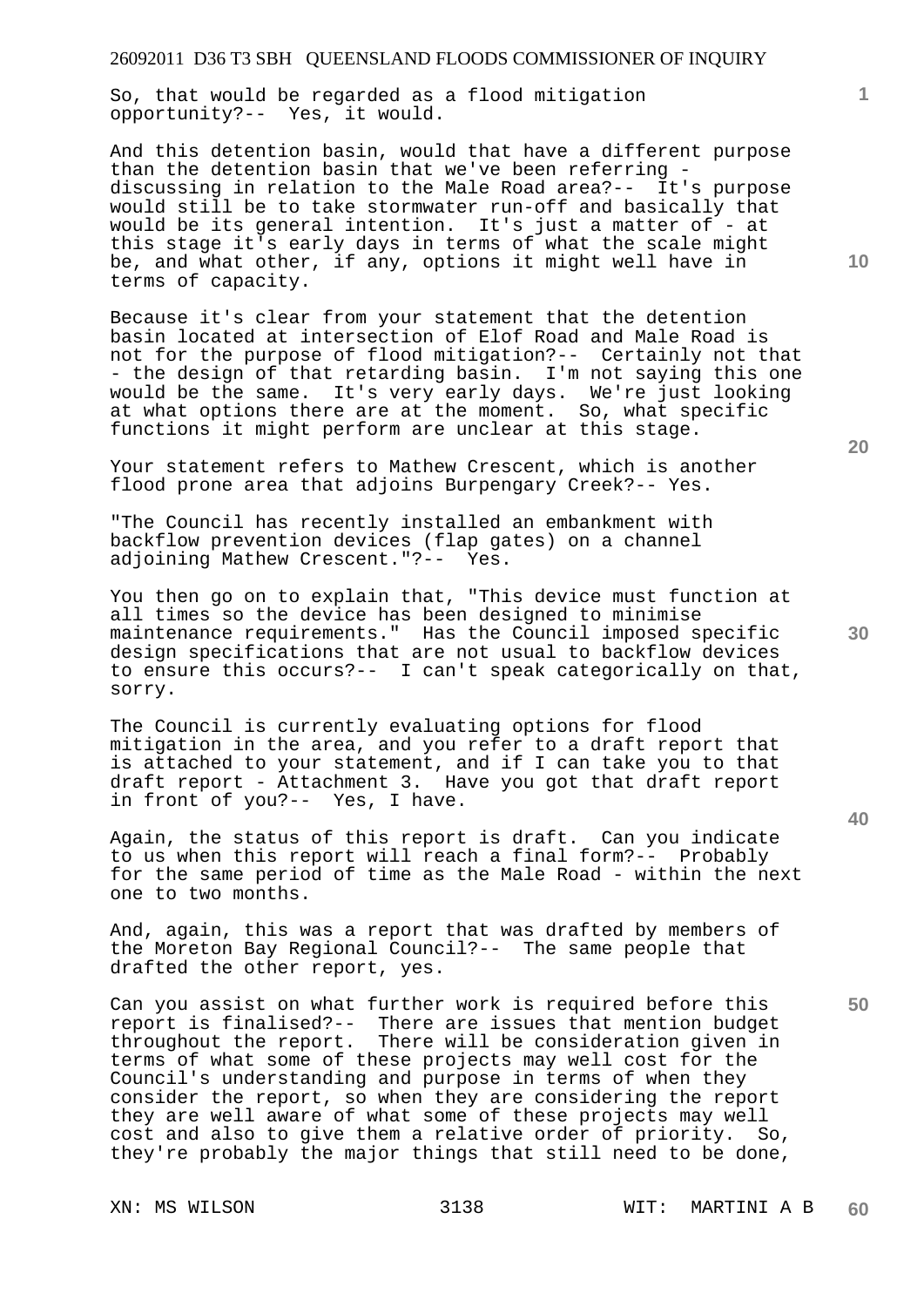as well as just a further review in terms of internal review.

Are you familiar with this report that you can feel comfortable discussing some of the contents of it?-- I certainly have an understanding of what's there.

If we can go to page - to figure 1.1, which is the locality plan. These are the areas of interest that this report examines. The new Hideaway Stage 3 development location, can you tell us where that is up to?-- No, I can't, sorry.

Burpengary Creek is labelled up the top of this figure. Do you know where - how it flows through this figure? Can you assist?-- No.

Okay. Figure 6 point - this report discusses various recommendations and gives options. These recommendations can be shown in figure 6.1?-- Yes.

**20**  Now, the report proposes more recommendations and more options than as shown on this figure. Are these the recommendations that the Council will pursue or is considering to pursue out of all the options discussed?-- The report will provide all options. The options that are shown on figure 6.1 are the ones that are being looked at. There's also - there's been some brief work done on the other options you refer to in the recommendations. There needs to be further work on those in terms of their costing and full extent in terms of what they may or may not positively affect or otherwise. Whilst these options shown on 6.1 have had a fair degree of work on them, they still need to be priced and they still need to be prioritised.

This report also attaches the RFD Preliminary Flood Extents 1 in a 100 year event. Have you got that-----?-- I'm still looking for it, sorry. What page is that?

I haven't got a page number?-- Figure, sorry?

Have you got that-----?-- No, what figure is it?

It's RFD - it's actually Attachment A1, Existing Flooding Events. Have you got that document?-- Yes.

And it's up on the screen?-- Sure.

Now, this aerial photograph has an overlay of the 1 in 100 flood event. Does this flood overlay take into account the 2010/2011 flood events?-- If you just bear with me for one second? Not that I'm aware of, no.

And is all the flooding and the flood maps that the Moreton Bay Regional Council - that is a step that's going to be undertaken is to take into account the 2010/2011-----?-- Yes, that's correct.

And, finally, if I can take you to paragraph 2.9 of your statement which refers to the maintenance of flood mitigation

XN: MS WILSON 3139 WIT: MARTINI A B **60** 

**10** 

**1**

**30** 

**40**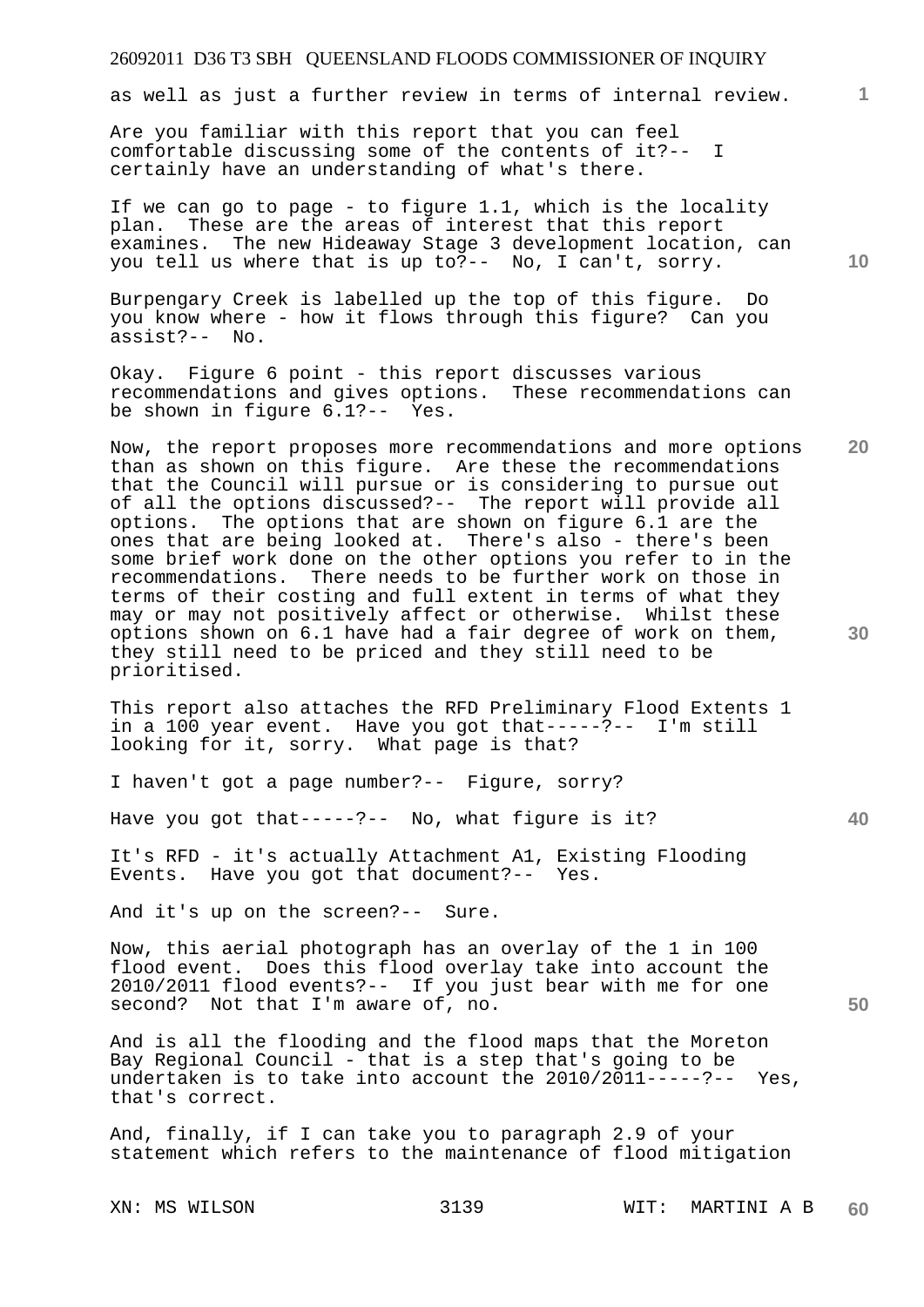infrastructure-----?-- Yes.

-----in the areas of interest. You refer to that there is no dedicated maintenance program for the streets and roads listed?-- That's correct.

Is that in relation to flood mitigation infrastructure?-- It's more that there isn't a program that might look at those drains on a regular basis every six months, 12 months, two years. It's more a case leading up to a storm season in an area that's known to be - may well have flooding issues, that largely drains are checked, pits are checked, and those sort of things, so they're reasonably free or free of obstacles. So, there's no, "Every six months I go and look at it.", or, "Every 24 months it's on a program." It's more a case - I suppose every storm season is every 12 months, it's looked at.

And in relation to the stormwater drainage systems-----?-- Yes.

-----there have been some that have been identified through the most recent flood events and previous flood events. Do those stormwater drainage systems and parts of that system get regularly up-checked by the Council, the ones that are identified as perhaps being of issue?-- They're certainly checked before a storm season, yes.

So, once a year?-- About that.

Okay?-- We are also looking to purchase a closed-circuit TV truck that may assist in that regard as well in terms of may make the job a lot easier and a lot more streamlined, but that's another situation that's got to go before the Council because it is quite a costly item of plant.

Thank you, Madam Commissioner. I have no further questions.

COMMISSIONER: Mr MacSporran?

MR MacSPORRAN: I have nothing, thank you.

MR FLANAGAN: No questions, Commissioner.

COMMISSIONER: Mr Ure?

MR URE: Thank you, Madam Commissioner. Just a couple of matters, one of which is a little counterintuitive. There were some questions asked about the placing of fill for development, such as the development that's on the southern<br>side of Male Road. Do you recall that?-- Yes. side of Male Road. Do you recall that?--

If one has land that is above the Q100 level and one then fills that land or places fill on that land, for example, for another two metres or even three metres or whatever distance, does that make any difference at all to the Q100 regime?-- No.

**10** 

**1**

**20** 

**40**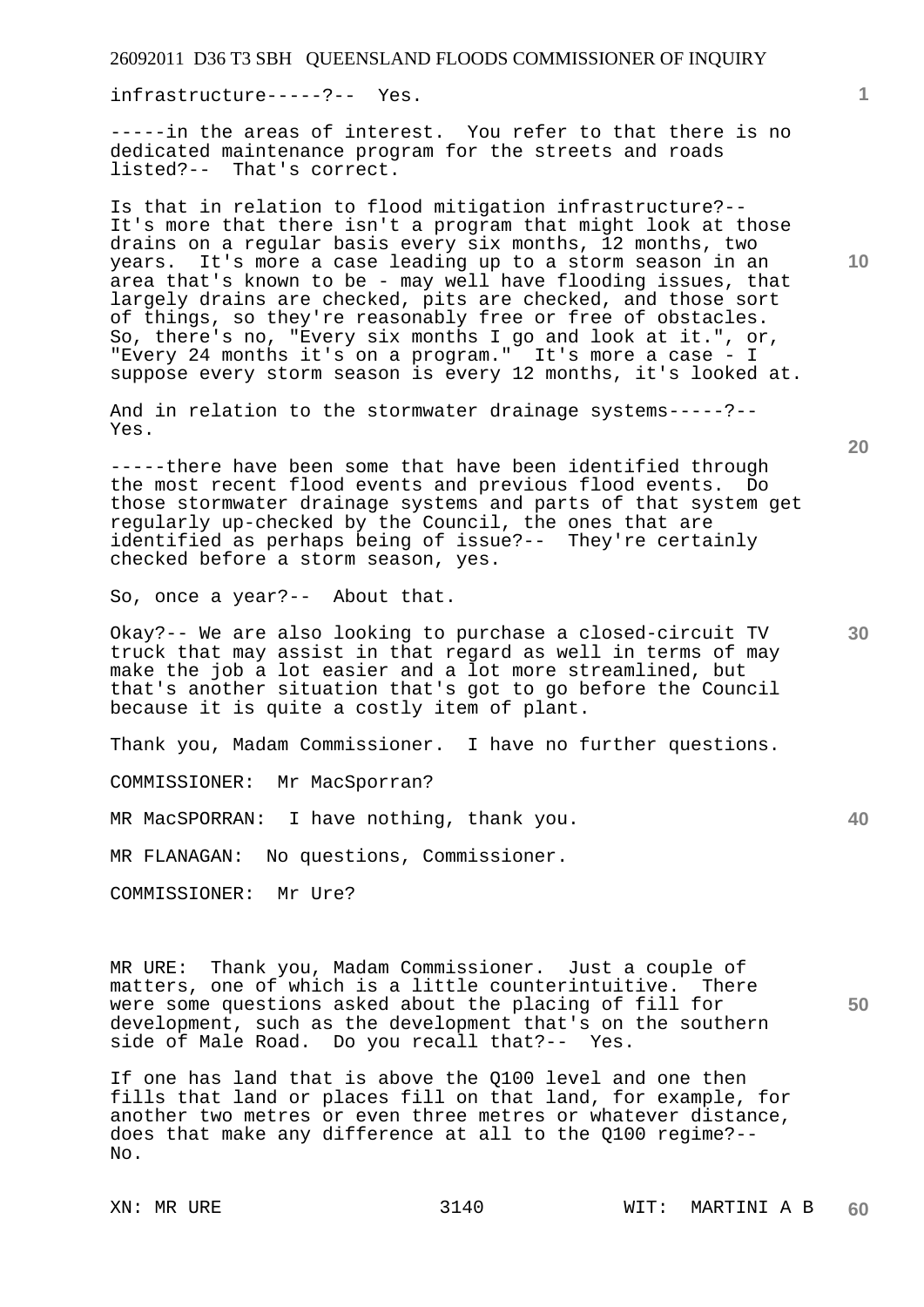Sorry, you have to answer. A shake doesn't register?-- No.

All right. So, even if Ms Worthington is right - or, sorry, do you know was the land which is now developed on the southern side of Male Road, in its undeveloped state, above or below the Q100?-- It's above.

So, does the placing of any fill on that land have any difference to the regime which would pertain in a Q100 flood?-- No.

You were also asked about a development called Elysian Road, or something like that. Assume for the sake of these questions that that is, in fact, the marketing name of the development Ms Worthington was talking about on the other side of Male Road, the one that has the detention basin that has been the subject of some discussion. You've told the Commission that the work that had been performed by the developer was checked by an independent consultant and then that resulted in some amendments to the design. Do you recall that?-- Yes.

Now, a document has been provided to the Commission staff. I was under the impression that Mr Martini was going to be specifically asked about this. I can't identify the electronic reference that the Commission has, but look, please, at this hard copy document?-----

**30**  COMMISSIONER: What's it look like, Mr Ure? What title has it got?

MR URE: 28 August 2007. It's a two page report from a Denis Ogle of Brisbane Stormwater Management Pty Ltd to the CEO of the then Caboolture Shire Council.

MS WILSON: I was going to show this document to Mr Martini, Madam Commissioner, but I understood from his answers that he didn't have any knowledge of it.

MR URE: I think he might have not known the name. Is that the document to which you refer with respect to the review the independent review that was done of the detention basin?-- Yes.

I tender that.

COMMISSIONER: Would it already be part of anything, or not?

MS WILSON: No, Madam Commissioner, it needs addition.

COMMISSIONER: Okay. 616.

ADMITTED AND MARKED "EXHIBIT 616"

**20** 

**40** 

**50**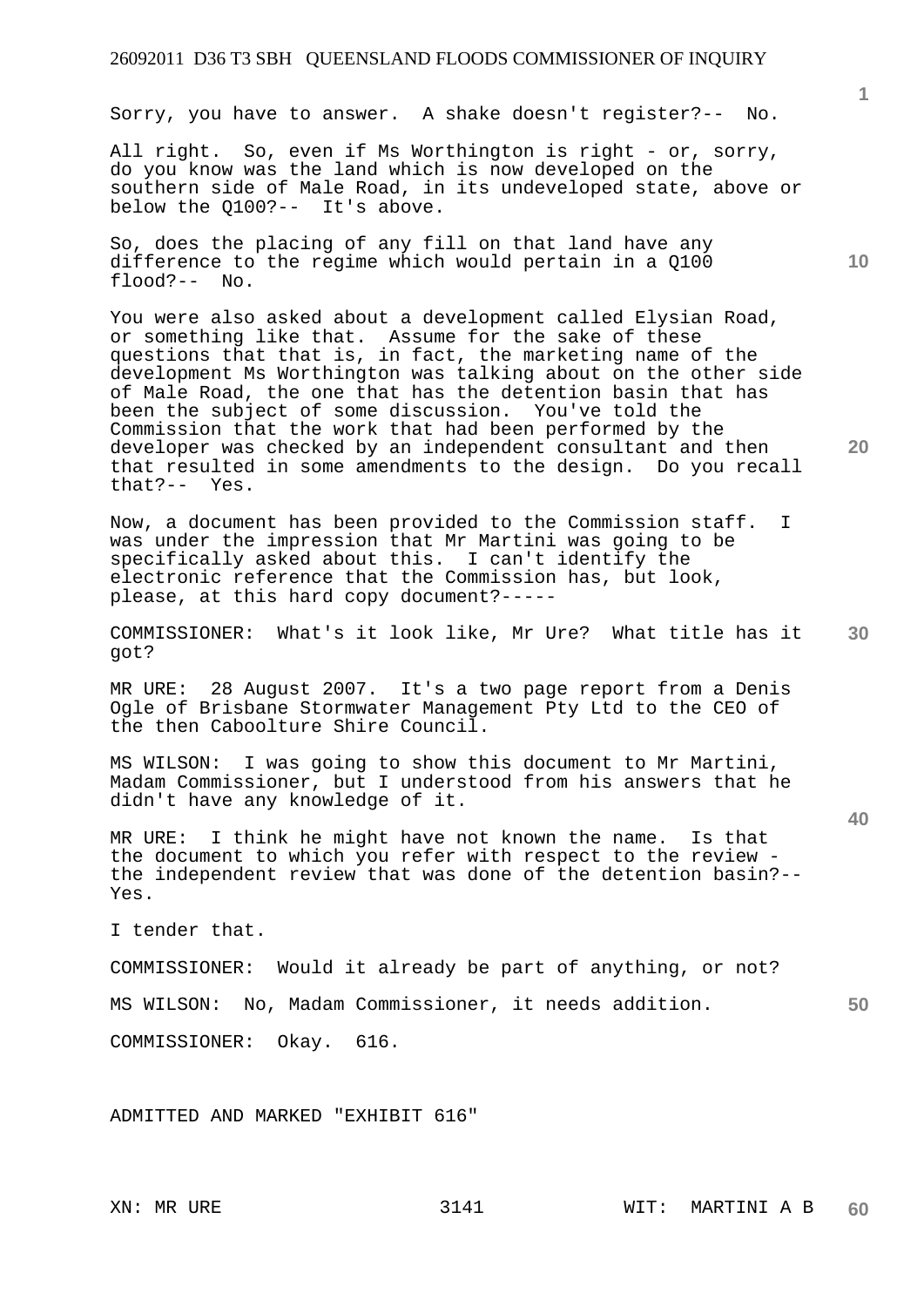MR URE: Yes, thank you.

COMMISSIONER: Ms O'Gorman?

MS O'GORMAN: I have no questions.

COMMISSIONER: Any re-examination?

**10**  MS WILSON: I have no further questions. May Mr Martini be excused?

COMMISSIONER: Yes, thanks, Mr Martini. You're excused.

WITNESS EXCUSED

COMMISSIONER: Oh, is that a convenient time to take the morning break, perhaps? MS WILSON: Yes, thank you, Madam Commissioner. COMMISSIONER: We'll come back at 25 to.

THE COURT ADJOURNED AT 11.19 A.M.

**40** 

**50** 

**1**

**20**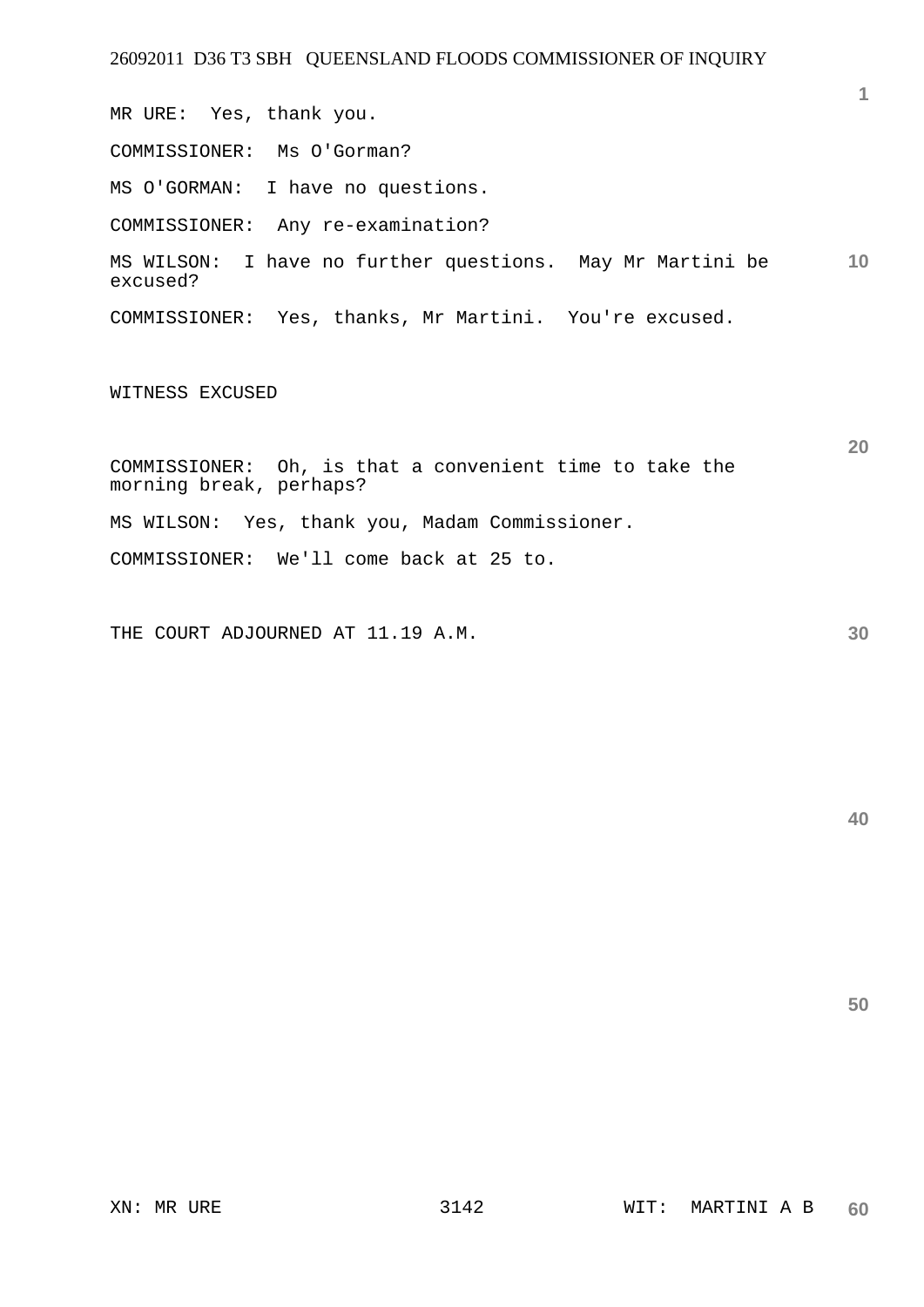## 26092011 D36 T4 KHW QUEENSLAND FLOODS COMMISSION OF INQUIRY XN: MS WILSON 3143 WIT: RAUBER J W **1 10 20 30 40 50 60**  THE COMMISSION RESUMED AT 11.36 A.M. COMMISSIONER: Yes, Ms Wilson? MS WILSON: Thank you, Madam Commissioner. I call John Rauber. JOHN WILLIAM RAUBER, SWORN AND EXAMINED: MS WILSON: Thank you, Madam Commissioner. Can you tell us your full name, please?-- John William Rauber. And you're the chief executive of the Moreton Bay Regional Council?-- I am. And you provided a statement to the Queensland Floods Commission of Inquiry?-- I have. Can you have a look at this document, please? Is that a copy of your statement?-- Yes, it is. And you have attached certain documents that you refer to in your statement-----?-- Yes. -----to that statement?-- I have. Madam Commissioner, I tender that document. COMMISSIONER: Exhibit 617. ADMITTED AND MARKED "EXHIBIT 617" MS WILSON: Now, the Moreton Bay Regional Council is in the process of developing a document referred to as the Moreton Bay Regional Council Flood Plain Risk Management Framework?-- Correct. That is a document that is presently in draft and is the first step towards working towards flood maps and flood studies-----?-- Yes. -----to be incorporated into the planning scheme?-- The planning scheme would have regard to that document. The Moreton Bay Regional Council is working on a new planning scheme?-- Yes, correct. That will incorporate the three previous council regions?--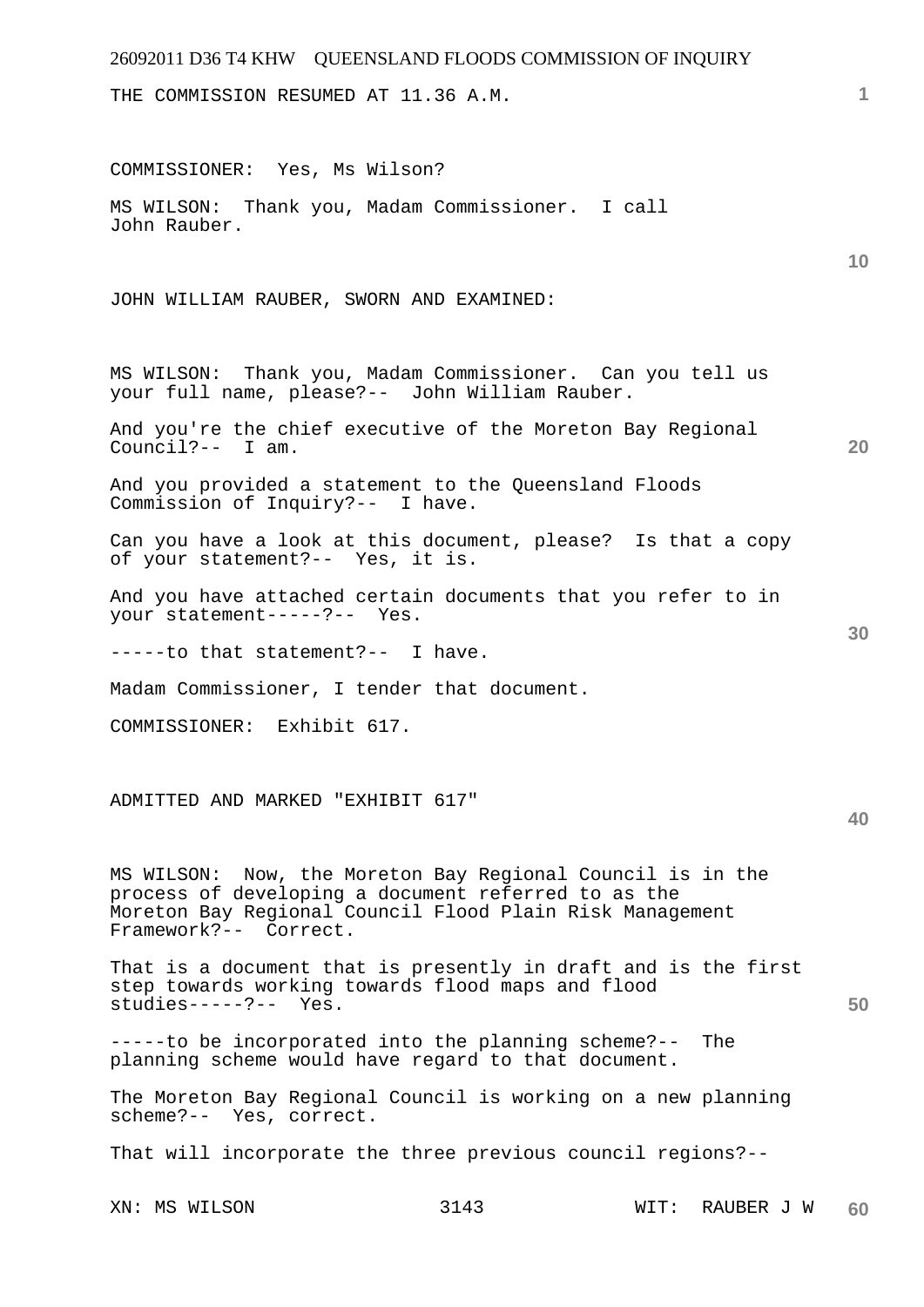Yes.

And can you tell us what those council regions are?-- Council region, the amalgamated councils are Caboolture Council, Caboolture Shire Council, Pine Rivers Shire Council and the Redcliffe City Council.

And all of those three councils were amalgamated to become the Moreton Bay Regional Council?-- That's correct.

Now, if I can take you to volume 2 of that flood plain risk management framework and to page 103? Now, these volumes, 1 and 2 of the Flood Plain Risk Management Framework, these documents have been drafted by external consultants; is that the case?-- The - yes, that would be the case. We have a number of consultants working for the council as well as council - council staff.

**20**  And part of developing the new planning scheme is to address these issues that are contained in this - in this framework?-- The new planning scheme will have regard to the documents, yes.

Now, when is it proposed for that new planning scheme to be finalised?-- We would expect that to be in the '13/'14 financial year.

Now, page 103 in volume 2 sets out the local situation now in relation to the three planning schemes as they reflect the State Planning Policy 1/03?-- Yep.

Now, of the three planning schemes, the Caboolture Local Planning Scheme does not reflect the provision of SPP 1/03?-- I don't - I don't have the detailed knowledge around that, but that  $-$  that's-----

Okay. So, you can't assist us in any way of why they don't or how they don't reflect SPP 1/03?-- My understanding is that the flood modelling or the information was more advanced in both Redcliffe and Pine Rivers as it was in the Caboolture region.

As chief executive officer are you aware that Caboolture doesn't reflect SPP 1/03?-- I do, yes.

And are you aware how that impacts on assessing developments?-- Well, certainly the development assessment team rely on the information that's held by the three former councils to inform the development assessment process.

If we can now go to your statement and particularly to paragraph 3.1-----?-- Yes.

-----where there has been no changes to land planning processes in response to the floods that occurred late last year and early this year?-- Correct.

And the reason that you provide in paragraph 3.1 is that the

**10** 

**40**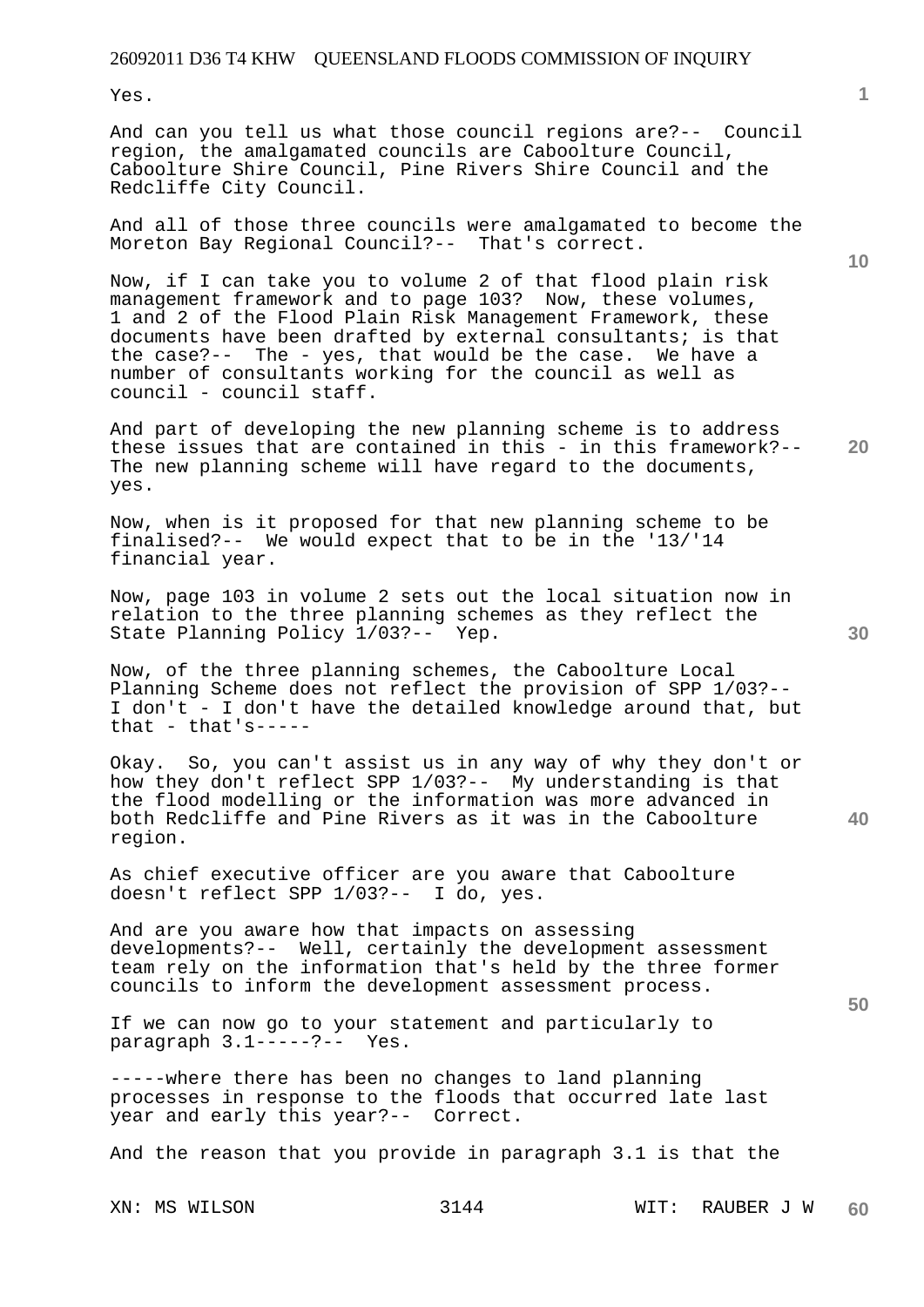current planning schemes already cover flood issues through current provisions, codes and policies?-- That's right, where they're available, yes.

Sorry, where they are available?-- Well, the - if there were provisions within any of those areas that required more detailed information, that detailed information or the studies would form part of the development application.

**10**  But is it the case that the Moreton Bay Regional Council sees that there is no need to make any changes to land planning processes because of the present policies that are available?-- Correct.

And that is taking into account that the Caboolture planning scheme doesn't reflect SPP 1/03?-- There would be other other measures in place to compensate, if you like, for - for the lack of detailed information on a case by case basis.

And is it the case that the Moreton Bay Regional Council does not see any need to fast-track the process to ensure that the Caboolture planning scheme does reflect SPP 1/03 but is, rather, going to wait until the new planning scheme?-- It's not practical to do it any other way than to - it will - it will come together in the consolidated scheme in due course.

Can you assist us with the status of the Moreton Bay Regional Council's flood mapping?-- Flood mapping is a project that's probably got about another 12 months to go. It's funded jointly by the three levels of the government, it's about a \$2.4 million project, and it's well advanced.

And are you doing it by previous shire or are you looking at it in relation to the Moreton Bay Regional Council entire area?-- It's being done as Moreton Bay Regional Council as a whole area.

**40**  And are you taking into account any catchment issues that may exist beyond the boundaries of Moreton Bay Regional Council area?-- The study area is about 2,700 square kilometres. Our region is about 2,000, so it does cross boundaries.

And have you had any assistance in relation to the QRA flood mapping?-- No, I don't believe that's assisted us much at all.

Is there any reason why that is the case?-- No, just our mapping is fairly well advanced.

**50**  The Moreton Bay Regional Council Flood Plain Risk Management Framework that-----?-- Yes.

-----you have asked external consultants to do up, are you aware of the contents or familiar with the contents of those documents?-- Not at this stage, no.

Can you tell us, then, where this management framework is at in relation to moving through council?-- At this stage it is

XN: MS WILSON 3145 WIT: RAUBER J W **60** 

**30** 

**20**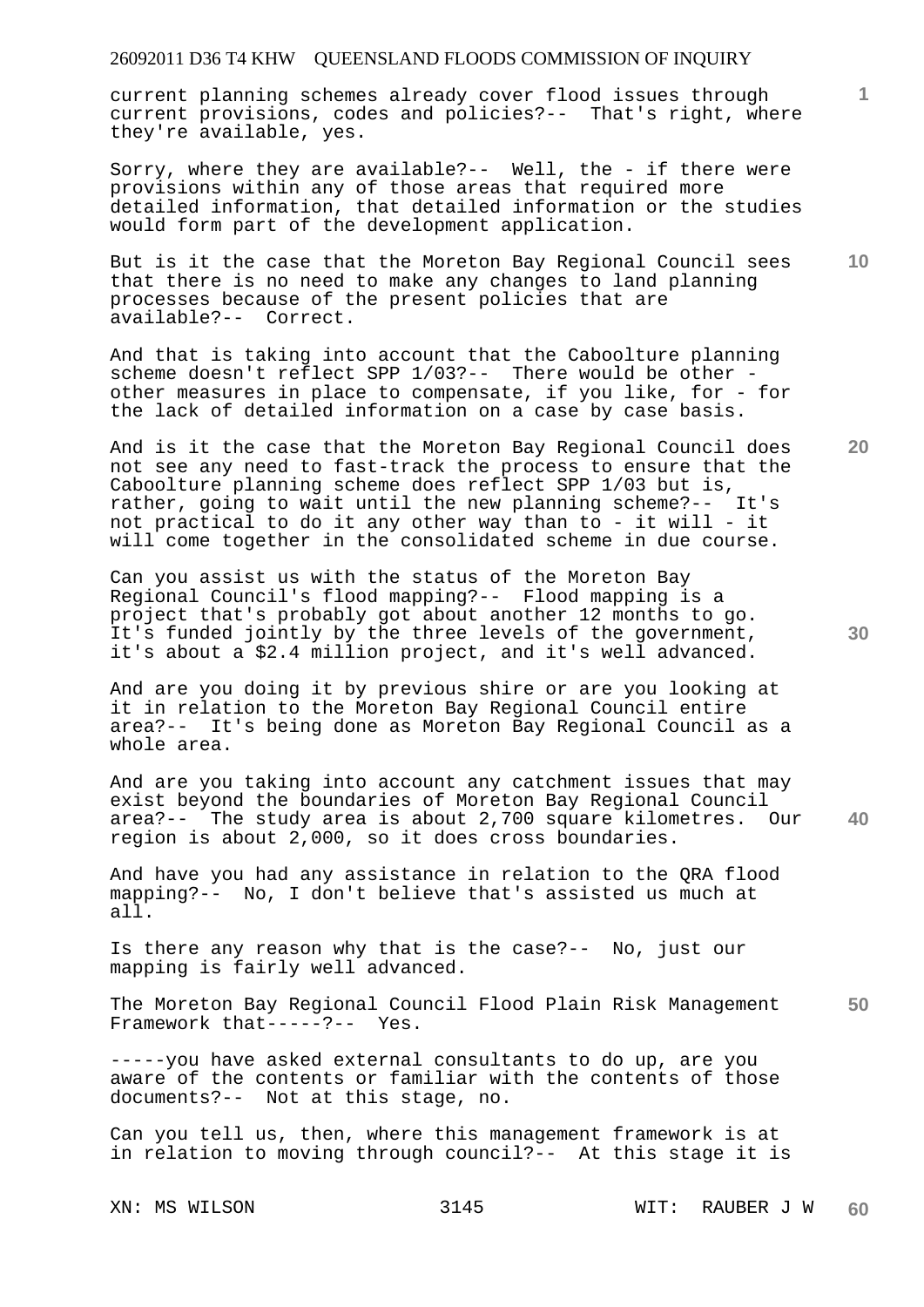still a work in progress, it's still a little way off. It will ultimately come through to the executive management team and then to council formally.

And is your head planner looking at it to see how it can work in with the planning scheme?-- There would be - there would be a member of - on the team from that area of our organisation, so it has input through the planning process.

In relation to flood risk for specific properties, your statement addresses the steps that the Moreton Bay Regional Council is undertaking to provide this material to residents?-- Yes.

And if I can take you to paragraph - section 4 and the paragraphs that flow from that? Now, the council made available in February 2011 regional scale flood mapping on its website-----?-- Correct.

-----for free download?-- Correct.

Is there any reason why that only occurred in February 2011?-- The information was not available across the whole region in February 2011, so there was still pockets of the region that we didn't have that detailed information. Had the flood not - had we not had the flood period in December and January, we may have delayed that - you know, the entry of that information on line a little longer, but it became important that we release what information we had, so we made the decision to release it in February.

And the mapping that is available on line shows the one in 100 year flood?-- Correct.

And does that take into account the floods of 2010/2011?-- Yes, it does.

So-----?-- Certainly 2010.

**40**  When I'm talking about the December/January floods?-- Yes. I can't answer that in any detail.

Is there anywhere that members of the public could find out what the levels were for the December 2010/January 2011 floods at council?-- We have certainly undertaken survey work to a to capture that information. At this stage, I'm not aware that we're - we have that online.

**50**  Okay. If I can just take you to one of these maps just as an example, and if we could have a look at map 9 of 18? That will come up on your screen and we can give you a hard copy there as well?-- Okay.

You refer to the fact that the mapping classifies the flood plain to different depth zones to assist with the interpretation of likely risk?-- Yes.

So, if a member of a public goes on to the council's website

XN: MS WILSON 3146 WIT: RAUBER J W **60** 

**20** 

**10**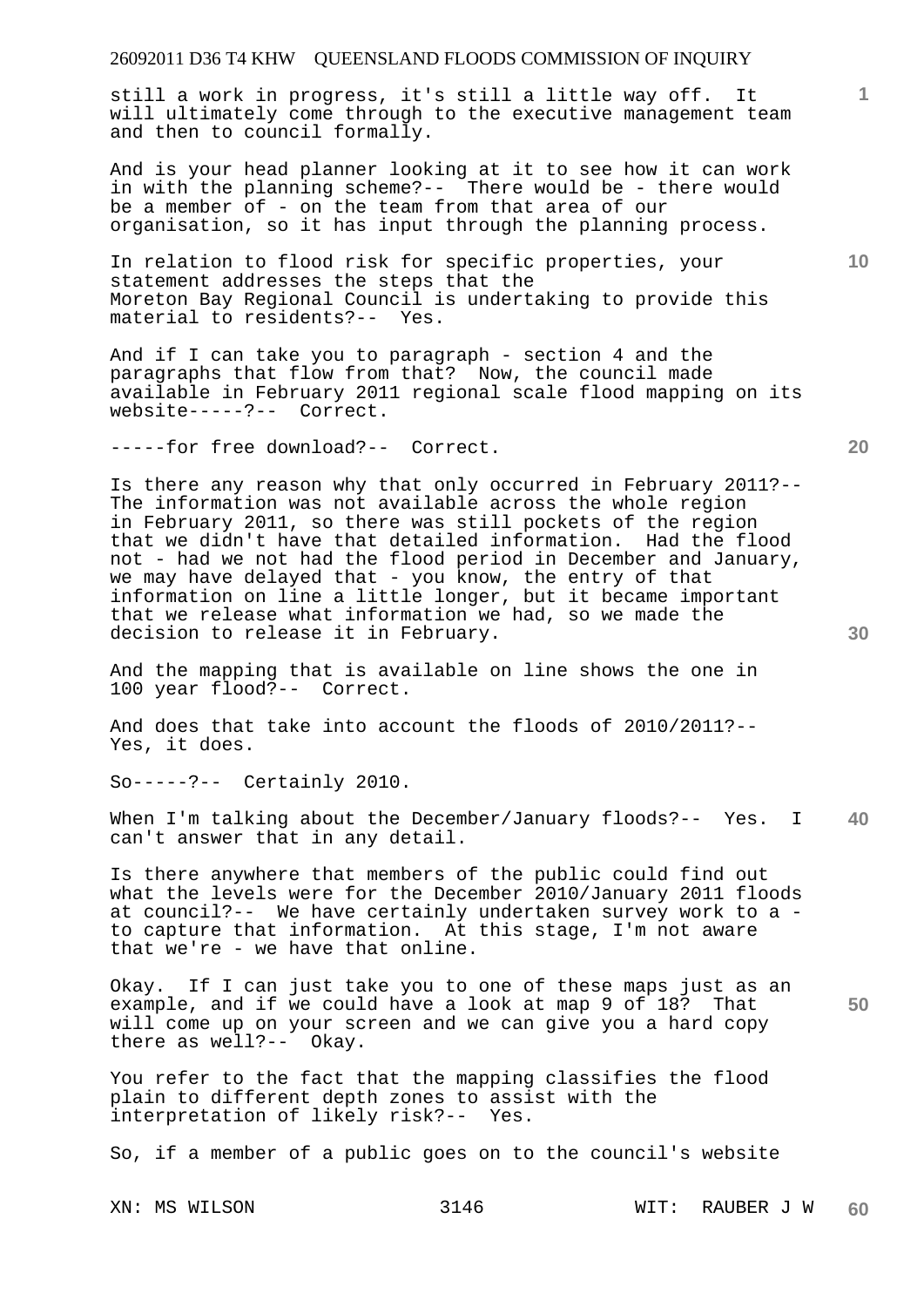and wishes to work out any flooding issues for their residence-----?-- Mmm-hmm.

 $---is$  this the type of map that they will - that will be made available to them?-- Correct.

And there's a legend to the side that refers to the depths that - likely flooding risk?-- Correct.

**10**  And this all relates back to Q100; is that the case?-- Yes, yes.

Has the council considered providing information to the residents in the council area on the basis of, "Your place is in a high flood risk.", "Your place is in a low flood risk."?-- Not to my knowledge at this stage.

Do you know whether that is a matter for consideration for the council?-- I don't believe that's being contemplated.

Madam Commissioner, I should tender that map.

COMMISSIONER: That will be Exhibit 618.

ADMITTED AND MARKED "EXHIBIT"

COMMISSIONER: Is there any indication of which creeks that's showing, which are which?

MS WILSON: I believe that is showing Male Road, which is what has been referred to in evidence this morning, and King John Creek. If Madam Commissioner refers to the second line of brown across that map, that you will refer to as King John Creek, and Male Road is just below that.

COMMISSIONER: Right. Thank you.

MS WILSON: Is that your understanding?-- That's my understanding.

Council also provides in addition to the material available online at no cost a property based flood search service whereby members of the public may request a flood search and a more detailed map?-- That's correct.

This is at cost?-- It's at cost.

And is that to cover the Moreton Bay Regional Council's costs to provide the service?-- Yes.

Can you tell us what is the difference between the service available for payment and the service available for free?-- Well, the service for a fee, and it's \$71.50, covers the - you know, the cost of doing the detailed analysis for that site by

**30** 

**20** 

**1**

**40**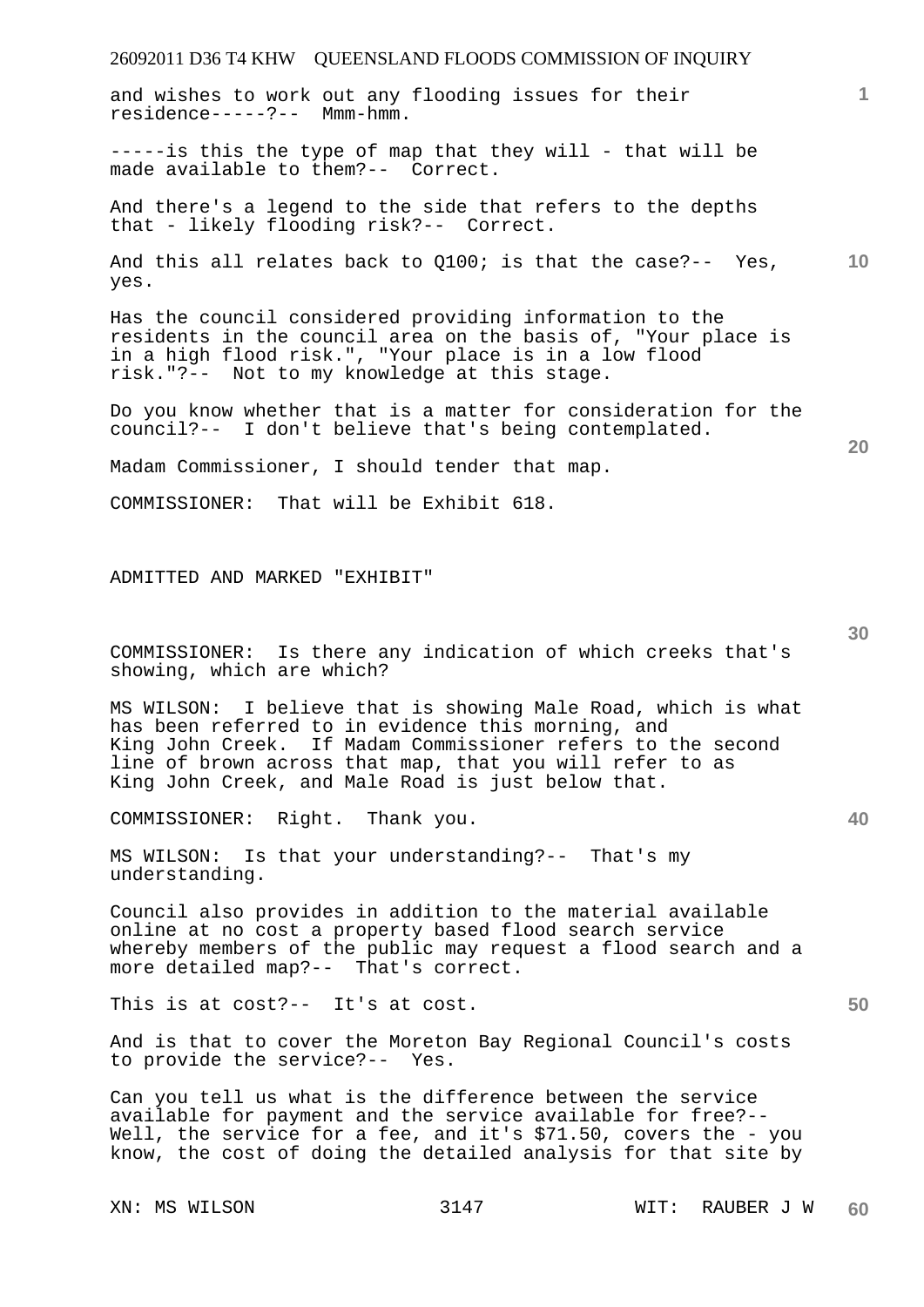site investigation, whereas the online is really, you know, a district-based information and, you know, you would - you would be certainly well advised to do the online - sorry, the site by site investigation as well.

And since these flood maps have been available to the public at no cost online, has there been any monitoring as to see how often that - this website is being accessed?-- I am sure there is but I don't have the information.

And, finally, if we can now go to the buy back scheme?-- Yes.

Which you address in your statement at paragraph 10, that, "The Moreton Bay Regional Council is currently preparing a draft flood affected property buy back policy." Can you assist us with any more details in relation to this?-- The council is considering a policy around a buy back scheme. Brisbane has a buy back scheme and obviously there's some interest by flood affected property owners for council to have a policy around buying back their properties. We don't at this stage have such a policy. We are working on a draft policy for the consideration of council and looking at what the various parameters might be in such a policy.

And can you give us any indication of what those various parameters may be?-- I can only - I mean, some of the parameters will be around - you know, risk of - risk to life and the velocity of rivers, the type of - type of property, so I think it's too early at this point to be too specific about what those conditions will be.

And is it too early to give any indication of when this may come in to play, if at all it does?-- I expect the policy won't - won't be adopted by council within the next three, four months, it will be - it will take a while to finalise the policy and I am sure it will be of, you know, interest to the council when deliberating, you know, the application of it.

Thank you, Mr Rauber. I have no further questions.

COMMISSIONER: Mr MacSporran?

MR MacSPORRAN: I have nothing, thank you.

COMMISSIONER: Mr Dunning?

MR DUNNING: No questions, thank you.

MR URE: I have nothing, thank you.

MS O'GORMAN: I have no questions.

MS WILSON: May Mr Rauber be excused?

COMMISSIONER: Yes. Thank you, Mr Rauber, you are excused.

**30** 

**20** 

**50** 

**10**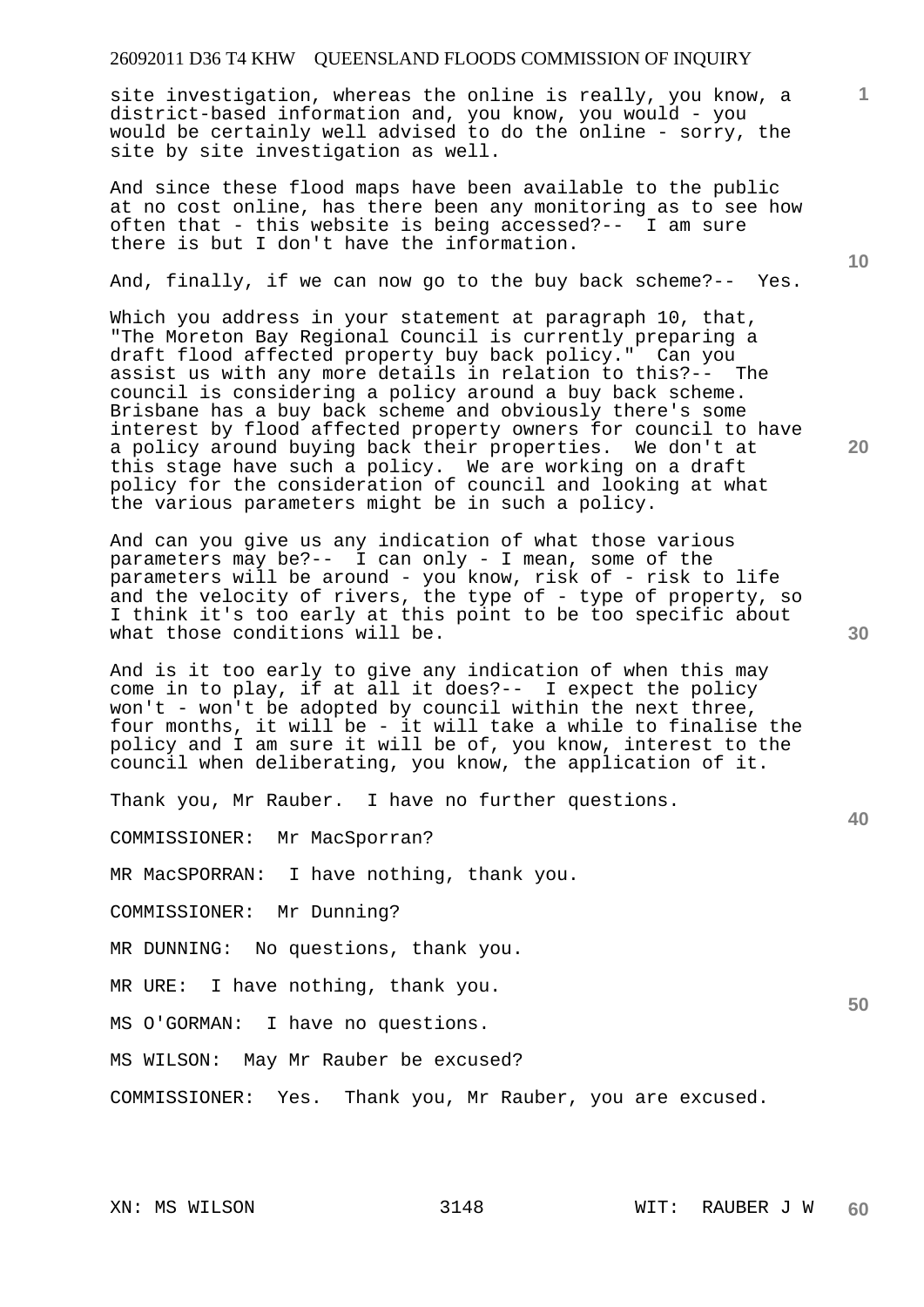| 26092011 D36 T4 KHW QUEENSLAND FLOODS COMMISSION OF INQUIRY                                                                                 |      |      |            |    |
|---------------------------------------------------------------------------------------------------------------------------------------------|------|------|------------|----|
| WITNESS EXCUSED                                                                                                                             |      |      |            | 1  |
|                                                                                                                                             |      |      |            |    |
| MS WILSON: Madam Commissioner, I call Mr Chris Warren.                                                                                      |      |      |            |    |
|                                                                                                                                             |      |      |            |    |
| CHRISTOPHER JOHN WARREN, SWORN AND EXAMINED:                                                                                                |      |      |            | 10 |
|                                                                                                                                             |      |      |            |    |
| MS WILSON: Can you tell us your full name, please?-- Yes,<br>it's Christopher John Warren.                                                  |      |      |            |    |
| And you're the director of strategic planning and development<br>for Moreton Bay Regional Council?-- That's correct.                        |      |      |            |    |
| You provided a statement to the Queensland Floods Commission<br>of Inquiry?-- Yes.                                                          |      |      |            | 20 |
| Can you have a look at this document, please? Is that your<br>statement with the attachments?-- That's correct.                             |      |      |            |    |
| Madam Commissioner, I tender that document.                                                                                                 |      |      |            |    |
| COMMISSIONER: Exhibit 619.                                                                                                                  |      |      |            |    |
|                                                                                                                                             |      |      |            |    |
| ADMITTED AND MARKED "EXHIBIT 619"                                                                                                           |      |      |            | 30 |
|                                                                                                                                             |      |      |            |    |
| In relation to your statement, have you got that<br>MS WILSON:<br>in front of you?-- Yes.                                                   |      |      |            |    |
| Can we go to paragraph 2.1? And there you set out that the                                                                                  |      |      |            |    |
| Moreton Bay Regional Council area is currently covered by<br>planning schemes for the previous local government areas?--<br>That's correct. |      |      |            | 40 |
| And they are Redcliffe, Pine Rivers and Caboolture?-- That's<br>correct.                                                                    |      |      |            |    |
| And you also set out in the following paragraphs about how<br>these planning schemes appropriately reflect SPP 1/03?--<br>Correct.          |      |      |            |    |
| And in relation to Caboolture, Caboolture does not<br>appropriately reflect SPP 1/03?-- In relation to floods-----                          |      |      |            | 50 |
| For floods?-- In relation to flood, that's correct.                                                                                         |      |      |            |    |
| Sorry, all of these questions are asked in the context of<br>floods?-- Yes.                                                                 |      |      |            |    |
| Can you tell us why the Caboolture plan does not appropriately                                                                              |      |      |            |    |
| XN: MS WILSON                                                                                                                               | 3149 | WIT: | WARREN C J | 60 |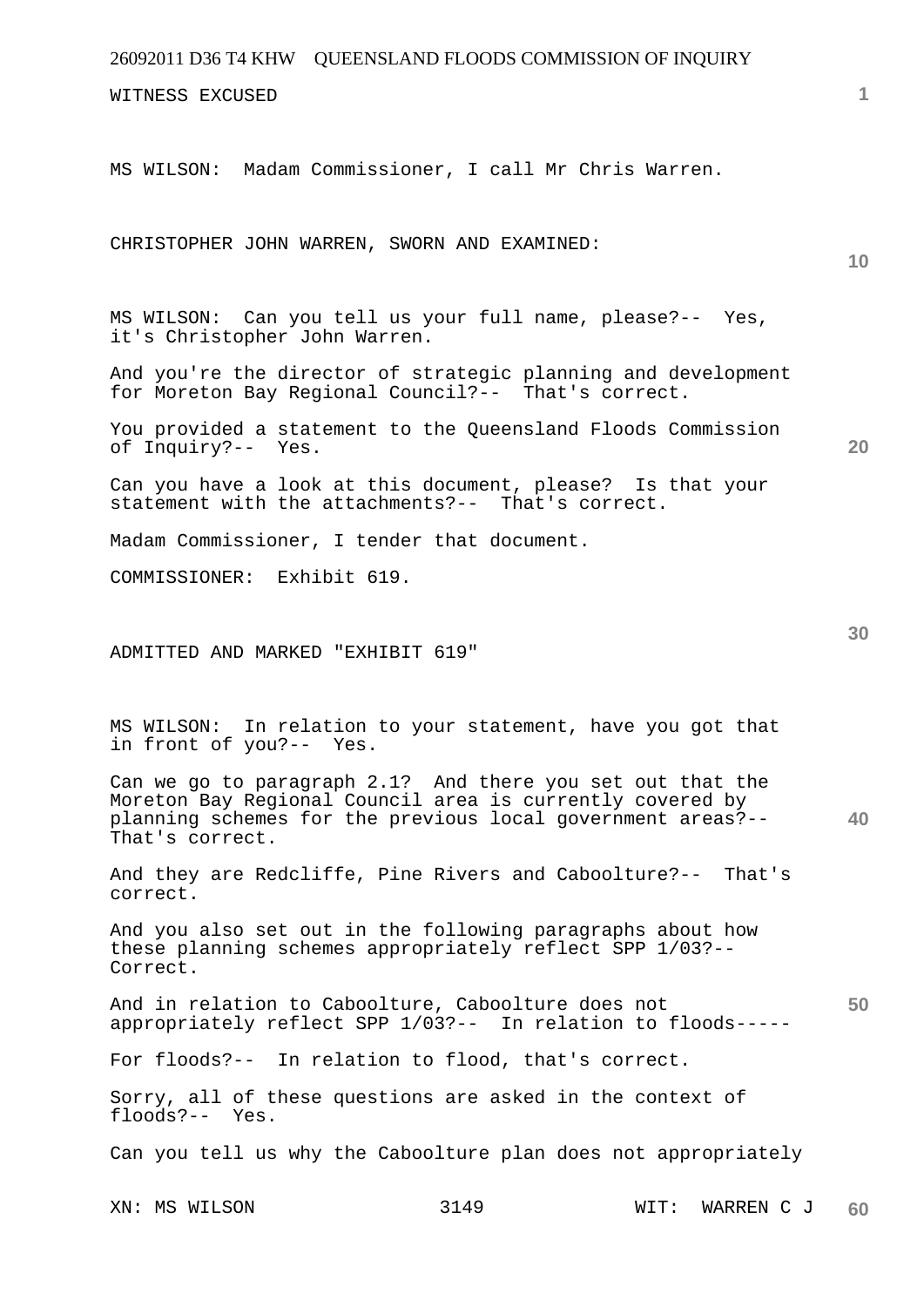reflect SPP 1/03 for floods?-- Prior to amalgamation I was with the former Redcliffe City Council so I am unable to attend to that particular question for you.

But as your role of the director of strategic planning and development, you're not aware of how the Caboolture planning scheme doesn't reflect the SPP 1/03?-- I wasn't a party to the discussions on the then Caboolture Council when they were drafting the scheme so I cannot answer that particular question for you.

But, however, when new applications-----?-- Yes.

-----for development come through the Moreton Bay Regional Council, then you would be applying the Caboolture planning scheme; is that the case?-- We apply the Caboolture planning scheme, that's correct. In relation to the policy, because it is not endorsed by the Minister in relation to the Caboolture planning scheme it has no effect whatsoever. However, my staff do have regard to it.

And can you tell us how your staff do have regard to it?-- They use the guidelines that are set out in support of that particular policy, as well as the provisions that are contained within the Caboolture planning scheme.

And is this set out as a structure that must be applied for every assessment or it is just a case of on an ad hoc basis?-- No, they have been using that particular - reference to that particular policy since the 1st of September 2003.

Okay. At paragraph 2.15 talks about the Caboolture district and, "In particular it does not include mapping of the natural flood hazard areas or areas at risk of flood." What does the Moreton Bay Regional Council have in relation to flood mapping with respect to the Caboolture area?-- With respect to Caboolture and the rest of the region, we have a GIS layer that reflects that particular information. That's been spoken about this morning, the regional flood database.

So, is it the case that you do have flood mapping?-- We do, yes.

But it does not - it is not included in this Caboolture planning scheme?-- No, it's not endorsed in relation to the Caboolture planning scheme because there's no overlay that shows flooding within the Caboolture planning scheme, but we do have GIS information which we use during our development and assessment processes.

And why doesn't, then, the Moreton Bay Regional Council get this planning scheme assessed to see if it does comply with the SPP 1/03 with what you have got now?-- We are currently working on a new planning scheme for the whole of the region and - so we have a consistency across the region.

So, there is no point to just looking at the Caboolture planning scheme to get that to comply with SPP 1/03 at the

**10** 

**1**

**20** 

**30** 

**50**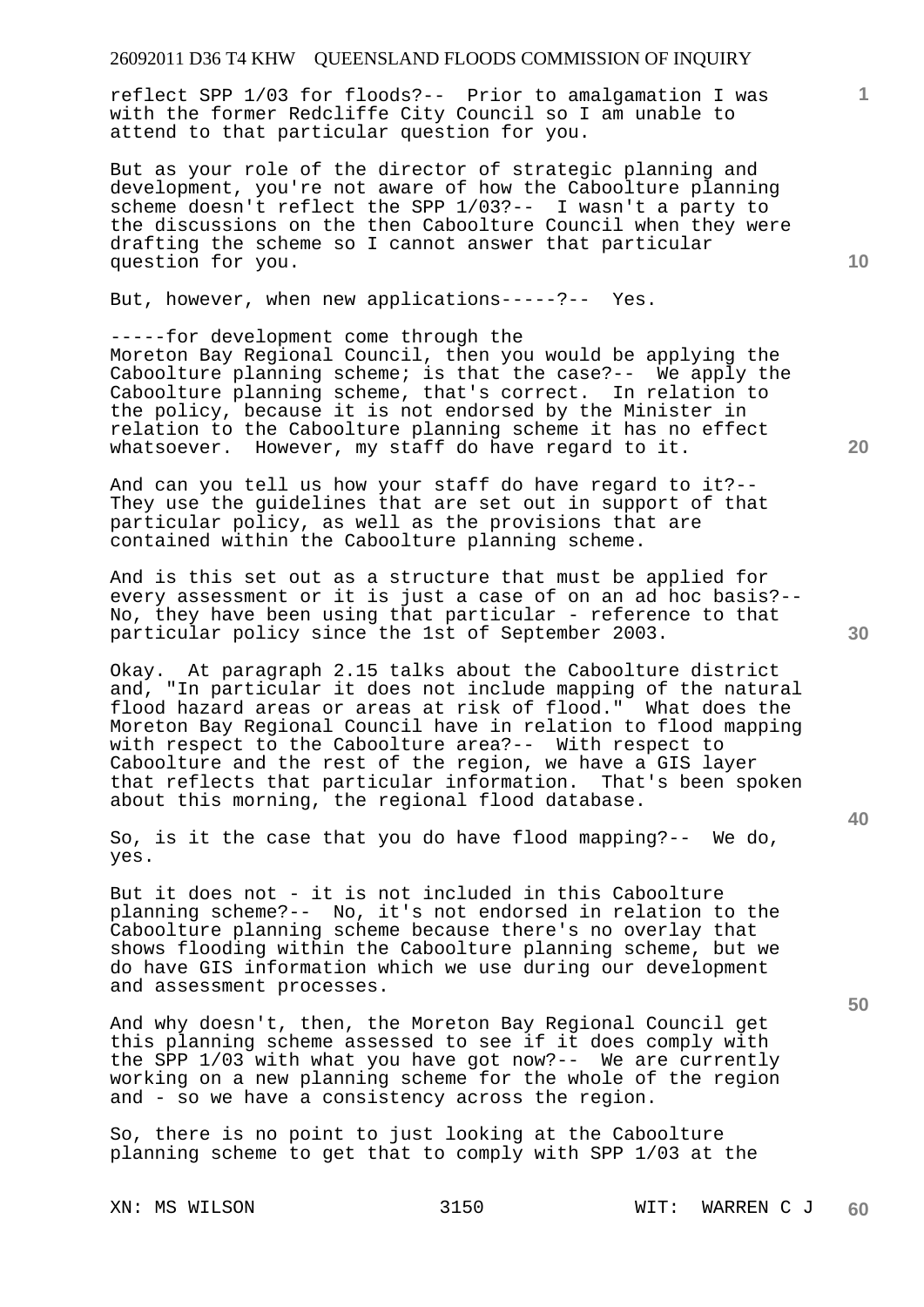moment?-- That's correct. As I said earlier, my staff also have regard to the policy when they assess applications in that particular part of region.

And that is referred to also in paragraph 2.15 because without the plan appropriately reflecting SPP 1/03, this places a greater emphasis on determining flood hazard during assessment of development applications?-- Correct.

**10**  Fore the purpose of assessment under SPP 1/03 council has used the flood with a one per cent annual exceedance probably, so Q100?-- That's correct.

And that's to define the natural flood management area?-- Yes. That's for Pine and the Redcliffe schemes.

Okay. What about Caboolture?-- Caboolture, as I said uses that GIS information but they also use the Q100.

If we can just have a look at one of the maps that you - so that I'm clear about what you are using in relation to an assessment, if we can have a look at one of the maps that is provided and if we can go to map 3 of 41? Have you got that map there?-- It's on the screen. I will just - this is in relation to the residential areas?

Yes?-- I think it must be in volume 2 of my statement, but I have it on the screen anyway.

**30**  Okay. You have got it on the screen. This is one of the many maps that you have provided us and as you can see it's map 3 of 41. On the right-hand corner we have some indication where this map is referring to in relation to the Moreton Bay Regional Council?-- Yes.

And this is just a micro look at a part of the Moreton Bay Regional Council?-- That's correct.

The blue indicates the Q100?-- Yes.

And we can see that it also refers - it also shows it in relation to residential development?-- Yes, it shows constructive development as well as approved development. **40** 

**50** 

**20**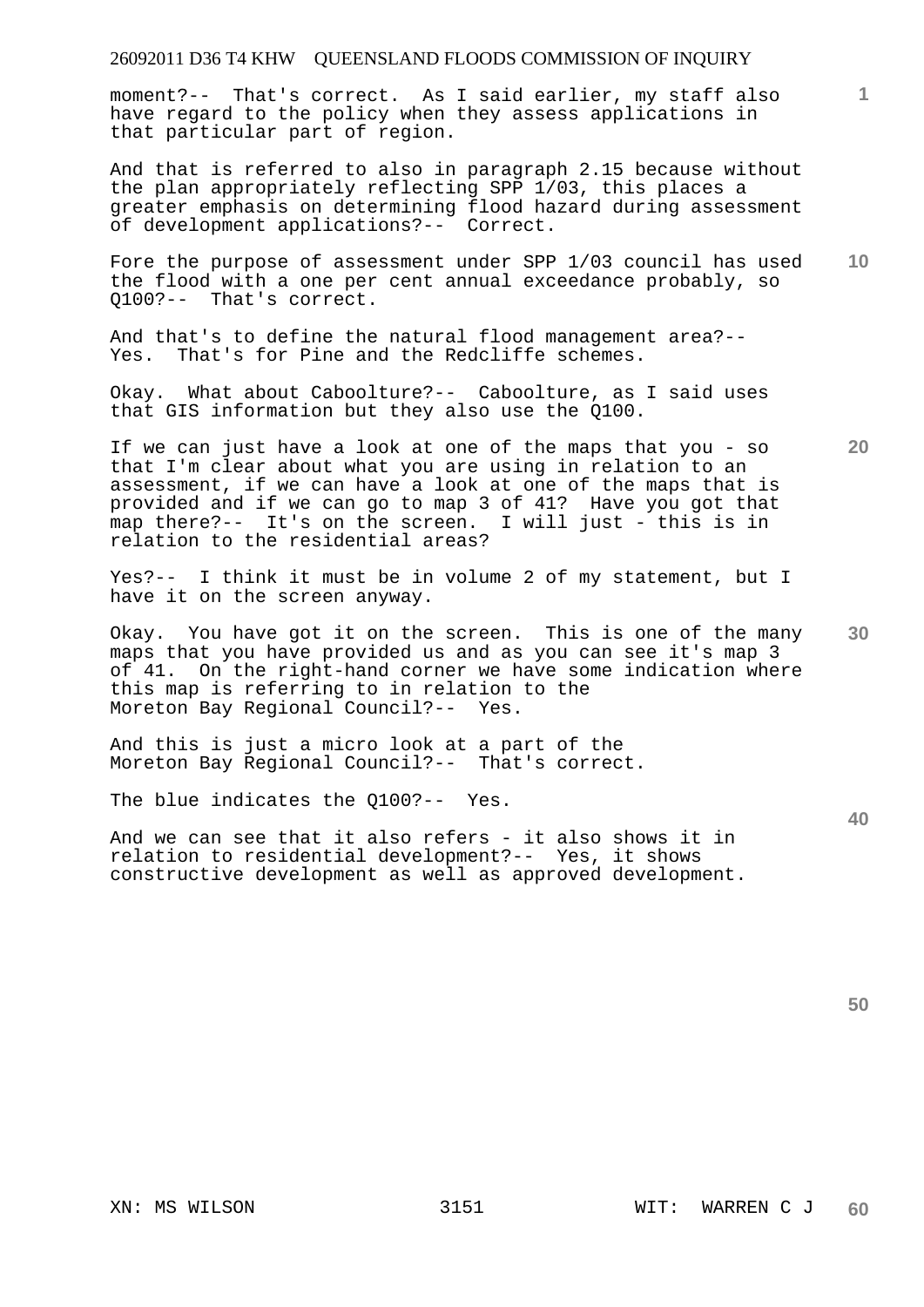And there are two, for example, on this map, material changes of use that we can see, and one of them the Q100 goes through?-- Yes. I can't read that small print, unfortunately.

Okay?-- If there's an MCE, yes.

**10**  So when the new planning scheme is compiled what better flood mapping will you have than this?-- We will use the latest available to us at the time and that may include this regional framework strategy that's been spoken about again this morning, as well as this information here, and any ground truthing of survey by survey that we have available at the time.

In relation to the new scheme, planning scheme for the Moreton Bay Regional Council, do you have any idea what the defined flood event will be? Will it be Q100 or will it be another defined flood event?-- It will be the Q100 unless there's some recommendations forthcoming from this Commission that we can utilise.

Okay. And is that something that the council has been looking at what the defined flood event should be?-- Not at this stage but we'd be going on what we've previously used and then, as I said, anything that's forthcoming.

Now, are you across the content of all three of the planning schemes?-- Not - not in particular - not with great - a lot of detail, no.

Could you - is there a - could you assist us with, in your opinion, is there any one planning scheme that best minimises infrastructure and property impacts from floods out of the three?-- I know that the Caboolture - sorry, the Pine and the Redcliffe schemes call up the provisions within the State Planning Policy which refers to that particular matter, so I'd suggest probably both of those would be examples that could be used.

But there's nothing that's within those that actually makes it be a better model to be used in relation to minimising infrastructure and property impacts from floods?-- No, not to my knowledge, no.

The Moreton Bay Regional Council is in the - Moreton Bay Regional Council is in the process of developing a document referred to as the "Moreton Bay Regional Council Framework". Are you aware of that document?-- Yes.

Okay. Can I take you to parts of that document because I'm interested for your views as a planner in relation to some of the concepts that they're talking about?-- Sorry, I'll just clarify the last response. I'm aware of it because I've heard it spoken about this morning but I don't know the intimate details of that report. I haven't seen it being presented to our senior executive management team at council yet so I'm not in a position to be able to give you some comments.

**30** 

**20** 

**50**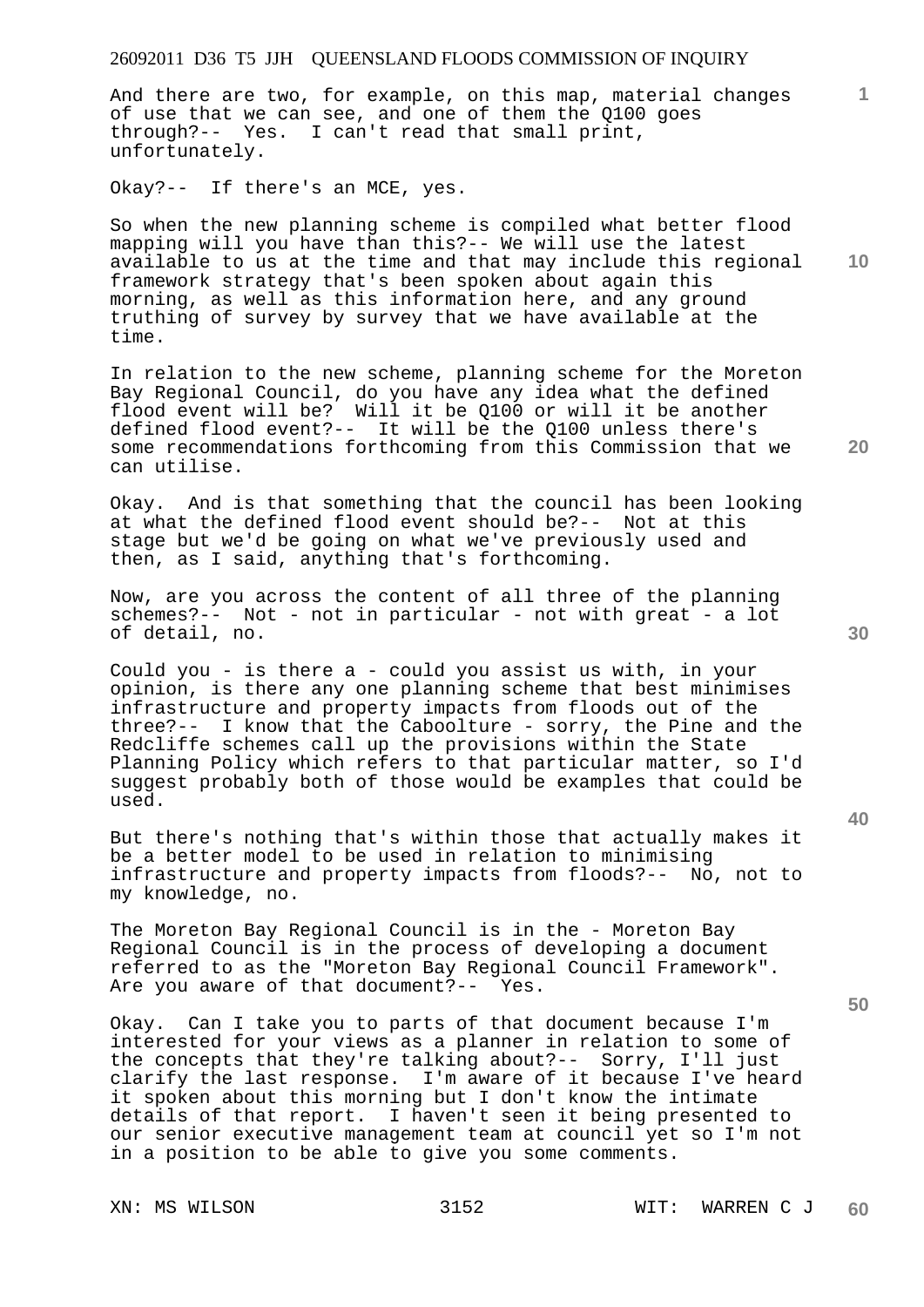Not even if I can take you to some concepts and get your views as a planner of how those concepts work?-- Yes. Well, I'm happy to do that, yes.

Okay. Well, perhaps then if we can go to volume 1, and if I can take you to page 5 where it refers to flood maps. Now, have you got any views about how - and this document refers to that they are necessarily inexact documents. Have you got any view on whether there should be flood mapping done by zone by risk? For example, looking at zones that are high risk or zones that are low risk. Have you got any view as a planner in relation to the implementation of that?-- In my personal view it would be in the sense that because events - there's no certainty in the nature of events that we receive and Mother Nature can throw curve balls at us and give us different events constantly, it would be very difficult to be able to come up with a traffic light-type approach to risk. One size doesn't fit all, in other words.

No, but taking into account the flood mapping and the nature of the floods as existed in the area and the flood mapping that does exist, taking that into account for the particular area have you got any view?-- Could you just repeat that again, please?

Well, I'll use an example. For example, Dale Street. We've heard about flooding in Dale Street. We've heard that there's been a history of flooding at Dale Street. That if you're looking at putting that on maps that that could be assessed as a high risk area for flood mapping. High risk area that can be easily identified for people?-- As an overlay or as a zone?

As an overlay?-- Potentially, yes. I would recommend that, yes.

Why would you recommend that?-- As bringing to the attention of all concerned, those that may be purchasing property or selling property or any capital works that council may be doing in this is an area of high concern.

And we've seen other maps, and you've been in Court when you've seen the other maps, what could that information give that those other maps don't, or is there any information that that could give that those other maps don't?-- I think you'd have to also be able to provide the level of water going through at that particular time for those floods to be able to gauge the difference in the risk. So if there's only a millimetre as opposed to a metre there's a big difference in risk.

And so that's how that risk can be easily shown to-----?-- Yes.

-----residents and future - future property purchasers?-- Yes, I'd agree.

**10** 

**1**

**20** 

**40**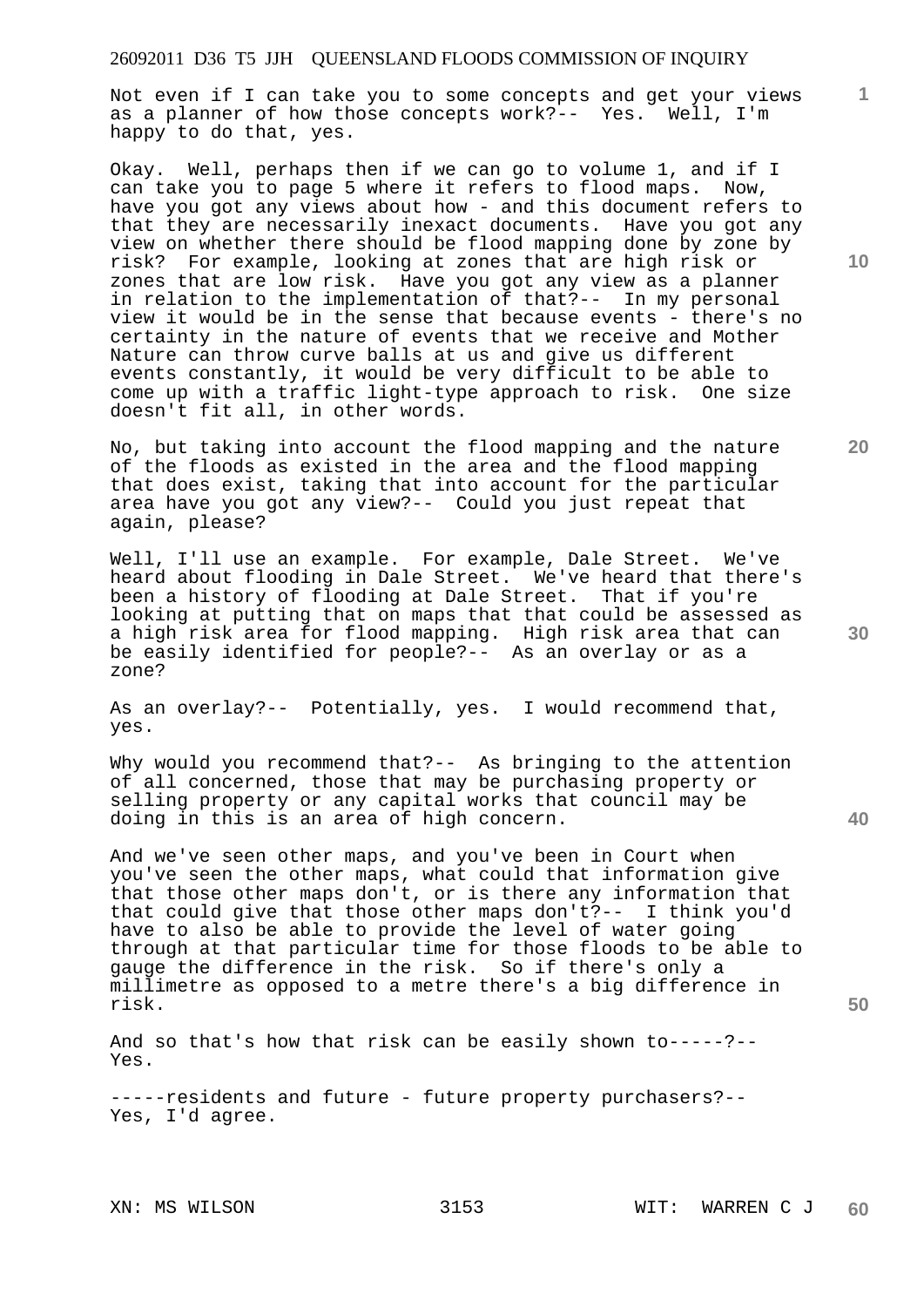Do you know whether the council, your council, is considering such an option?-- As I said, I haven't seen it yet so I can't comment on that.

Okay. If we can then go to page 10, and this document refers to flood risk management issues ultimately being acknowledged in the planning scheme, and you can see that they run parallel, which goes down until we come to the framework, then come to a study into a management plan?-- Yes.

So local schemes on this proposal "would incorporate the planning provisions of floodplain risk management plans into statutory planning instruments". Have you got a view on that?-- I would support that particular view, in fact I've canvassed in my own personal way whether or not we should actually have a new type of zone within our planning schemes. At the present time the general public when they view a planning scheme would be well accustomed whether they're a residential-type zone or industrial-type zone but have got no idea what sort of flood immunity that land has without going into very detailed planning documents to be able to find information, so if you were able to have a constrained-type zone which could be applied on top of the residential, the commercial or the industrial, then at a glance any member of the public could see whether it was constrained land or not.

And can you give us an example how this could work in the conditions that are present in the Moreton Bay Regional Council area?-- An example?

Yes?-- There may be an opportunity where if we say the Male Road example that we spoke about this morning, or heard about this morning, that part of that land may be suitable under certain events for use, however the majority of the land would be subject to a constraint, such as flooding, that would then alert people to what sort of land use activities they could expect to carry out on that particular land.

COMMISSIONER: So what do you mean, do they get to build a residence but only if it's so high off the ground with nothing on the bottom or can they not build a residence; what sort of thing are you talking about?-- Madam Commissioner, it may be there's design criteria set out in relation to the constrained land that's spelt out in the planning scheme by way of a code that the applicant will need to meet.

#### Thank you.

**50**  MS WILSON: If we can go to volume 2 of this management framework, and just some specific issues of concern that have been raised. At page 31. The first issue is the cumulative impacts, and this is referring to that while a development by itself may not lead to a significant increase in flood, it has to - that increase may be increased - that risk, sorry, may be increased by the cumulative effects of a number of developments?-- Yes.

**1**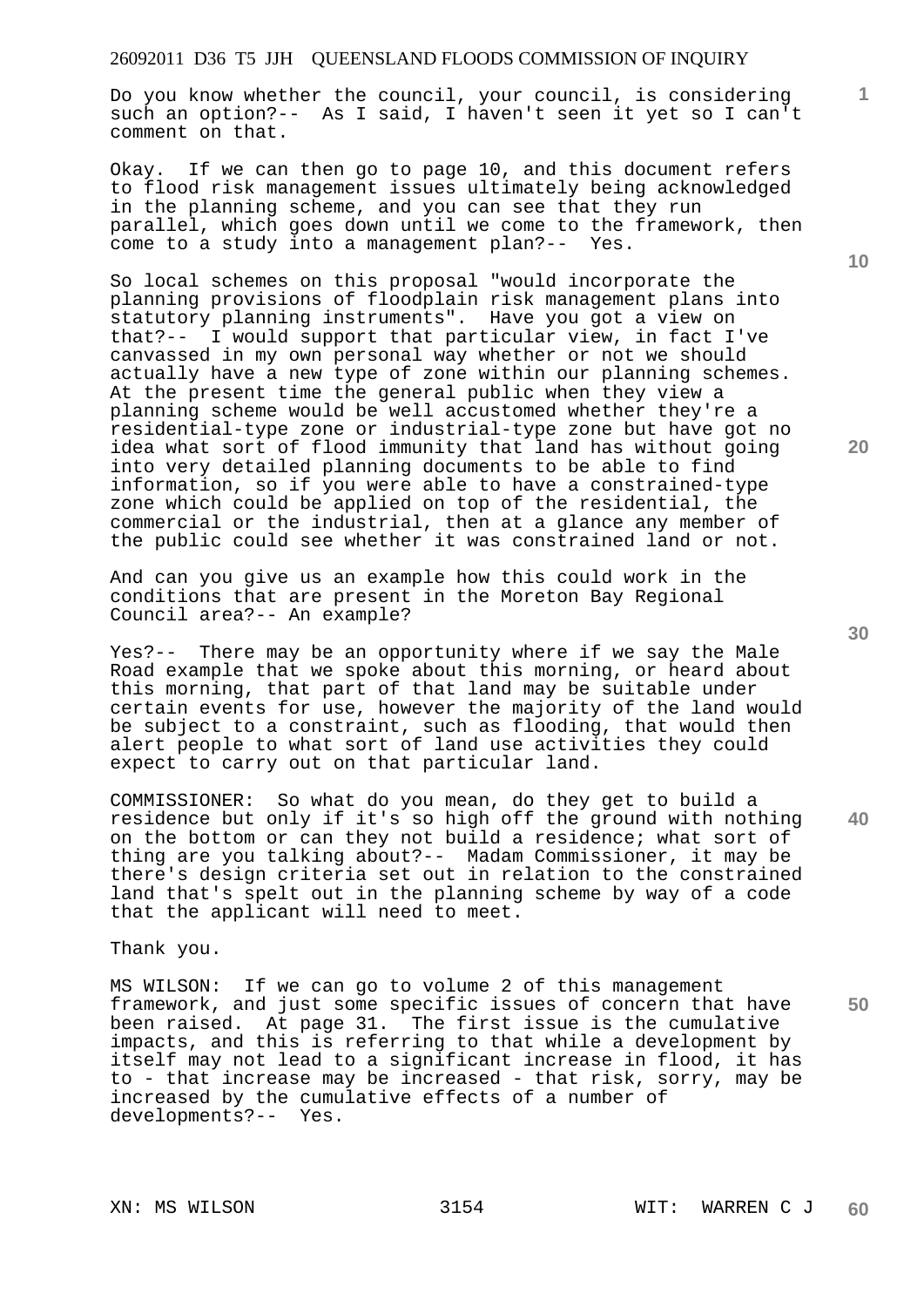Now, is this type of assessment by looking at the cumulative effect of developments, is that being presently considered under any of the schemes that you have consideration to?-- It is my understanding that's the case, yes.

Okay. So what is being discussed there would be nothing new to the Moreton Bay Regional Council?-- Correct.

The next issue of concern is the consequences of floods larger than the flood used to derive the DFE, the defined flood event. At the end of the page. And it looks at the definition of the floodplain and flood-prone land is based on the PMF, the probable maximum flood. Now, to your understanding, the planning schemes that you're working with are on the Q100?-- That's correct. are on the  $0100?--$ 

What's your view on the probable maximum flood?-- I think we should take that into account when we're doing our future planning scheme.

And why is that?-- To give us more flexibility and buffers between the Q100 and the probable maximum.

And how will that give you more flexibility?-- I would imagine there would be less land available to redevelop within that particular buffer and on that basis we would also be looking for further modelling to be able to demonstrate what could and couldn't happen.

One of the other matters of concern, if you can go to page 33, is the hazardous industries or hazardous storage establishments. Now, you refer to that - the issue of hazardous materials in your own statement-----?-- Yes.

-----at 5.8, where it is that, in summary, the control of ERAs and activities that store chemicals, such as flammable and combustible liquids, "is the current Q100 level at the time of any application lodged with council". So if it's above Q100 is it the case then you can - then it's no longer an issue for council?-- That's correct, across the region, however, in relation to the Caboolture scheme, there's also provision there to have non-habitable rooms or structures at the Q50, and that may explain why you've seen some of the mapping where it shows it is in flood area.

In your view as a planner do we need to do more than just if it's over Q100?-- For hazardous materials?

Yes?-- Yes, we should - we should also have management plans in place to be able to address those sorts of materials as well.

Management plans, but is this incorporated in a planning scheme or does this operate outside the planning scheme?-- It should be done through the ERA component, yes, the management plan.

**10** 

**1**

**30** 

**20** 

**40**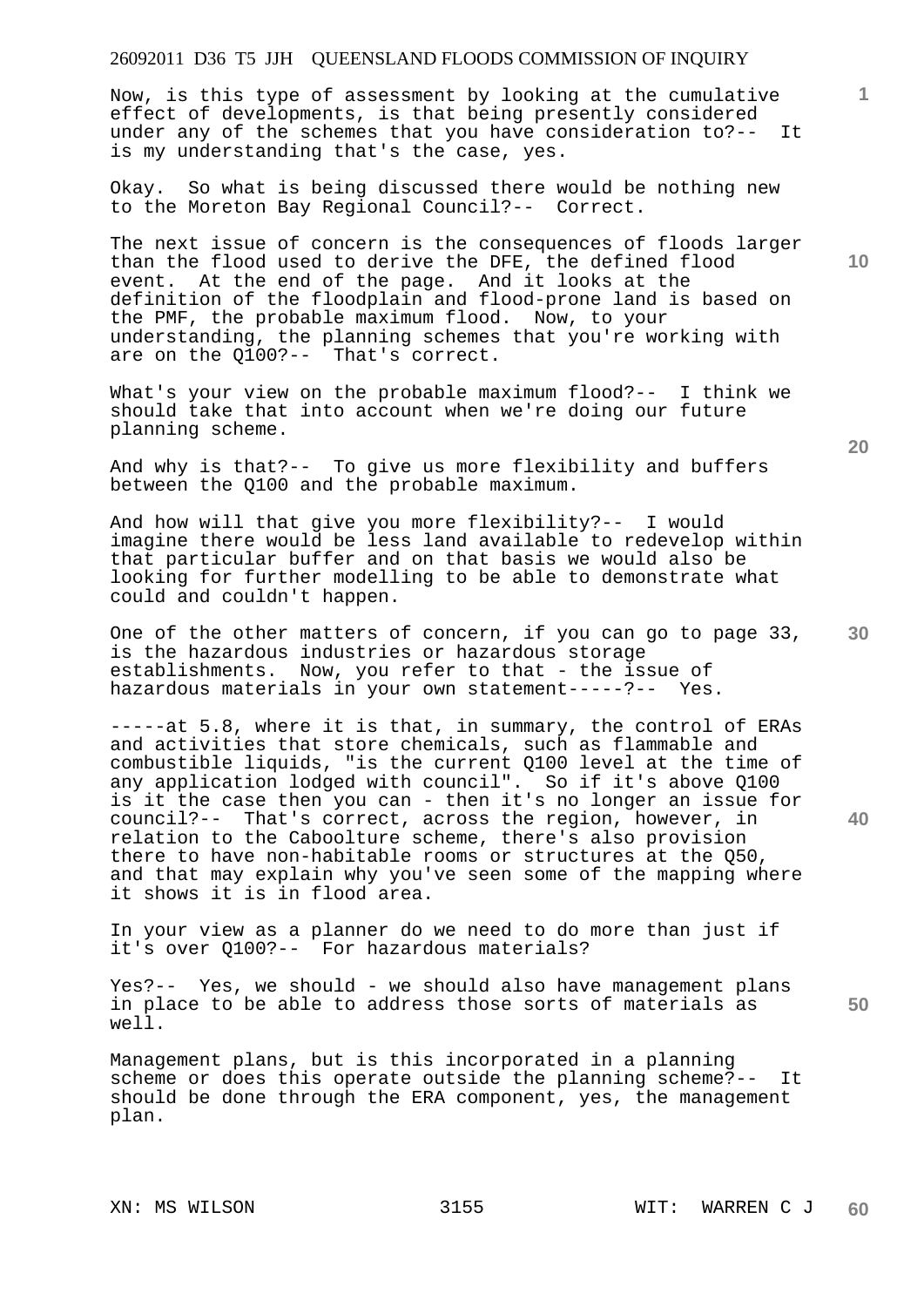The management plan, but what about within the planning scheme, is there anything more that local councils can do in relation to managing hazardous industries or hazardous storage establishments in the planning scheme?-- I think if we were guided by a State Planning Policy which basically directed those sorts of activities away from streams or the ability for the land to be drained into a stream nearby then that would assist.

COMMISSIONER: I didn't entirely catch what you said before about the Caboolture scheme allowing for, was it, habitable rooms at Q50?-- Yes, Madam Commissioner. In relation to, I think it's section - sorry, table 7.2 of the reconfiguration of the lot code, there's provision there for other zones in relation to the flood-free component on the site for subdivision, and in relation to things of non - non-habitable for other zones, such a industrial areas where you've got storage sheds and that sort of thing, it's allowed to go within the Q50.

Thank you.

MS WILSON: If you look at page 32 of these issues of concern the matter the islands is raised, and that is that residents may be trapped, their house or - their house may be above the flood but they cannot evacuate?-- Yes.

Now, is this something that can be better addressed in planning schemes about evacuation routes, in your opinion as a planner?-- Again I would like to see a State regulation that actually stipulates that, that you must have them, that would give guidance to all local governments to ensure that those particular features are in place.

What do you mean "must have them"?-- It's a mandatory requirement.

**40**  Okay. So a development is - a developer comes to the council wanting a development assessed. What presently is done by the council in addressing evacuation routes now?-- In relation to the three scheme - district scheme areas?

Yes?-- In relation to Pine and Redcliffe there's actually provisions within or specific outcomes within the components of the planning scheme that require that in relation to evacuation routes, places of containment, that sort of thing. In relation to the Caboolture scheme, again having - even though it's not endorsed, they have regard to the same policy which calls up those provisions as well.

Well, in your view as a planner, what more could be done in relation to evacuation routes within a planning scheme?-- It would depend on how detailed, I think, you wanted the document to be. If you were looking at the ability to have local area plans then I think you could actually document those evacuation routes quite easily, the particular components of the region, but as a whole of the region, because of the scale that we're talking about, I think it would a lot - it would be

**20** 

**50** 

**30** 

**10**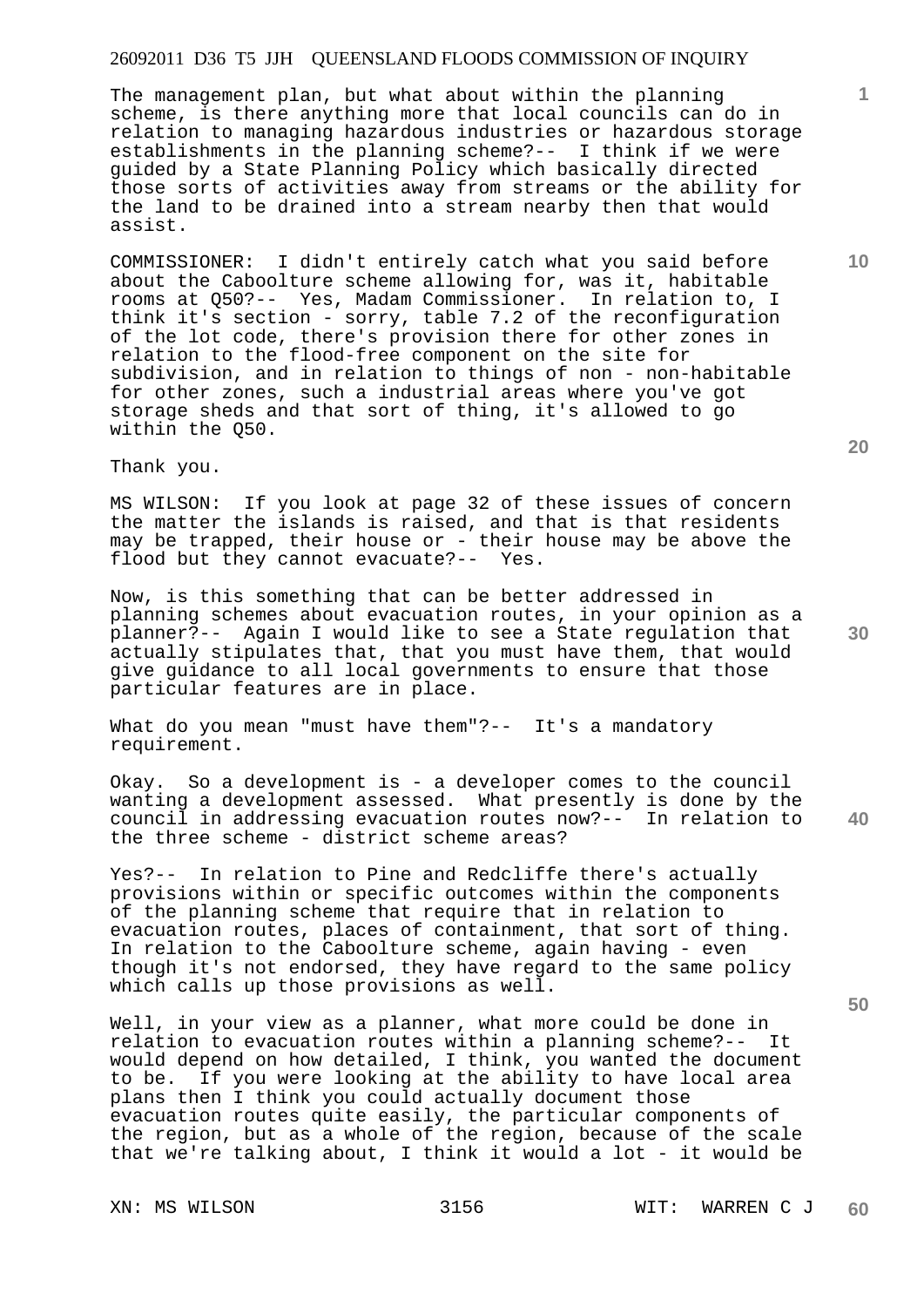more difficult but if you had provision to call it up then certainly you could do that.

Just in relation to effective flood access. This is also addressed in volume 2, at page 41, and if I can take you there now. It discusses effective flood access, and concludes that access routes does not have to be above the probable maximum flood level but a level of flood protection that "in combination with effective warning time, development type and flood duration provides adequate time for evacuation and reduces risk to acceptable levels in all events". Now, when the Moreton Bay Regional Council presently is looking at evacuation routes do you set a level that evacuation routes must be at?-- I can't answer that, unfortunately-----

Okay?-- -----I don't have that detailed knowledge.

Well, then, as a planner, do you have a view about whether evacuation routes should be set at a certain level?-- To be able to satisfy that criteria you would have to come up with a level, yes.

And is that the best way to address this issue?-- Potentially. If the road's - road surfacing at a particular site are already at that level then that would be fine, if they're not then you would have to come up with other alternatives to be able to address that.

And whose responsibility would it be to do that?-- I think it would be placed upon the proponent as well as the council as the assessing authority and possibly in association with the relevant State agency that was responsible for that sort of activity collectively to create that particular document.

COMMISSIONER: You mentioned the prospect of State regulation before in the context of evacuation routes, what have got in mind, something in the Sustainable Planning Act that says a planning scheme must, or what sort of thing are you thinking of?-- I'm thinking of something that has an overriding control that is applied throughout the State. It makes it a lot easier for local governments to be able to defend their actions by saying, "This is a State regulation, we don't need to go to Court to debate this and have a Court determine whether council's right or the proponent's right". If it's a State regulation it's set out in stone, basically.

Right, thank you.

**50**  MS WILSON: Thank you, Madam Commissioner. And, finally, if I can just take you the issue of the zoning designation of Male Road, Caboolture?-- Mmm.

Are you aware that that is presently - there's parts of it that's presently zoned residential A?-- Again, yes, I'm aware of that. That happened with the - when the Caboolture Shire Planning Scheme was adopted in December 2005.

**10** 

**1**

**30** 

**40**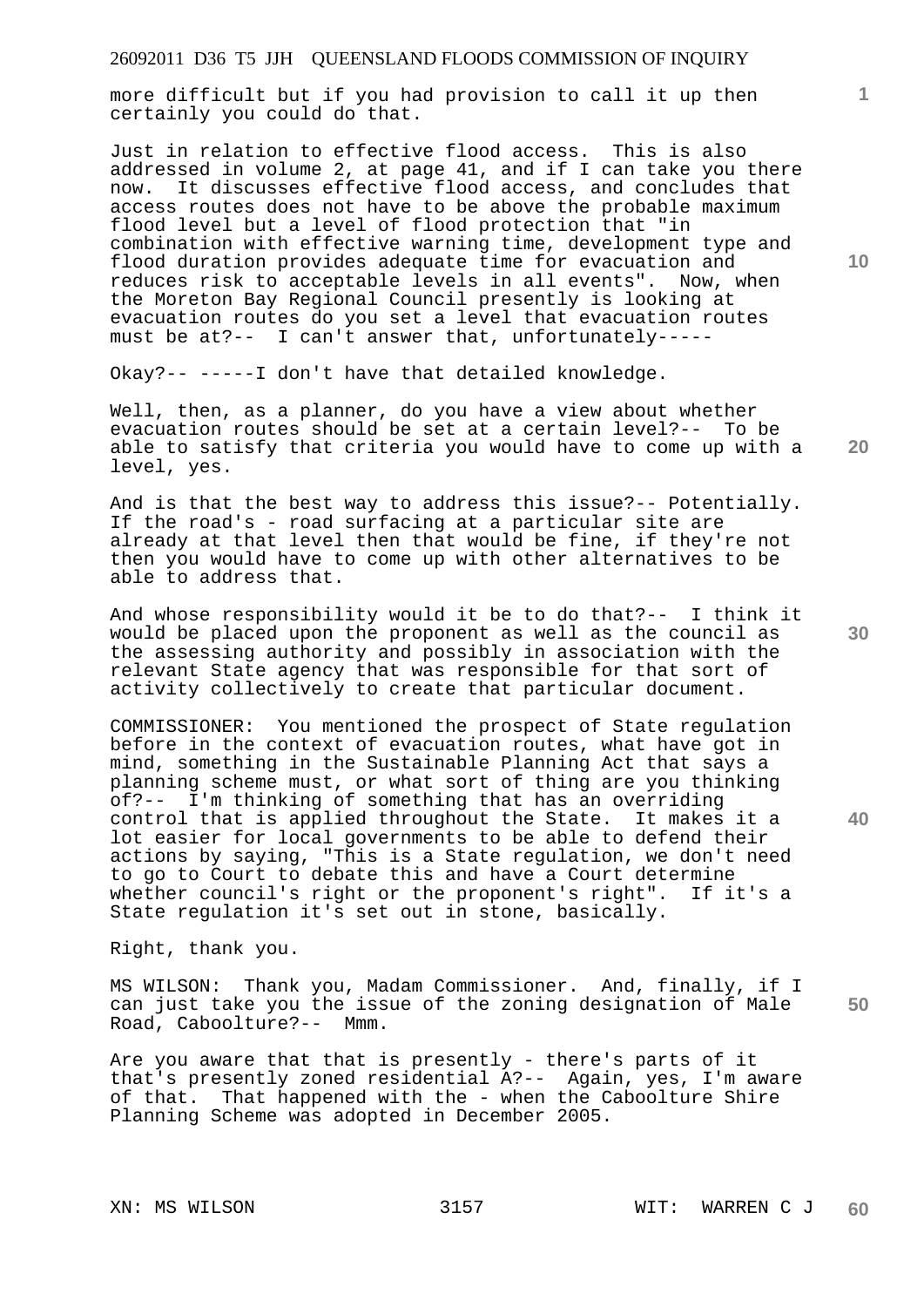And if I can take you to the report of the Ordinary Council Meeting of Council dated the 12th of February 2008, and 389 of the report, and issue 82 refers to that there's been requests for some of the properties in Male Road, Caboolture, that they be changed from residential A to rural residential, do you see  $that? --$ 

And can you tell me what's the difference? What would be the difference if it was residential A or rural residential?-- The difference would be in the minimum lot size that could be created through the zone, either zone.

Okay. And the response, which is the - I understand the council's response, is that these properties, along with some others on the northern side of Male Road, are mostly below the one in 100 year flood line?-- Yes.

And at this stage the view of the council was for it to be changed from residential A to the rural residential zone?-- That's correct.

Thank you. Madam Commissioner, I tender that document.

COMMISSIONER: Exhibit 620.

ADMITTED AND MARKED "EXHIBIT 620"

MS WILSON: You're aware that the council received a response from the Deputy Premier, Minister for Infrastructure and Planning?-- Yes.

And if I can - this document - show you this document. The condition was placed on the amendment to the planning scheme by the Minister that the rezoning of Male Road as proposed by council did not proceed. There was conditions attached. You can see that first bullet point?-- I'm just reading that now.

Okay?-- Yep. Yes.

And it was noted that this zoning change should not proceed because the land remains in the urban footprint of the South East Queensland Regional Plan and such is not suitable for the inclusion in the rural residential zone?-- Yes.

Can you assist me with your understanding of planning about what impact the urban footprint of the South East Queensland Regional Plan has whether a property is zoned rural residential or residential A?-- In relation to the regional plan all land within the footprint is suitable for development subject to the normal development constraints. In this case the council is trying to have the land revert back to rural residential and the government advised us that we couldn't do that, saying we had to deal with these sorts of issues, such as flooding, through a normal development application.

**30** 

**20** 

**50** 

**10**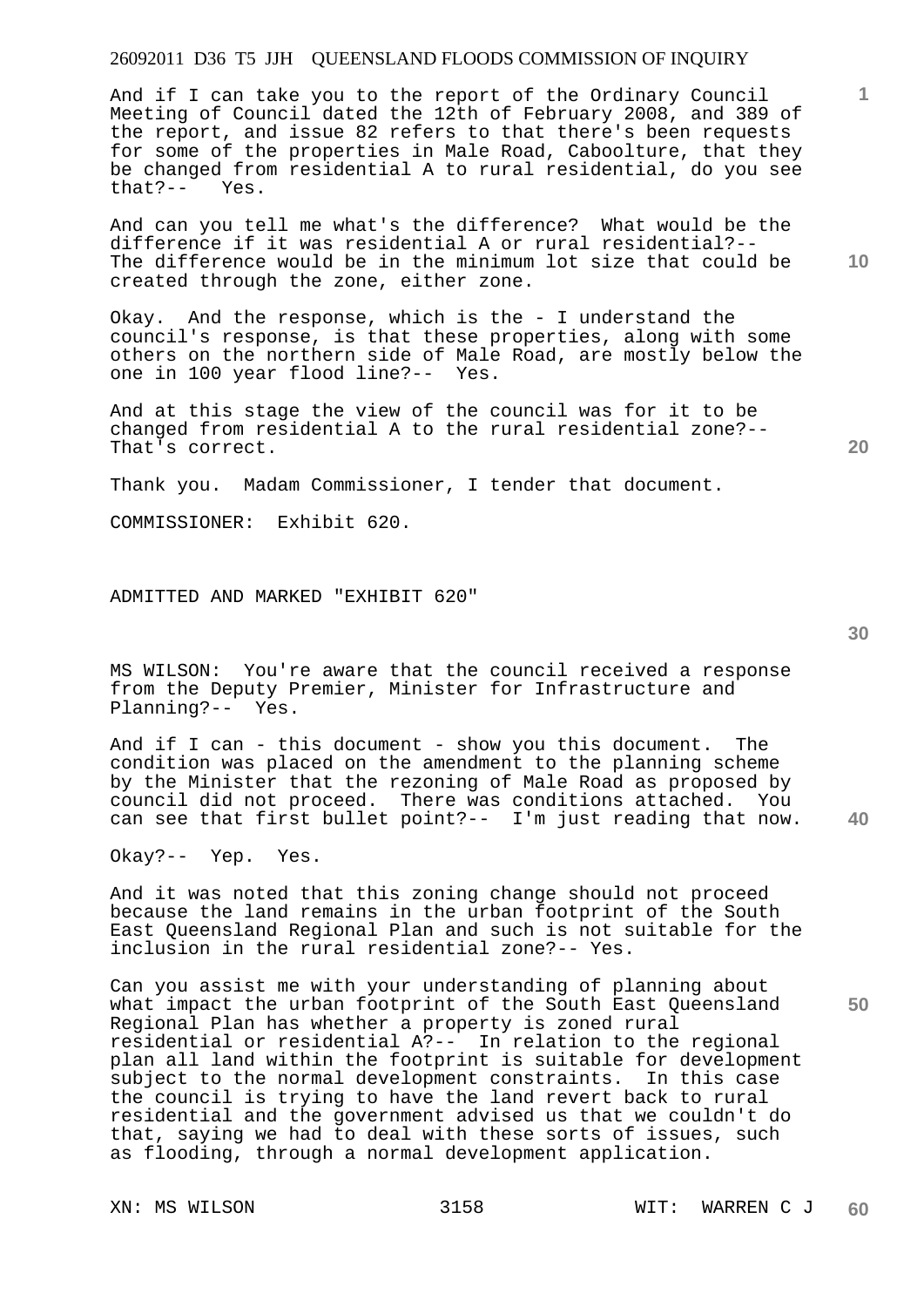**1** So on a piece by piece - as any development application comes through, on a case by case basis?-- Correct.

Madam Commissioner, I tender that document.

COMMISSIONER: Exhibit 621.

ADMITTED AND MARKED "EXHIBIT 621"

MS WILSON: And, finally, for completion, if I could show you the report from the Moreton Bay Regional Council Coordination Committee meeting dated the 18th of November 2008. This just gives some further detail in relation to the basis of why the council wanted to change it to rural residential?-- That's correct.

And that is under rural residential - residential A limits the amount of animals that can be kept?-- That's one of the factors, yes.

And also the residents were constantly being approached by developers with potential offers for their properties?-- They could have been, yes.

If it got zoned back to rural residential would that - would that have any impact about whether the land could be developed to any greater extent?-- Again in relation to minimum lot sizes, the rural residential lot size is a lot larger than a residential A lot size so that would affect yield. Notwithstanding that, matters such as flooding would still need to be taken into consideration.

And, Madam Commissioner, I tender that document.

COMMISSIONER: Exhibit 622.

ADMITTED AND MARKED "EXHIBIT 622"

MS WILSON: Thank you, Mr Warren, no other questions.

COMMISSIONER: Mr MacSporran?

**50** 

**20** 

**30**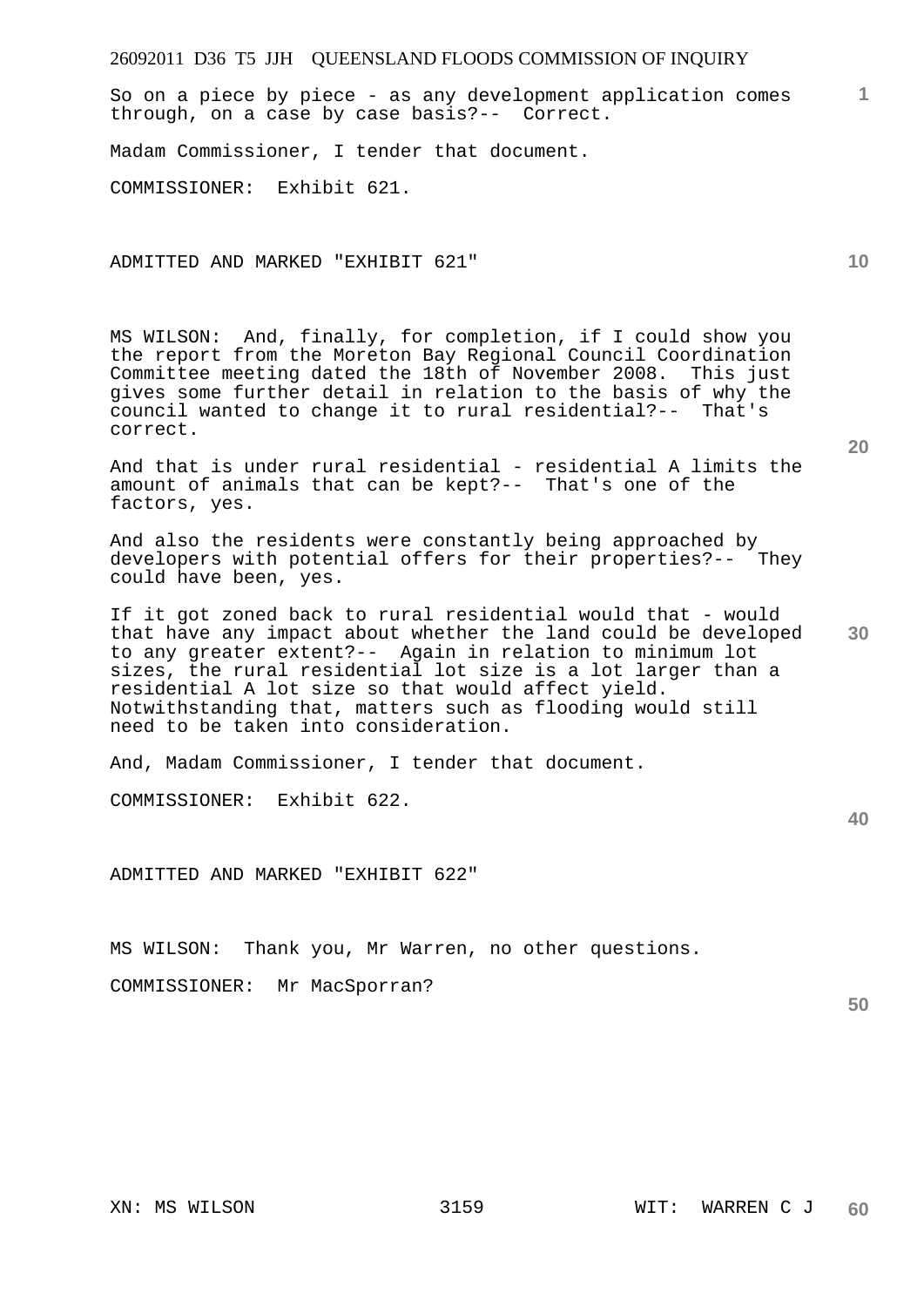MR MacSPORRAN: Just one matter, thank you, Commissioner: Mr Warren, in terms of the State Government knocking back the proposal to change the zoning, you understood that the normal constraints continue to apply in terms of assessing development in those areas?-- Could you please clarify that?

Yes. This letter you were shown which was from the Deputy Premier at the time-----?-- Yes.

-----refusing permission to change the zoning as proposed by you or the Council - and one of the bases for that decision was that the land remained in the urban footprint?-- Yes.

And it was expected that any development application would be assessed under - taking into account the normal constraints?-- Yes.

And part of that process of taking into account the normal constraints would involve the Council in applying, in effect, the State Planning Policy 1/03?-- Yes, if it had effect in that area.

Yes, and especially in respect - so far as we're concerned with here - for flooding?-- We would take flooding into consideration anyway.

In any event; that's so?-- Yes.

Thank you.

COMMISSIONER: Mr Porter?

MR PORTER: No questions.

COMMISSIONER: Mr Ure?

MR URE: I have nothing, thank you.

**40**  MS O'GORMAN: I have no questions, thank you, Commissioner.

COMMISSIONER: Thank you. Yes, Ms Wilson?

MS WILSON: Thank you. May Mr Warren be excused?

COMMISSIONER: Yes, thank you, Mr Warren. You're excused.

WITNESS EXCUSED

MR CALLAGHAN: I call Malcolm Snow.

**10** 

**1**

**20**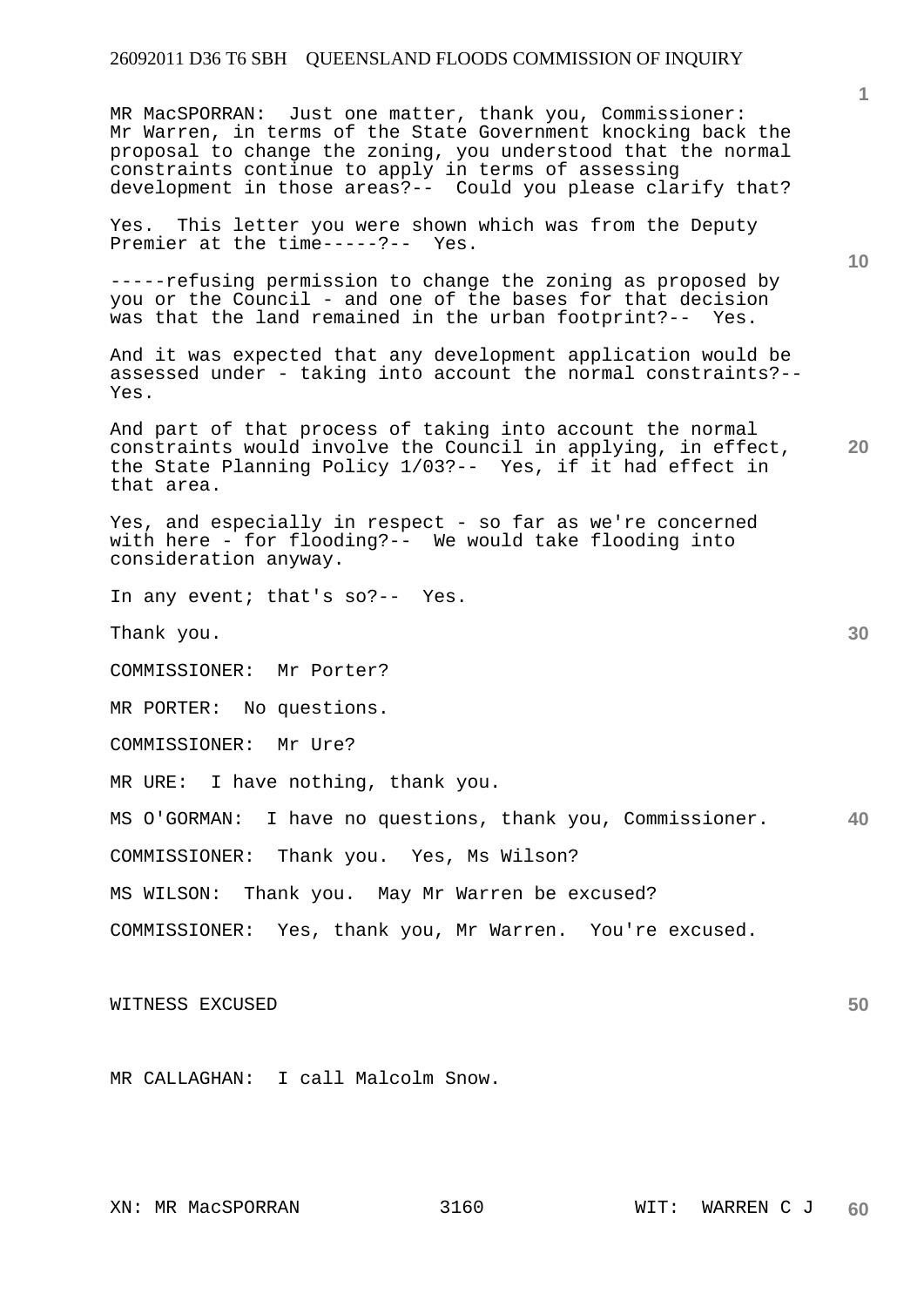MALCOLM CHARLES SNOW, SWORN AND EXAMINED:

MR CALLAGHAN: Your full name is Malcolm Charles Snow?-- That's correct.

You are the Chief Executive Officer of the South Bank Corporation; is that correct?-- Correct.

Now, you've provided a statement to the Commission of Inquiry, with accompanying exhibits, I think; is that right?-- That's right.

I'll show you a copy of that?-- Yes.

Yes, I tender that.

COMMISSIONER: Exhibit 623.

ADMITTED AND MARKED "EXHIBIT 623"

**30**  MR CALLAGHAN: Mr Snow, in paragraph 29 of your statement, you refer to some of the impact of the flood on the South Bank area, but can I just ask you this: as a very general sort of proposition, would you agree that the sort of damage experienced was of the kind you'd expect at a riverside development during a flood?-- Yes, I would.

**40**  And I might indicate at this stage at least that the Commission is interested in the way that the sort of planning regime to which South Bank is subject operates, rather than any particular issue or consequence of the floods, and it well, perhaps we can start with the nature of the South Bank<br>Corporation itself. When was it created?-- 1989. Corporation itself. When was it created?--

And how long have you been the CEO?-- Six years.

Can you just give us a brief description of the reasons for which the South Bank Corporation was created?-- Yes, it was created by State legislation immediately prior to the conclusion of Expo 1988. It was created in order to plan and manage the development of the former Expo site. The corporation was established as a statutory authority under that act, the South Bank Corporation Act 1989, and the Corporation was given responsibility for Crown land, for planning and developing the Crown land that predominantly was occupied by Expo '88.

Now, we have your statement on the screen. We might go back to paragraphs 8 and 9. That's where you describe the main functions of the Corporation; is that right?-- That's

XN: MR CALLAGHAN 3161 3161 WIT: SNOW M C

**1**

**20** 

**10**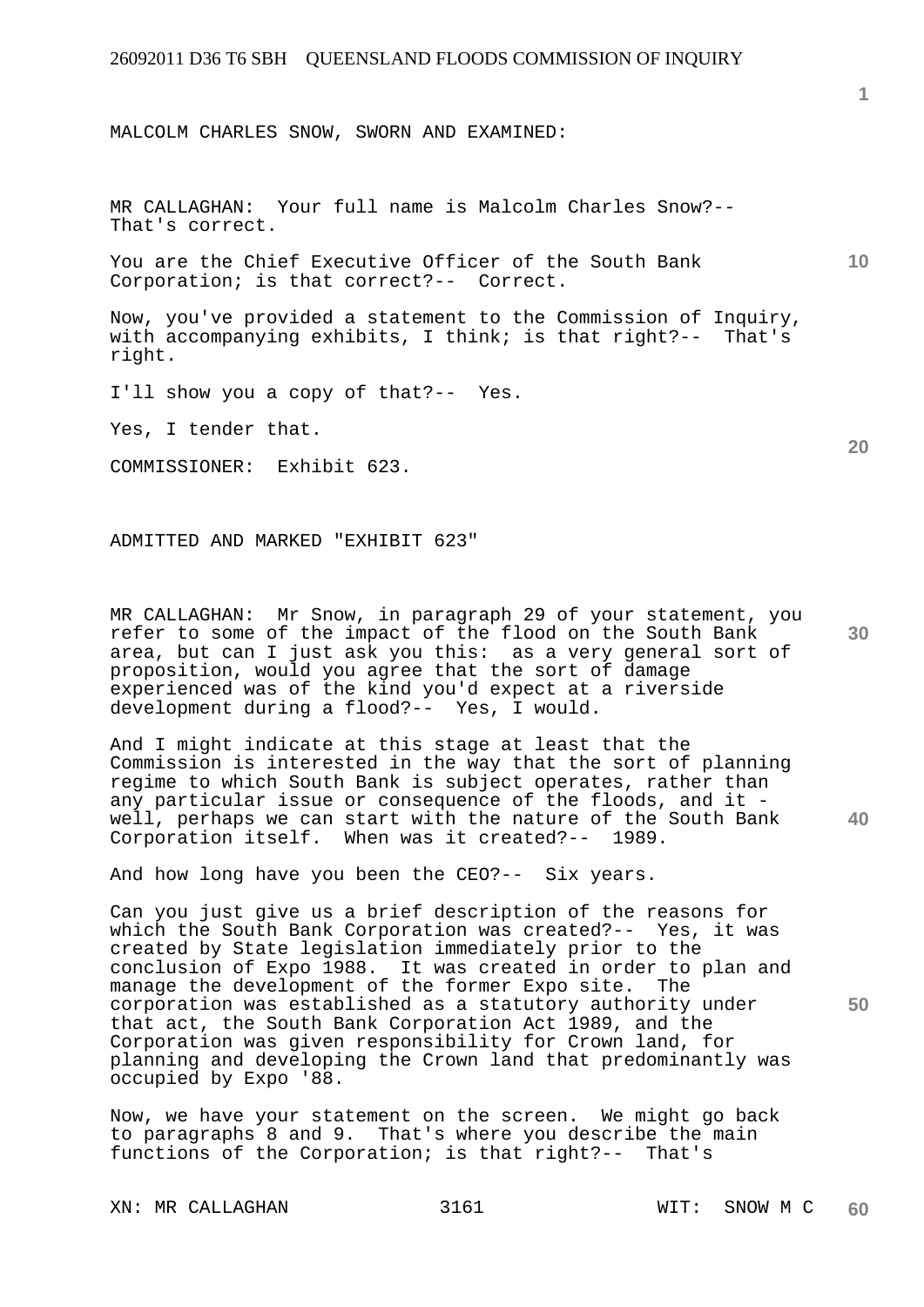correct.

And you do that by reference to the South Bank Corporation Act?-- Yes.

And the functions include controlling the development of land within the corporation area in accordance with an approved development plan; is that right?-- That's correct.

So, it follows, then, does it, that - or under the administration of the corporation, development is not regulated by what we might call the normal planning regime under the sustainable planning act or the Brisbane City Plan?-- That's right, the approved development plan is not a planning scheme per se. It's a unique development plan that specifically controls the management and development within the defined Corporation area.

And that area is defined or there's  $a - I$  think we might even have a map or a plan of the area itself. Is that available? It doesn't matter anyway. We all know where South Bank is. So, the original approved development plan then, that would have been approved back in - paragraph 6 - you might say 1990; is that right?-- 1989, I believe.

'89? Okay. Gazetted in - or approved by the Minister and gazetted 28 April 1990, is that-----?-- I beg your pardon, 1990, yes.

Is that right? And it's been amended, has it?-- Yes, it's been amended approximately 18 times.

And it follows, does it, that every amendment is approved by the Minister - follows from what is provided for in the Act and what you say in your statement?-- That's correct.

And the Corporation's in charge of preparing the draft development plans for the final approval by the Minister; is that right?-- Yes, the original draft development plan was submitted to the Minister. That was approved, as you just mentioned a moment ago, and subsequently the development plan has been amended on a number of occasions to facilitate developments where necessary.

All right. Well, if we could just see how it works. If we look at section 32 of the act - we can get that up for you if necessary, but you're no doubt familiar with it - but the Corporation is required to consult with the Brisbane City Council; is that right?-- That's correct.

Does it necessarily have to take on board any of the Council's comments or recommendations?-- It's not obliged to take on Council's comments, no.

What sort of level of consultation - well, perhaps I can go back to your statement in paragraph 6, specifically. You say there that there was consultation with the original plan; is that right? Do we know the level of consultation at that

XN: MR CALLAGHAN 3162 WIT: SNOW M C

**1**

**20** 

**10** 

**30** 

**50**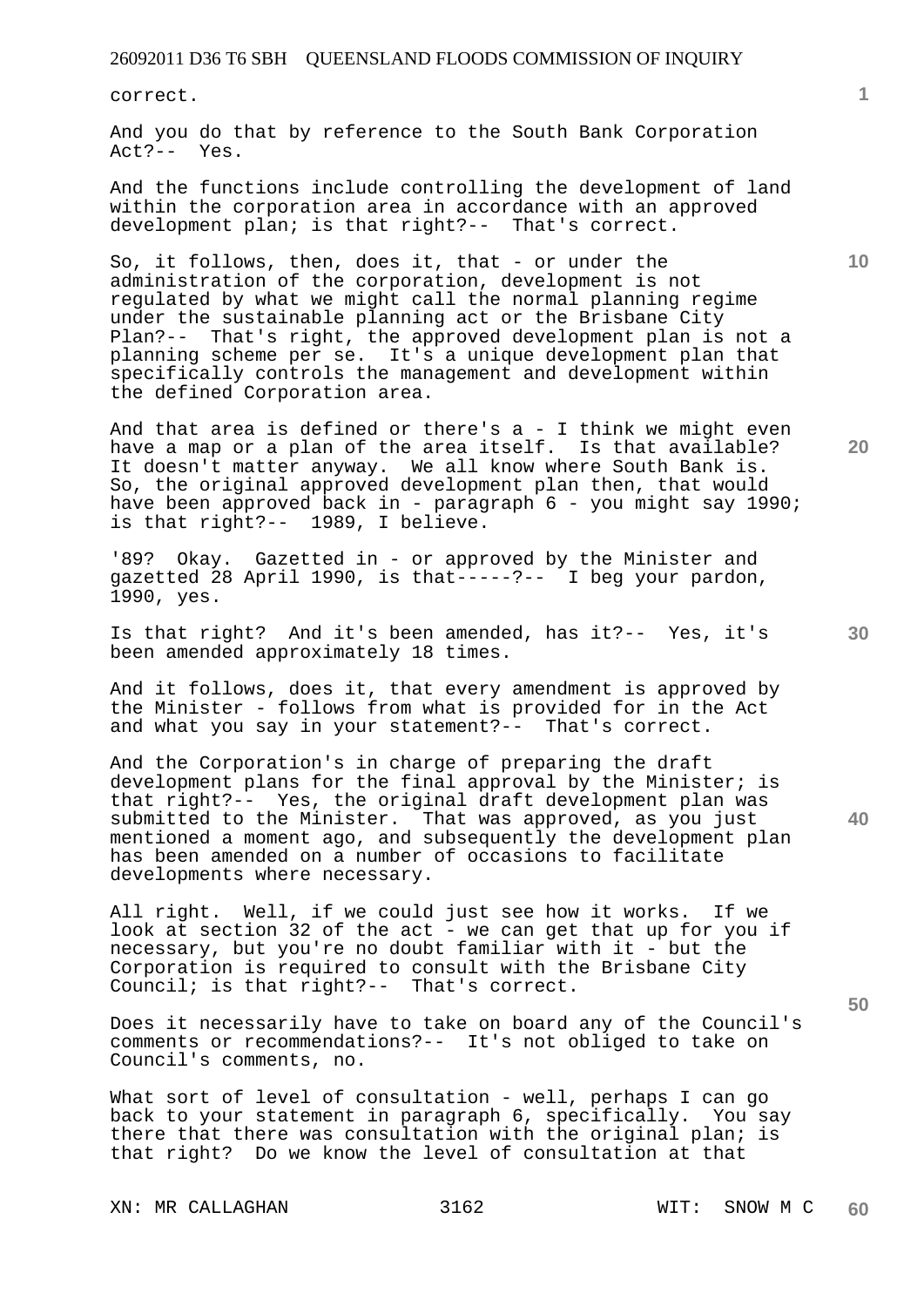stage, or the nature of it?-- No, I don't. It predates my time as CEO, but I'm advised that there was close cooperation between the Brisbane City Council and the drafters of the legislation at the time.

And I'm interested to learn, or whether it's possible to learn whether flood impact or the concept of flood was taken into account in preparing that development plan. You've had a review of the Corporation records, I think - paragraph 14 and 15 of your statement you refer to that?-- That's correct.

And you say in paragraph 15(a), I think, that the records are incomplete. What do you mean by that?-- The Corporation has changed its premises a number of times - four times - and I've attempted, in preparing my statement, to go back to the archives and establish whether there's any information been held in our records to more precisely determine whether or not those flood impacts, or how the flood impacts were taken into account in drafting the original development plan. We do not have - I have been unable to locate any records that provide any indication that that was the case.

You may not have any idea about this, but the Minister who has the power to amend or reject draft development plans as proposed by the Corporation - at the moment, anyway - is the Minister for Reconstruction, which is the Premier; is that right?-- That's correct.

Would you have any sense as to whether documents which might complete the set might be in the possession of the Ministry?-- It could be, but my feeling would be that those documents would have been with the Corporation at that time and have subsequently been moved or lost.

All right. And - sorry, you may have answered this a moment ago, but just to clarify it - in the documents that you do have, are there any that indicated whether flooding impacts were taken into account when developing the plan?-- We did locate one document that related to a specific area within the parklands where there was river reclamation work proposed and subsequently built, and that related to the construction of the Clem Jones Promenade and also possibly the lagoon. We have located a consultant's report prepared by Connell Wagner which, on reading, suggests that certainly the fact that river reclamation works were occurring, that the consulting engineers to the Corporation took that aspect into account.

COMMISSIONER: How are the records of those days held? Do you have electronic records or is everything in hard copy?-- Madam Commissioner, for those early documents, they were deposited and archived with the Queensland State Archives Office.

So, they're hard records, are they? They're not-----?-- Correct.

MR CALLAGHAN: And of the ones you do not have, are there any that you might have expected to locate which were the types of

XN: MR CALLAGHAN 3163 WIT: SNOW M C

**10** 

**1**

**20** 

**30** 

**40**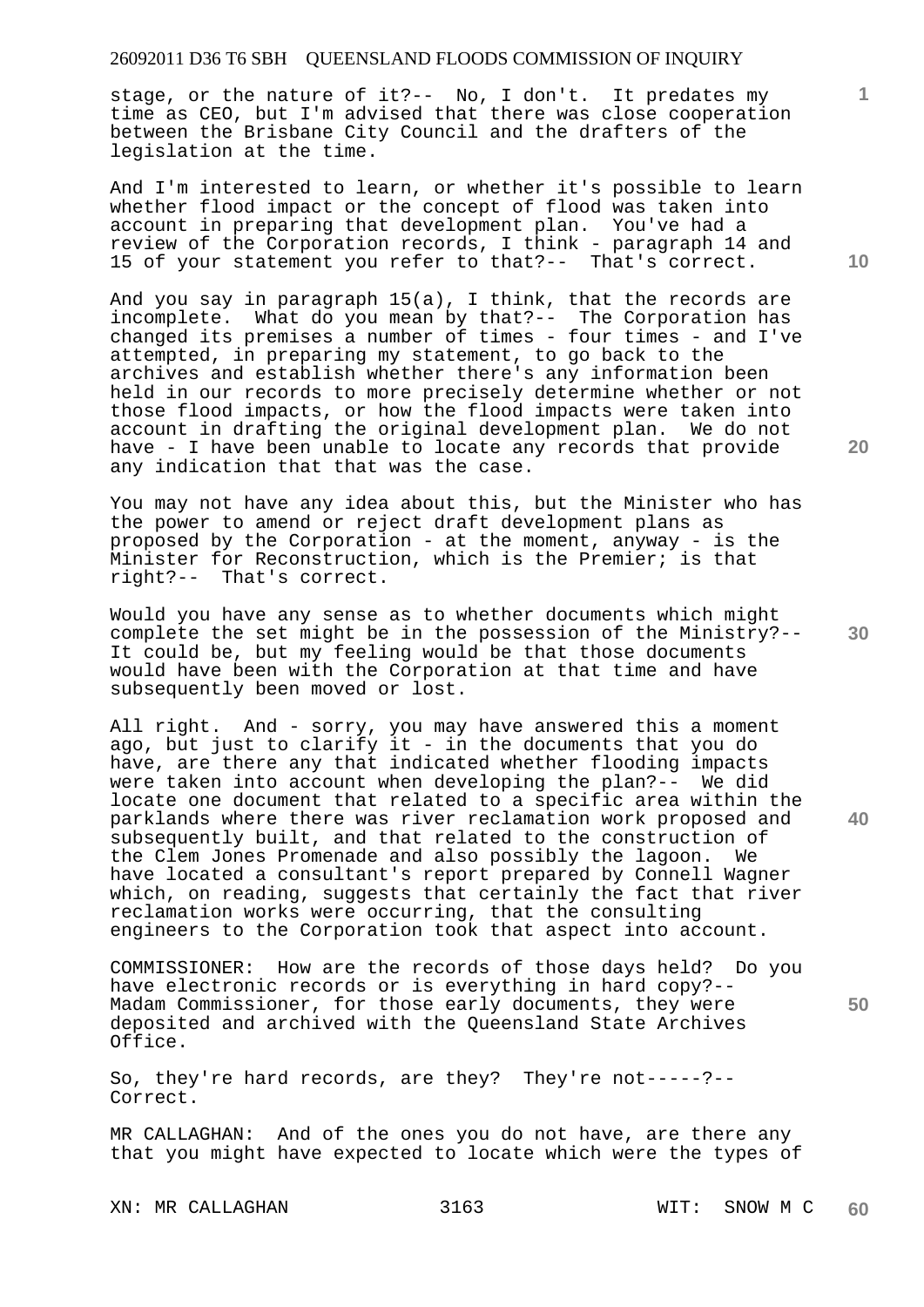documents that might indicate the way in which flooding was taken into account at that time, or-----?-- Could you repeat the question, please?

Yeah, I'm just - you've got a familiarity with the documents that you do have?-- Mmm.

Do you have a sense of the type of documents that are missing and, if you do, are they the types of documents which might indicate the way in which flooding was taken into account?-- I would have expected to have found or locate studies or investigations which would have informed the identification of the development precincts within the defined Corporation area and how those - how the controls - the development controls that relate to each of those precincts took account of flooding. There is one precinct in the parklands, zoned Precinct 7, where subsequently specific reference is made to all development taking account of the 1 in 100 year event.

Yes, I was going to ask you about that-----

COMMISSIONER: Before you do, though, are you sure documents are missing? Perhaps they never existed? Is that a possibility?-- Madam Commissioner, it is a possibility that documents are simply missing, yes.

All right. So, both are possible: there were never such documents or they existed once, but no longer?-- Mmm.

All right.

MR CALLAGHAN: In any case, as you say in paragraph 13(a), there's no express dealing with the potential of impact of flooding on infrastructure at Corporation area as a whole, but then you do identify in (b) the reference to Precinct 7 there. Apart from that, what's the closest that it comes? Is there anything?-- No. As my statement says, we rely entirely upon the advice of Brisbane City Council to propose development conditions which the Corporation then generally adopts in issuing its own development approval.

All right. And just on 13(b) where you identify that reference there, it requires that all designs must be cognisant of the possible 1 in 100 year flood events. So, it doesn't actually require anything be done? It provides guidance?-- That's correct, although the Corporation has, in assessing developments within that precinct, required all developments to be at a habitable floor level above the 1 in 100 year event.

All right. And this is probably implicit, but no other precinct has anything comparable?-- Nothing as specific as that.

No. Okay. All right. So, all development - if we look at paragraph - back up to paragraph 10, "All development in the Corporation area must be in accordance with the approved development plan."?-- That's correct.

XN: MR CALLAGHAN 3164 WIT: SNOW M C

**10** 

**1**

**20** 

**40**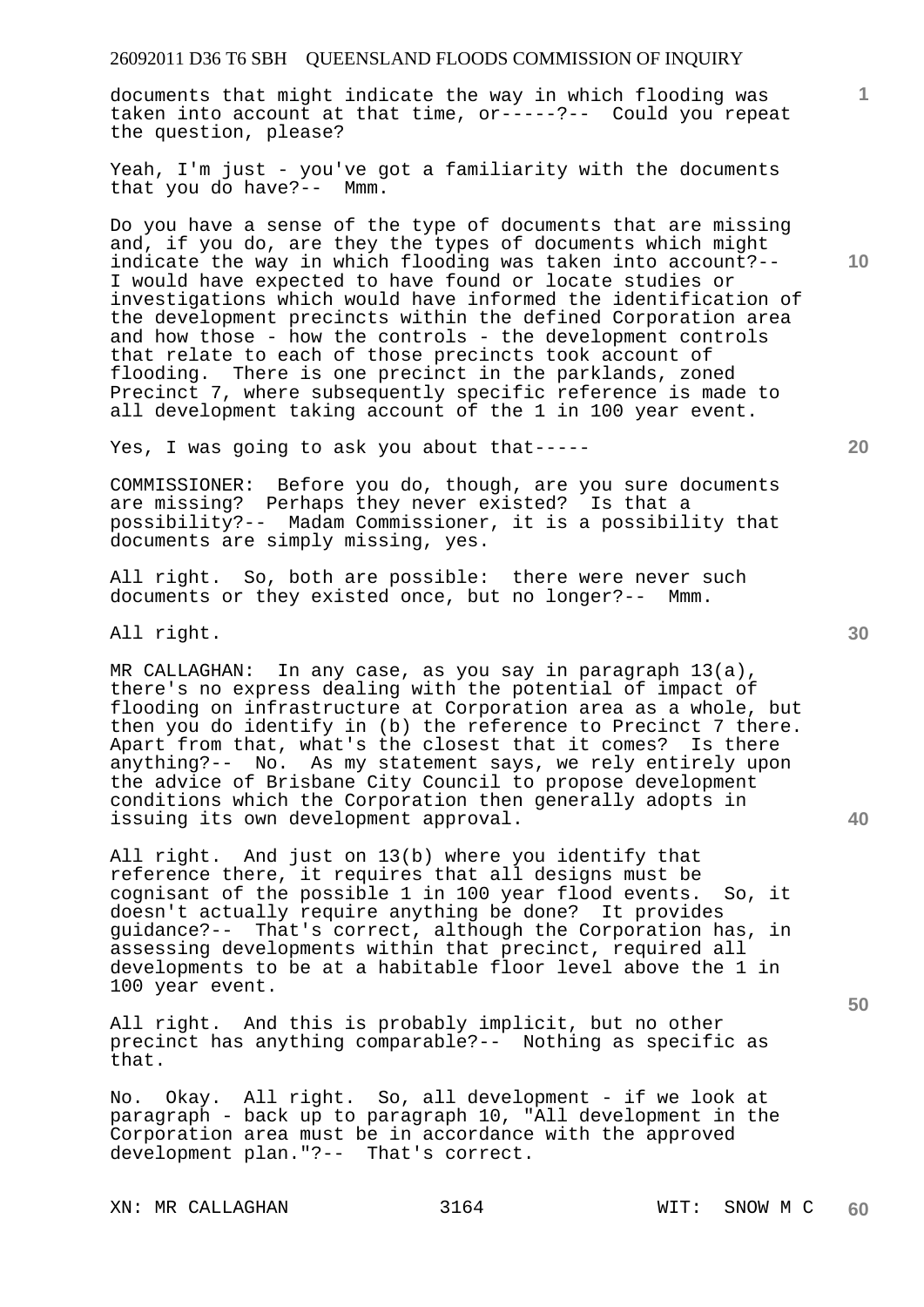And the Corporation's responsible for all the development, except for certain subdivisions and amalgamations and so on; is that right?-- That's correct.

So, if the Corporation receives a development application from a developer, it then decides whether to approve or refuse the application?-- Ah, the corporation generally goes through some period of community consultation.

Certainly, yes?-- Yes.

But as a matter of responsibility, that's-----?-- Yes.

-----that's what happens?-- That's correct.

**20**  And is there - or who is it at the Corporation who is responsible for the processing or assessment of such applications? Is there a special department or-----?-- Yes, there's a Planning and Projects Division, and they administer the ADP.

And are their qualifications/resources comparable to those that might exist in the City Council for the same sort of thing, do you know?-- Yes, three of those staff are qualified town planners.

Now, again, as with the process involving the preparation of the development plan, the Corporation is required to consult with the Brisbane City Council in assessing development applications; is that right?-- That's correct.

But, again, it's not required to take on board any of the Council's recommendations?-- No, it's not, but as a matter of course, we always do.

Sure. And, look, I appreciate we're speaking in generalities here and you say "as a matter of course", can you just give us a clue as to what's involved in the matter of course? I mean, what is the Council's normal involvement in the development assessment process?-- Yes, within - the Act states we have to give the Council 21 days to assess. Once the Corporation has sent the development application supporting material to Council, it then has 21 days to assess the application. The projects and planning division are in close contact and communication with the relevant planning team within Council, make sure that Council has all the necessary information it needs to to then make its own assessment of the development application, as if it was a matter or an application submitted under the provisions of, say, City Plan. The Council, within 21 days, provides a written response and, within that response, incorporates a number of recommended development conditions that it suggests the Corporation applying in the issuing - or in consideration of its own development approval.

And there'd obviously be a multitude of issues involved in any given case, but, of course, the one we're interested in is flooding. To your knowledge, has Council ever recommended

XN: MR CALLAGHAN 3165 WIT: SNOW M C

**1**

**10** 

**30** 

**40**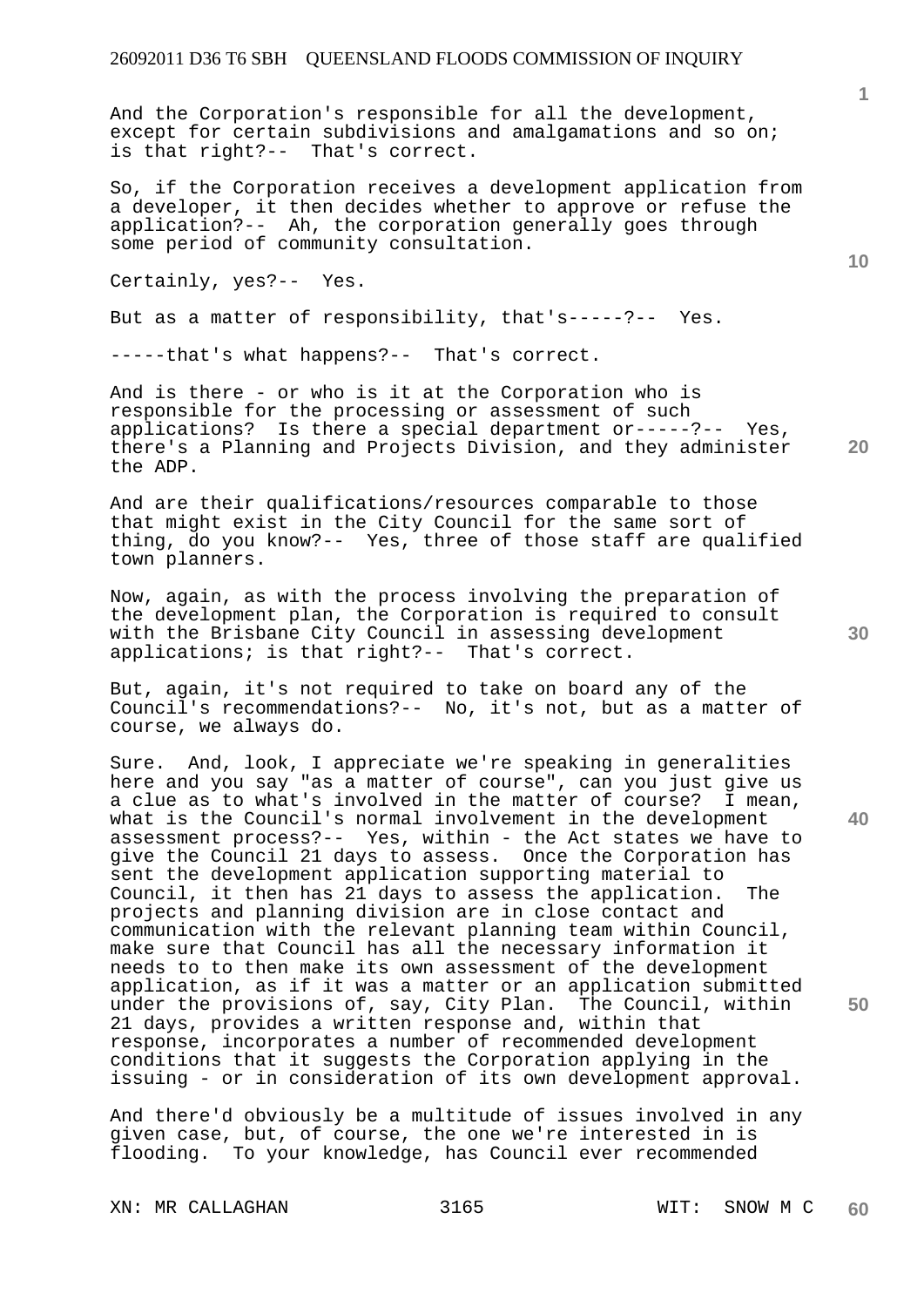certain development not proceed or given specific feedback on a project because of the issue of flooding?-- During my time as CEO, no.

COMMISSIONER: Can I get some idea of the proportions of what we're talking about? How much of South Bank remains to be developed, how much has been developed over the last couple of years? How many applications would we be talking about?-- The Corporation has been in existence, Madam Commissioner, for 22 years. There's one remaining large vacant development site, known as the South Point site, but over the period of that 22 years, it's varied from time to time, but approximately minor and major matters, development applications, you'd be not looking at more than 10 per year.

Thank you.

MR CALLAGHAN: Can I take you to paragraph 23? We note that the Corporation generally imposes conditions in relation to minimum floor levels. In what circumstances might it not do<br>that, or, by "generally", do you mean always, but-----?-- The that, or, by "generally", do you mean always, but-----?--Corporation has a plan which defines the one in 100 year flood level AHD, and clearly for those sites that are well above the defined Q100 level, the Corporation has made the decision that the application of a minimum habitable floor level is unnecessary. The corporation, though, errs on the side of caution, and generally all applications, particularly those within close proximity of the river, are subject to - or incorporate that development condition in the approval.

All right. And, look, just to clarify, it's implicit in all of this, isn't it, that the State Planning Policy 1/03 does not apply to assessment of development in the area - not as it is, anyway?-- That's correct.

And it follows clearly that changes to that policy would also not apply?-- Yes, although the Corporation as a responsible planning authority would note and take account of the outcome of this Commission and the outcome of any reviews of the SPP 1/03 and establish for itself how Brisbane City Council will take account of that and how the Corporation itself might, in continuing to issue development approvals, have a high regard or a stronger regard for flood mitigation aspects.

And I think you just hit upon the phrase of interest. You establish it for yourself. The corporation establishes for itself, obviously, drawing upon resources-----?-- I think it is important that we independently establish our own view as to the efficacy of those - any revised flood levels.

All right. That Q100 plan to which you refer, is that part of the approved development plan?-- No, it's not. It is based on a - I'm led to believe - I'm advised that Q100 level plan for the South Bank Corporation area is based upon spot levels that were taken at the time of the 1974 flood.

All right. So, just in summary, I suppose, there are no mandatory requirements for the Corporation to take into

XN: MR CALLAGHAN 3166 WIT: SNOW M C

**10** 

**1**

**30** 

**20**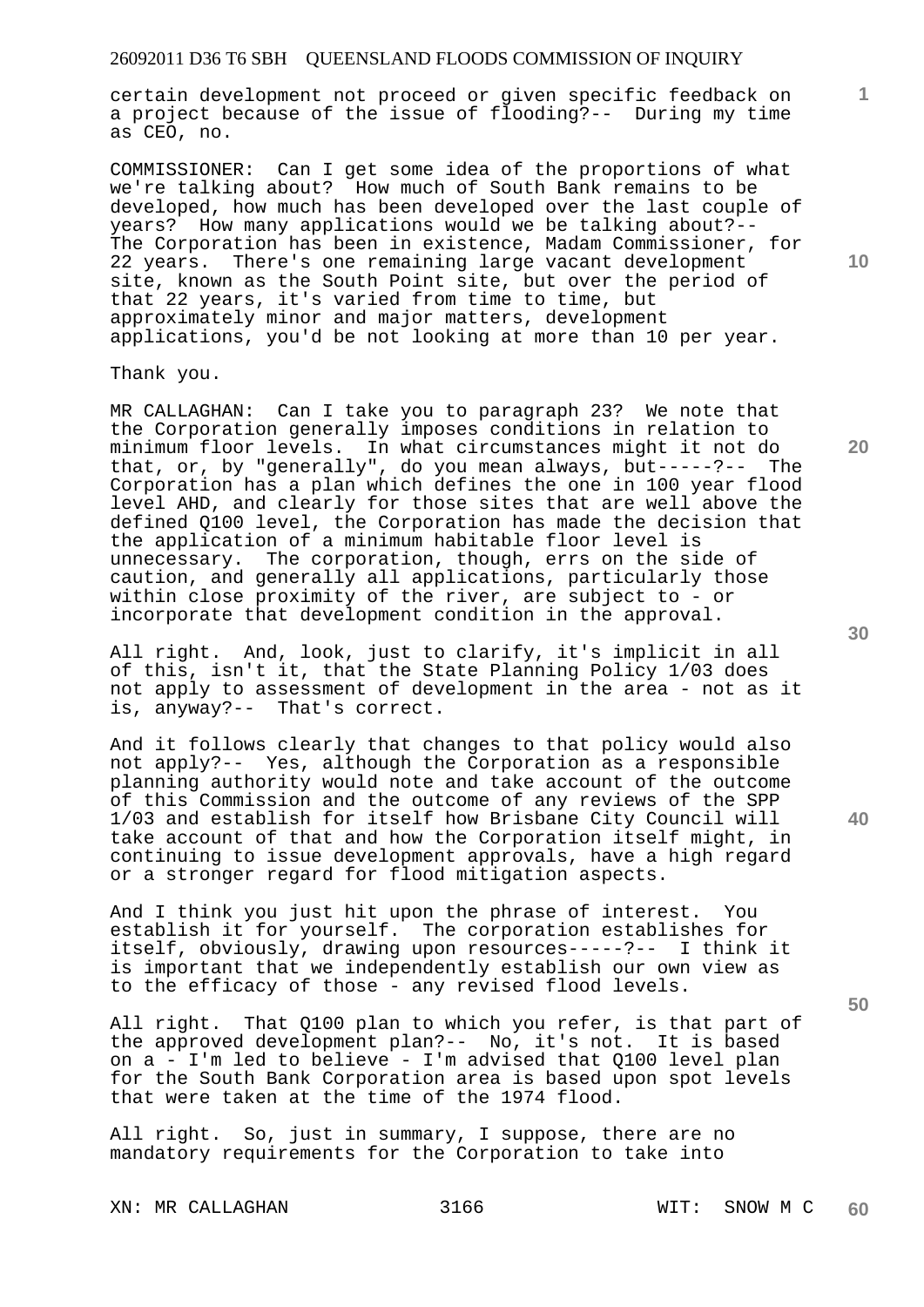account flood impacts when developing or making amendments to the approved development plan; is that right?-- That's right. We rely entirely upon Council's advice.

All right. And, likewise, no mandatory requirements for flooding to be taken into account when assessing development applications?-- Only in respect of Precinct 7, as I mentioned earlier.

**10**  Ah, yes, of course. And is it envisaged that at some stage in the future that the land will be controlled by the City Plan?-- There has been a statement approximately six to 12 months ago where it has been foreshadowed that in accordance with the Act which incorporates a statement to the effect that, "once development is substantially complete", unquote, that the Corporation's planning powers may well be repealed.

All right. I was in particular - my attention has been drawn to the South Brisbane Riverside Neighbourhood Plan. I understand we might have that or a copy of it. No? You're looking at the document I just identified, section 3.1 at the fourth paragraph?-- Yes.

Is that - or does that contemplate what you were talking about when it says, "at some stage in the future"? Is that once development is substantially completed?-- Yes, that would be making reference to that provision within the Act that says at some point, the Corporation' planning powers will be repealed and it is assumed that they would revert to Brisbane City Council.

And is that because there would be minimal scope for them once it is substantially completed? Is that the rationale?-- That's correct.

And any idea when that's likely to be?-- The Corporation's view and I think the view of the former Minister for Planning and Infrastructure who made a number of public statements about this were that the large remaining development in the South Bank Corporation, being South Point, which is yet to start construction - approximately three to four years' construction - and it was indicated that at the conclusion of that development that might be an appropriate point to consider the repealing of the planning powers.

And just out of interest, which part of South Bank are you talking about, the South Point? Can you-----?-- Yes, it is adjacent to South Bank Railway Station, near the College of Art, on the top of Vulture and Grey.

Okay. Thanks, Mr Snow?

COMMISSIONER: Mr MacSporran?

MR MacSPORRAN: Mr Snow is one of mine, Commissioner.

COMMISSIONER: Okay. Ms Brien?

**30** 

**20** 

**1**

**40**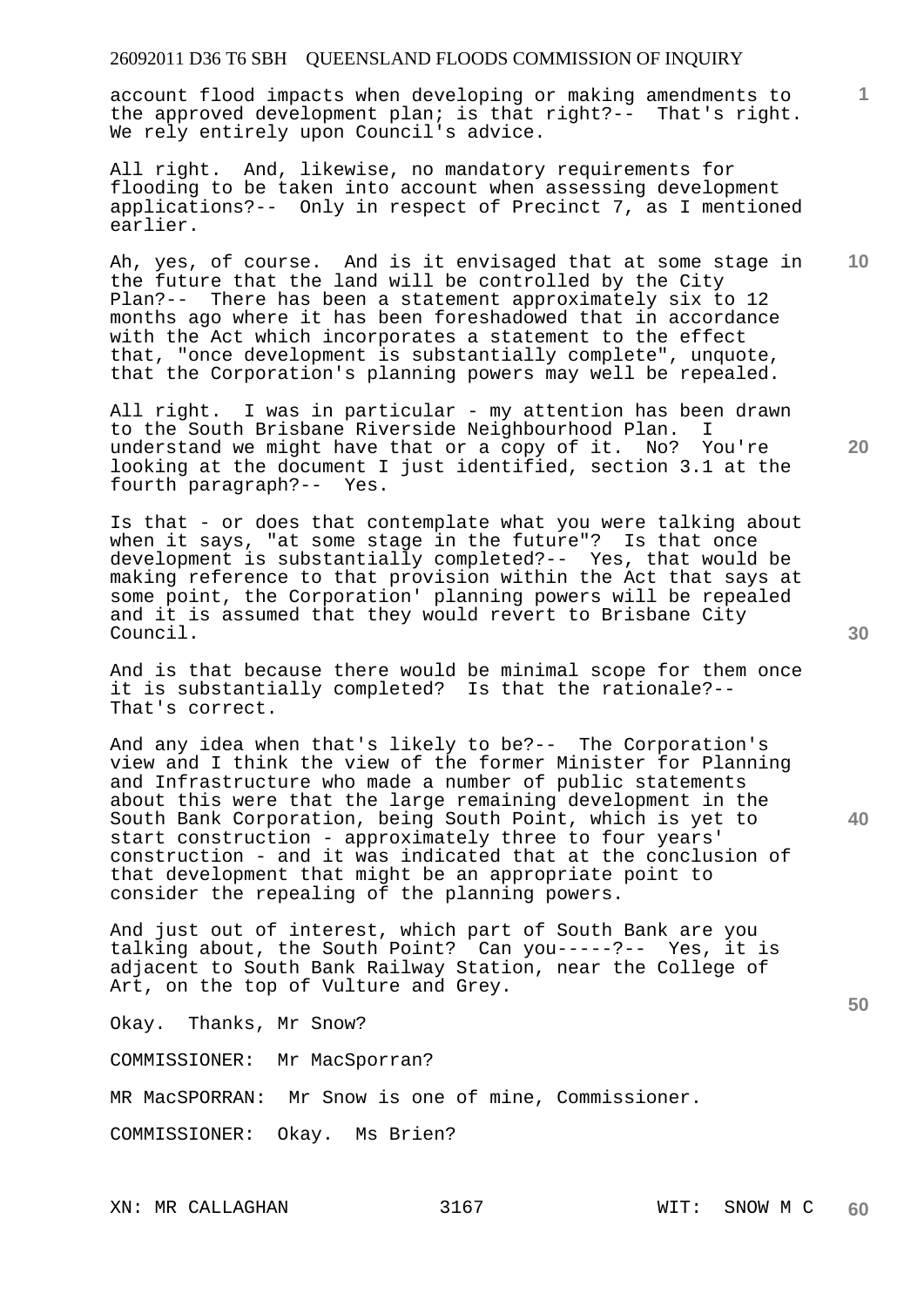26092011 D36 T6 SBH QUEENSLAND FLOODS COMMISSION OF INQUIRY **1 10**  MS BRIEN: No questions, thank you. MS O'GORMAN: No questions, thank you, Commissioner. MR MacSPORRAN: No, I have no questions, thank you. COMMISSIONER: Mr Callaghan? MR CALLAGHAN: May Mr Snow be excused? COMMISSIONER: Thanks, Mr Snow. You're excused. WITNESS EXCUSED

COMMISSIONER: Do you want to adjourn then? MR CALLAGHAN: We may as well, I suppose. COMMISSIONER: There's not too much point in starting anyone else. 2.30.

THE COMMISSION ADJOURNED AT 12.54 P.M. TILL 2.30 P.M.

**30** 

**20** 

**50** 

XN: MR CALLAGHAN 3168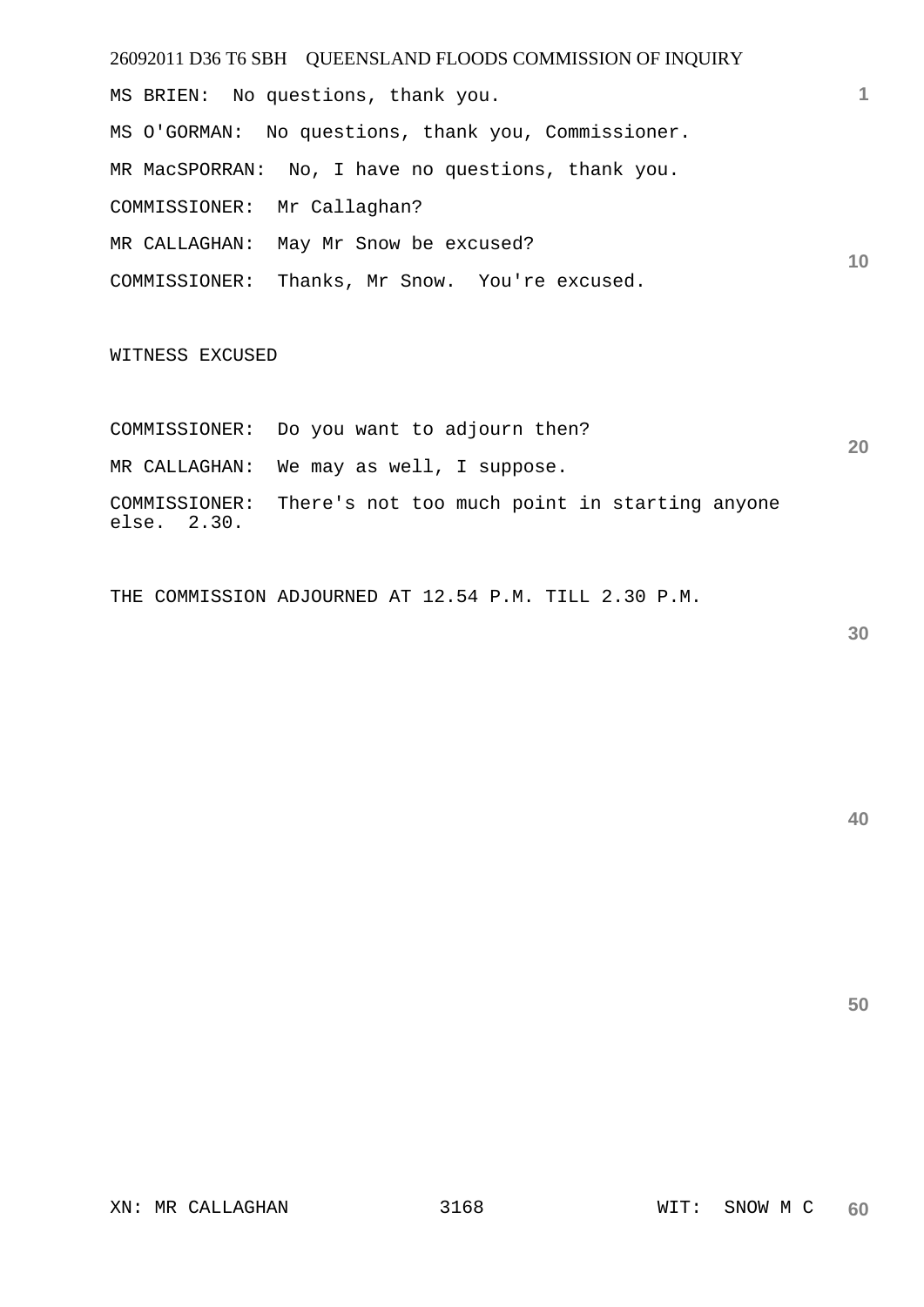THE COMMISSION RESUMED AT 2.30 P.M.

MR CALLAGHAN: I call Jon Womersley.

JONATHAN CHRISTIE WOMERSLEY, SWORN AND EXAMINED:

**1**

**10** 

MR CALLAGHAN: Your full name is Jonathan Christie Womersley?-- That's correct.

You are the director of Regulatory Practice Operations, Environment and Natural Resource Regulation Division within the Department of Environment and Resource Management; is that correct?-- That's correct.

You have prepared a statement, Mr Womersley, with accompanying exhibits?-- That's correct.

That's a copy of it being shown to you now; is that right? I tender that.

COMMISSIONER: Exhibit 624.

ADMITTED AND MARKED "EXHIBIT 624"

MR CALLAGHAN: You have got your own copy there in front of you as well, have you?-- I have.

**40**  Now, your statement addresses in broad terms - in broad terms your statement addresses how local and State Governments regulate environmentally relevant activities when such activities are located on a flood plain; is that right?-- That's correct.

At paragraph 10 of your statement, you set out the different kinds of environmentally relevant activities and then go on to a bit more detail in paragraphs 11 to 15. We probably don't need to worry about paragraphs 11 and 12 so much, but 13, 14 and 15, can you tell us what sorts of activities that you are talking about in those paragraphs? For example, in paragraph 13, is your common service station embraced by the notion of me petroleum and gas activity or are we talking about something else?-- No, petroleum and gas activities are a best understood term in common parlance to be about CSG production and petroleum production out in the far west of the State. It's not anything to do with the chapter 4 kinds of activities relating to petroleum storage.

Perhaps in chapter - we might deal with paragraph 14,

**30** 

**50**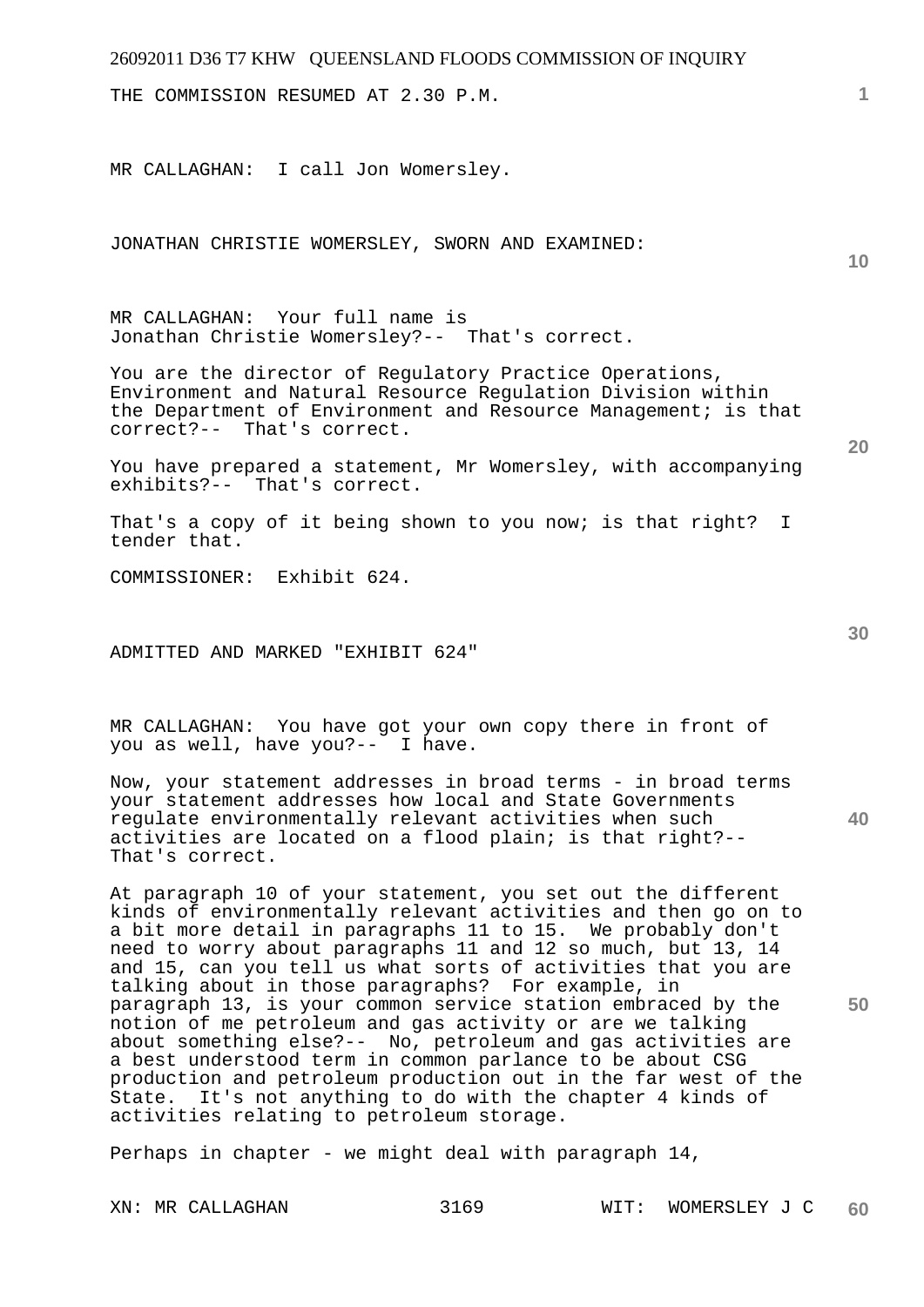chapter 4A, 5 or 5A. What sort of things are we talking about there?-- Well, chapter 4A is a social group of environmentally relevant activities that deal with cane farming and cattle production in the reef catchment areas, and they have a set of provisions relating to their administration, chapter 5 relates to mining activities and chapter 5A is the provisions relating to petroleum and gas activities.

And in paragraph 15 you talk about chapter 4 activities which you mentioned a moment ago. What are you talking about there?-- Chapter 4 activities are the ones that are administered under the Sustainable Planning Act and are the ones that the Commission asked me to address.

Right. And is it the case that, again, as a general proposition for those chapter 4 activities it's local government which has the responsibility for these?-- No, but it's a co-regulatory arrangement under the legislation which is a shared arrangement between the State and local government for chapter 4 activities. So, some chapter 4 activities devolve to local government, the majority of activities are administered by the State.

Okay. To whom does someone actually apply for assessment of a development application involving an environmentally relevant activity?-- All the chapter 4 environmentally relevant activities are applied for under the Integrated Development Assessment System administered through the Sustainable Planning Act, and those applications are generally speaking made to local government.

Right. And if we look at your statement, if we looked at paragraph 35, as you say there the process undertaken by DERM in assessing development applications follows the requirements of the Sustainable Planning Act and the Environmental Protection Act; is that right?-- That's correct.

Then you proceed to address each of those in paragraphs following right through to paragraph 61?-- Yes.

The procedure does not appear to be straightforward; would you agree with that?-- There are several pieces of legislation involved in making a decision and that does make it difficult to follow exactly what the procedure is in some cases.

Several pieces, one of which being the Sustainable Planning Act?-- That's correct.

**50**  And in paragraphs 41 and 42 you refer to some of the things which DERM might as a referral agency have to have regard to certain matters as set out in the Sustainable Planning Act and you have referred, I think, in your statement to section 282; is that right?-- That's correct.

And then there are other matters which - in paragraphs 44 and 45 you've referred to certain other things to which DERM must consider when assessing a development application. I am just

XN: MR CALLAGHAN 3170 WIT: WOMERSLEY J C **60** 

**30** 

**20** 

**40** 

**10**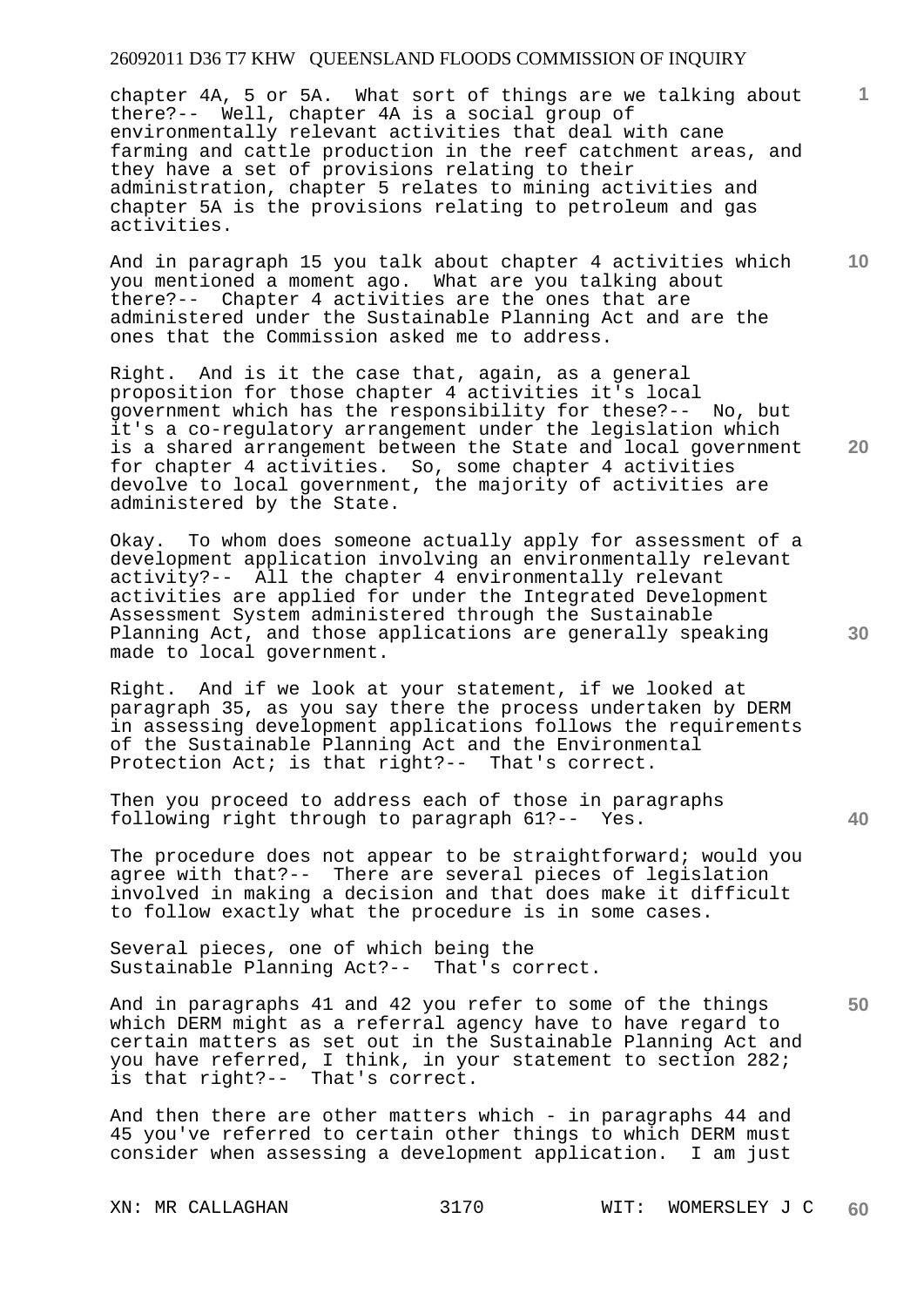wondering if you could - if we can translate all this into something practical? Can you give us some practical explanation of how all that might actually work, the sorts of things that might be - that you are talking about there?-- All right. The Sustainable Planning Act sets up, as I understand it, and I hasten to say that I'm not a lawyer, I'm a lay interpreter of legislation, but the Sustainable Planning Act sets up a process called IDAS and within that process you have assessment managers and referral agencies. Now, for the vast majority of considerations relating to environmentally relevant activities, the Department of Environment and Resource Management is a referral agency. That means that it will receive from the applicant a copy of an application lodged with local government for a development approval and as a referral agency it's the obligation of DERM to give to the assessment manager its advice or concurrence requirements; in other words, conditions that it wishes to have placed on the approval. It arrives at those conditions by assessing the application that's been made. In making that assessment, the concurrence agency has to take account of the requirements of the Sustainable Planning Act and also the requirements relating to its particular jurisdiction. Now, in relation to the questions that the Commission has asked, I have addressed only one of a number of jurisdictions that DERM exercises, and to give the Commission an example in relation to that, the Environmental Protection Act is one jurisdiction, another jurisdiction is the Native Vegetation Management Legislation, another jurisdiction is the Queensland Heritage Act requirements. So, DERM actually administers multiple jurisdictions. My responses to the Commission have addressed only the jurisdiction in relation to the Environmental Protection Act.

All right. Can I take you to paragraph 56 of your statement and the provision that you talk about there and you say apart from a provision relating to wild river areas, that's the only specific reference to the term "flooding" of which you are aware in the Environmental Protection Act and regulations; is that right?-- That's correct.

And no specific examples of the kinds of releases of water that you talk about in paragraph 57?-- No, there are no - in the explanatory notes to the regulations when they were enacted, there are no examples given of when a release to waters like that might relate to an environmentally relevant activity.

And this is probably again implicit in what we're talking about, but when considering environmentally relevant activities, does it - is it the case, then, that there's no requirement or the State Planning Policy doesn't come into things?-- No, that's not correct, the State Planning Policy is one of the matters that would be considered under the Sustainable Planning Act requirements in relation to both the assessment manager and the concurrence agency making a decision.

**10** 

**1**

**20** 

**30** 

**40**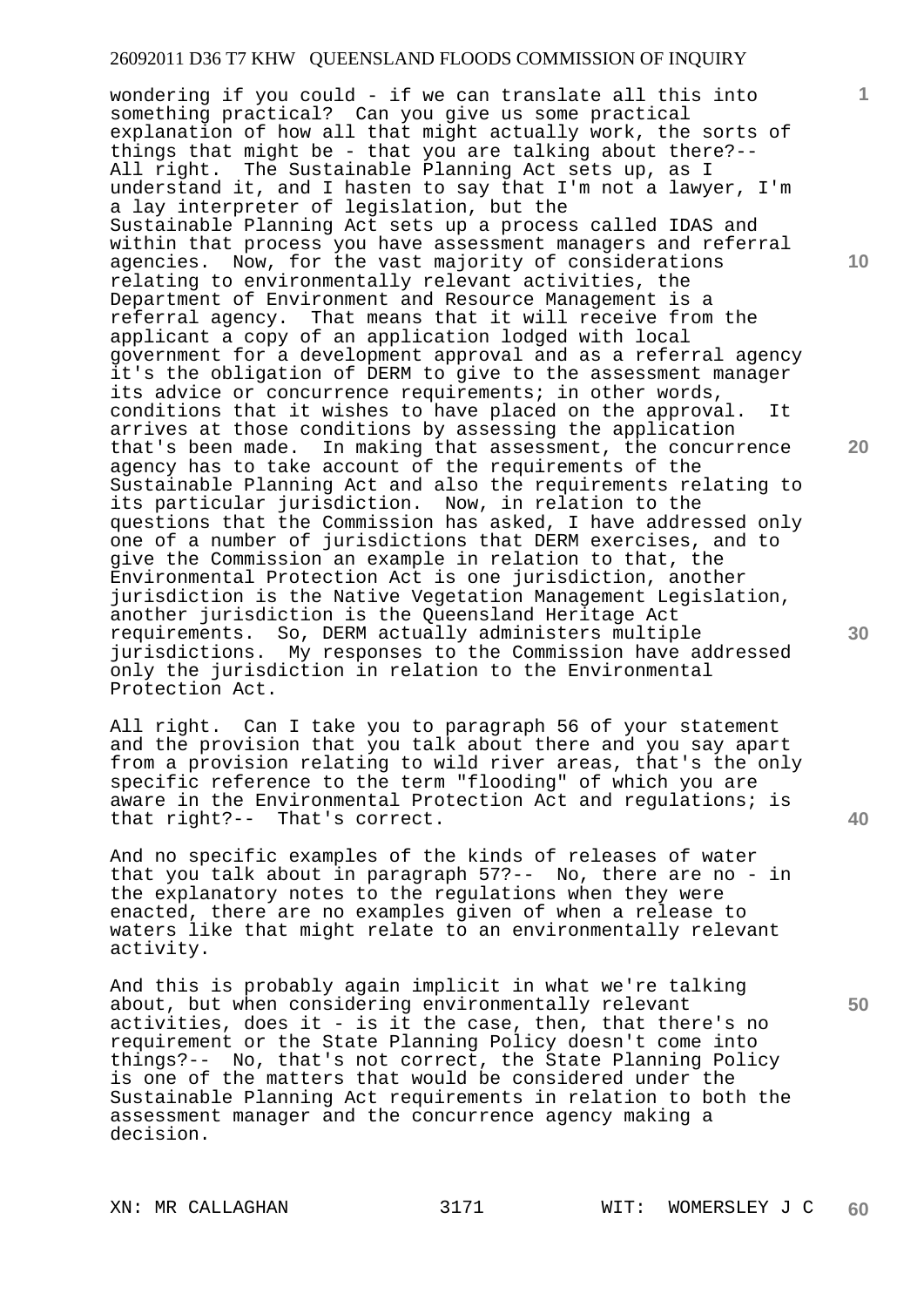I see. All right. Well, can I take you specifically to that part of your statement which might, with respect, contain some helpful comment and that is paragraph 74 and following. You say that, "The Environmental Protection Act gives the administering authority limited direction as to whether or how it should assess development applications for chapter 4 environmentally relevant activities proposed for land subject to flooding."; is that right?-- That's correct.

Have you got a view as to the sort of direction which might better be given in that part of the Act?-- That - that essentially borders on policy questions that we administer the provisions of the legislation as it stands and the fact is that there is little guidance in that part of the Environmental Protection Regulation which deals with making an environmental management decision or in the standard criteria about the issue of flooding or the impact that floods might have and how that should be taken into consideration.

Even if you don't want to volunteer as to what the policy might be, can you just illustrate the sorts of things which you - the manner in which such guidance might be given in a certain case?-- Well, currently the Environmental Protection Regulation sets out a series of considerations that the - DERM has to make in relation to a decision, and there are some which are for every decision and there are some which are for matters that impinge on discharges to water or acid sulphate soils and so on. So, every one of those matters has to be considered by DERM in giving a concurrence decision in relation to a development application. It also has to consider not only those regulatory requirements, but the standard criteria which are defined in the Act itself in the dictionary, and those standard criteria set out some 10 or 11 different issues that this person undertaking assessment must consider in making that assessment. Now, my comment is that there is nothing specifically relating to flooding that you one can discern easily in those matters as they're set out in the legislation at the present time.

**40**  Would it be difficult to formulate something in that regard?-- I'm confident that Parliamentary council could formulate appropriate words.

COMMISSIONER: What would make it easier for you to administer the legislation since that's your role? What degree of detail would assist you?-- Some specific provisions that pointed to the requirements in relation to the effect of flooding on what might happen in relation to the administration of an activity or the performance - the carrying on of an activity, so that if that activity was proposed to be in a flood prone area, then that would of necessity be raised up and considered as part of making that decision.

MR CALLAGHAN: Can I take you to paragraph 76 where you refer to the fact that information of the kind you describe there is not readily available and you go on in paragraph 77 to say that, "When it is provided, it's difficult to evaluate." What could be improved in that regard, do you think?-- My first

**10** 

**1**

**20**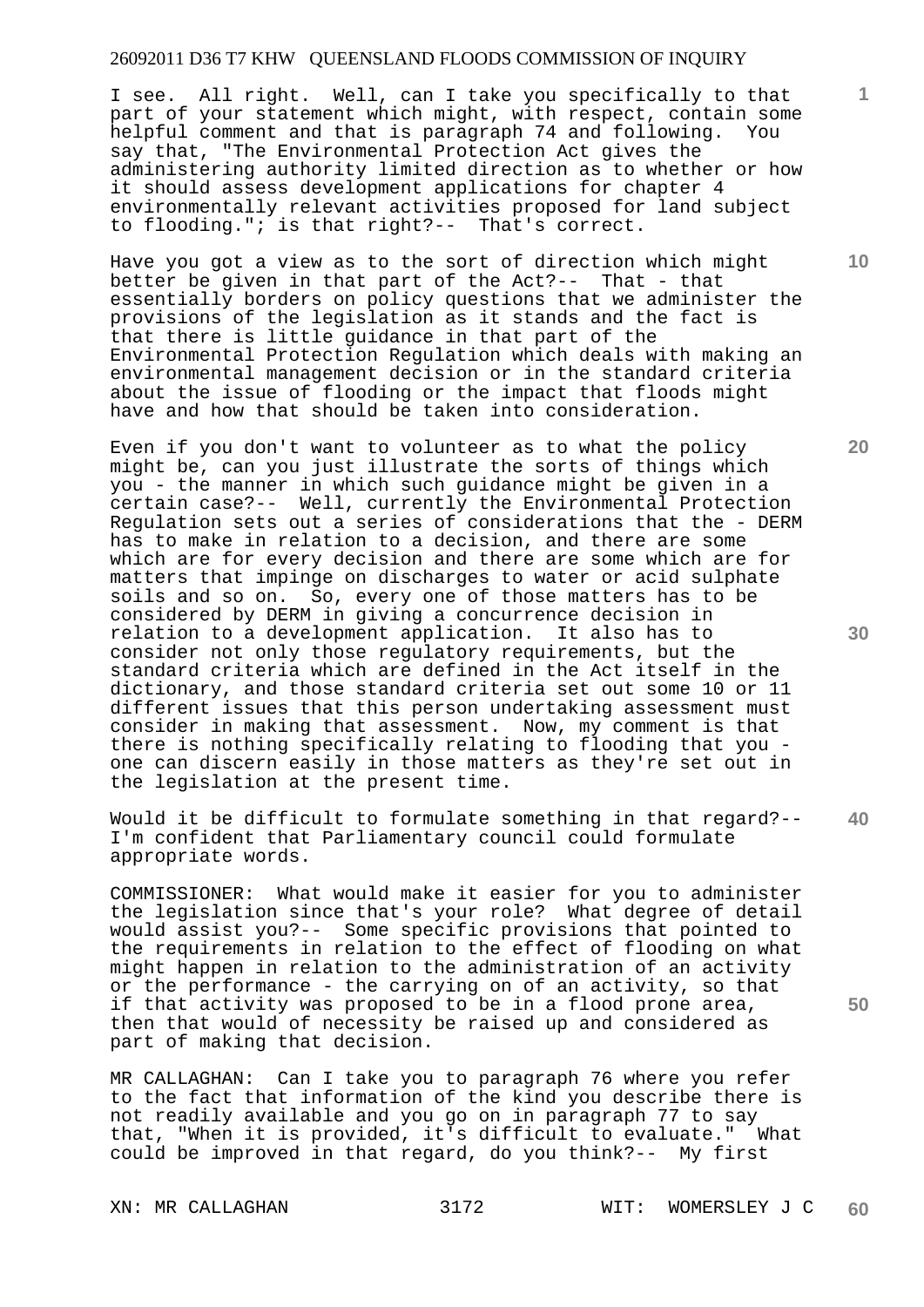comment there is that it's rarely given as a matter of course in an application on - in relation to flood prone land, and the second aspect of that comment is that it's not just simply whether the land is flood prone but it's actually the impacts that activities have on the nature of flooding and so on which has to be part of the assessment process, and that information's often not part of the documentation submitted with an application, and the second - my second comment to paragraphs 77 of my statement is that it requires expertise that is not necessarily held wildly amongst assessment officers to interpret that kind of information and to analyse it when making a decision and determining what kind of conditions should be imposed on an approval for an ERA.

Right. Can I take you forward to paragraph 88 where you talk about the manner in which the provision of advice can be facilitated through a standing offer arrangement with the relevant commercial expertise. Can you just explain what that's all about?-- I'm not responsible for that particular aspect of the work of the Department. My understanding on the advice that I was given is that there's a standing contractual arrangement with expert providers - experts who will provide services on a brief from the Department in relation to particular questions and give us commercial advice in respect of those matters.

Right. Well, in the following paragraph, paragraph 89, you talk about substantial inconsistencies in approach. Can you elaborate on that for us, describe some of those inconsistencies?-- I made that statement having been - having responded to item 5 in the Commission's questions that were put to me. Having gathered the documents, I then took the opportunity to have a look at them, and it's quite clearly apparent from the documents which have been provided to the Commission that there is inconsistency across the practice that's evidenced now. That inconsistency is based on the fact that some of those documents were provided on - were decided in 2003 and some of them much more recently and so practices evolved over time but some of the inconsistency is also due to the fact that as a highly distributed organisation we have variations in practice between offices and, therefore, the inconsistency creeps in to those activities.

COMMISSIONER: Do you need some kind of checklist, or how can the practice be made consistent?-- We have, in fact, a checklist, but it is apparent from these documents that it's not been being applied, and as a result of this exercise I have, in fact, taken steps to have that document revised and reissued before the end of the month so that it will be applied consistently across the Department.

MR CALLAGHAN: All right. You have attached some documents to your statement. In particular, I think there's a series of them in Exhibit JCW 10. Just excuse me for a moment. There's a document entitled, "Assessment Report For a Dulux Application." I don't think that's numbered within your exhibit, but it's a 34 page document, probably towards the back of that attachment. Do you have that?-- Yes, I do.

**10** 

**1**

**20** 

**30** 

**40**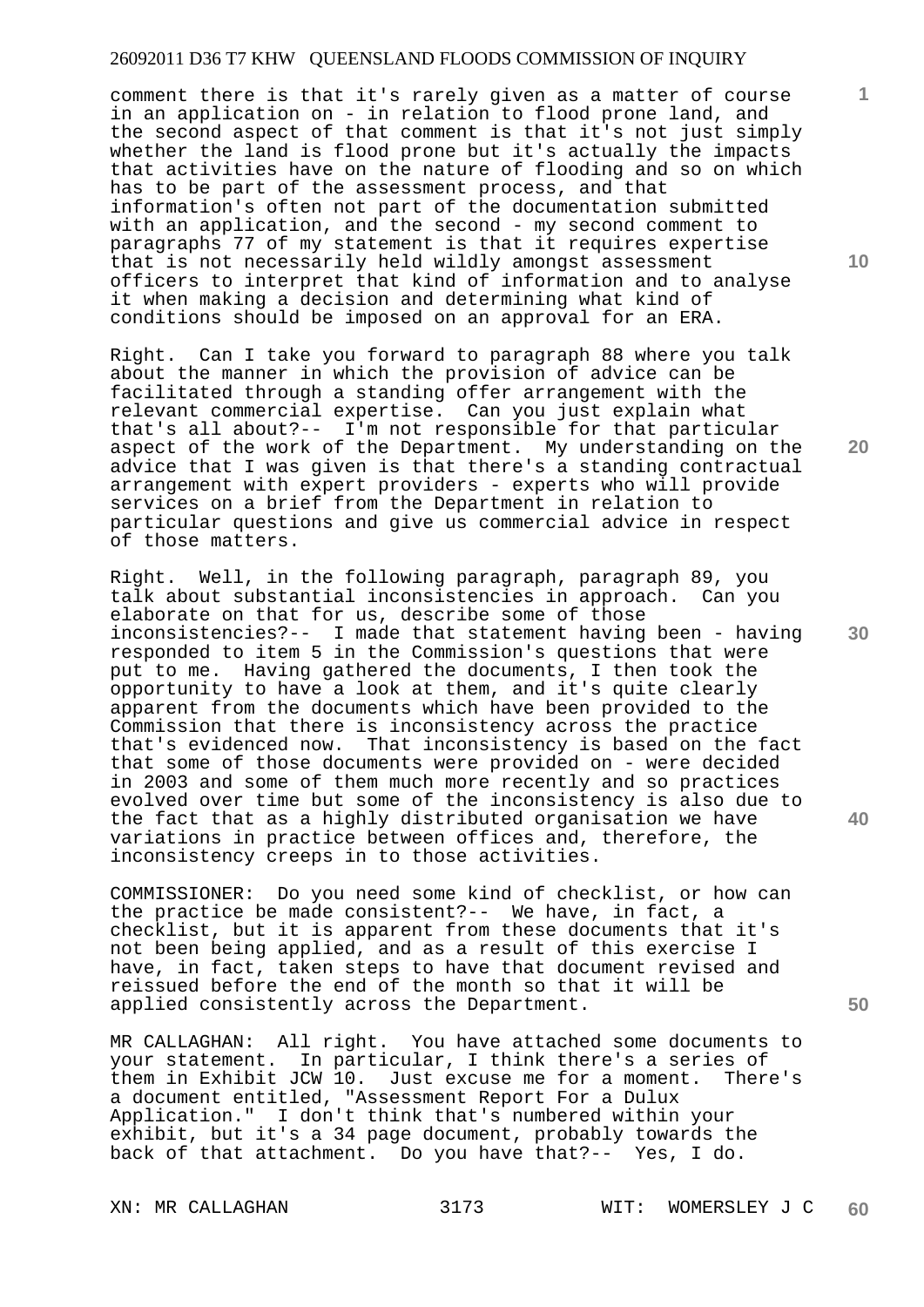And if you turn to page 16 the form asks about site characteristics and, for example, it's got a reference to the site's proximity to various things, including a heritage site and so on. There's no reference to flooding and flood plains or anything like that in that part of the document, is there, where an applicant might or should include application about flooding on a form such as this?-- I'm not absolutely certain where on page 16 you're referring to. Could you assist me?

It's-----?-- So, under, "Site Characteristics.", they're labelled E, F, and G?

Yes. There's the second bullet point, E, in E the second bullet point refers to specific characteristics of the environment?-- That would be - that would be one opportunity that could be taken to consider the issue of flooding.

Right. And would you expect that that's - you say that's one opportunity. There are others, you'd say?-- There are other opportunities in relation to the requirement to consider the plans, local government plans, and other statutory planning documents such as the SP 1/03, and they are all opportunities that can be taken.

They're all opportunities, it's all options, but it's not clear in any of them that it should be addressed in any of those; would you agree with that?-- In all of these matters with the exception of one, which relates to specific types of categories of wetlands that are designated under the State Coastal Management Plan and in the map of regulated wetlands, there are only requirements to consider matters under the law, there are no requirements other than in that one specific case to refuse an application.

Now, before when you said you were taking steps to address the inconsistencies, is that what you were getting at in paragraph 85 of your statement, or was that something else?-- This assessment report is one of the examples of assessment reports that are used throughout these documents and it's this assessment report which is being revised and reissued in order to make sure that it complies with the requirements of the law and is clear about what are the legal requirements for assessing an application.

And if you didn't - you might have said so a moment ago, but is the timetable for that-----?-- I've-----

-----as per-----?-- -----given a direction that it will be done by the end of the month.

As specified in paragraph 8?-- So, the 30th of September, that's correct.

Is that on track?-- I reviewed the matter only on Friday and I believe that we will be able to accomplish that.

Thank you. And, finally, attachment 14 to your statement is

XN: MR CALLAGHAN 3174 WIT: WOMERSLEY J C **60** 

**10** 

**1**

**20** 

**30** 

**40**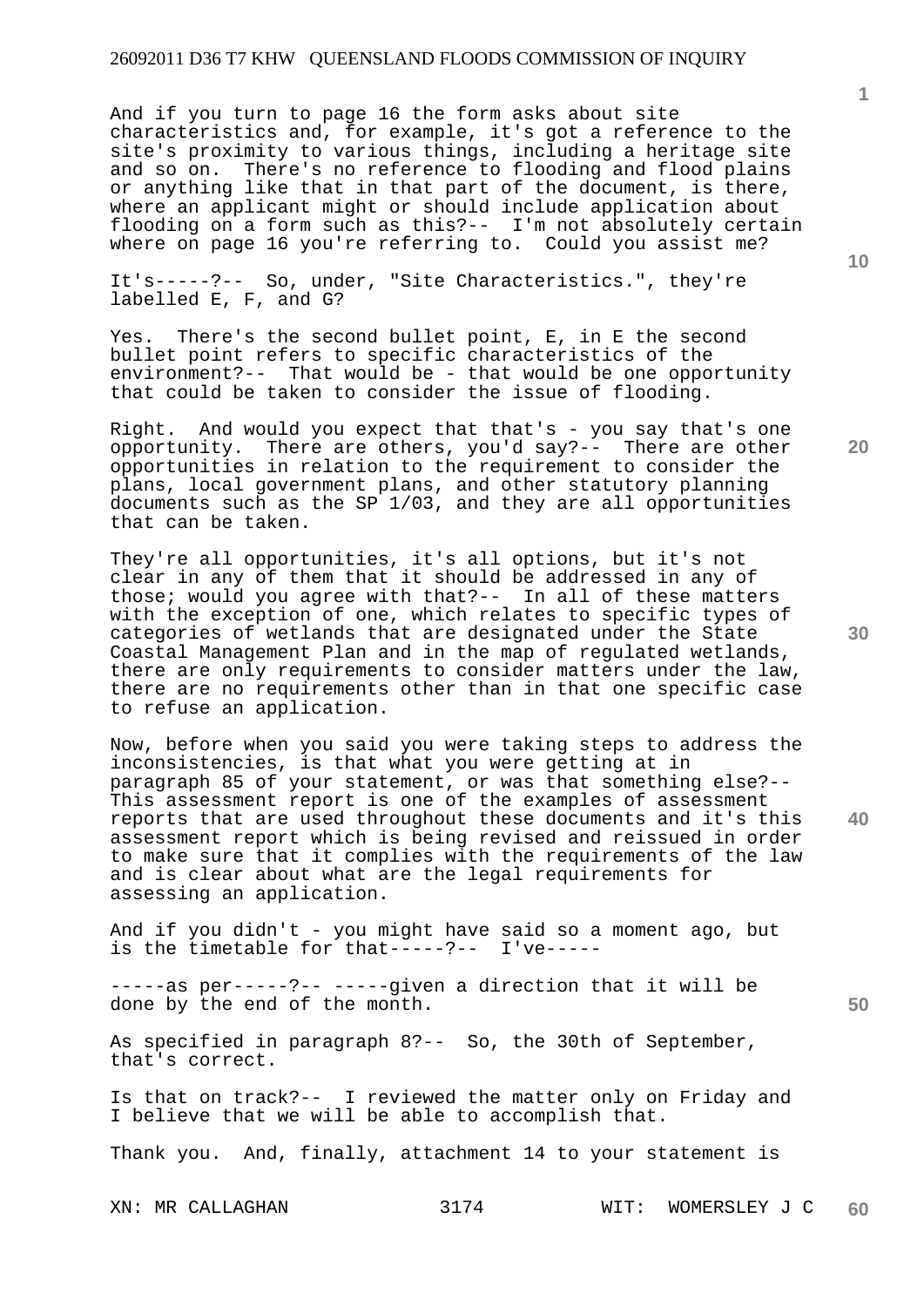**1 10**  an example of an environmental impact assessment conducted by the Coordinator General. Paragraph 71 and paragraph 72 of your statement, you note that DERM is involved in that process by providing advice. I suppose the short point being is the risk of flooding adequately addressed in this process?-- The issue about whether flooding is assessed is addressed under the terms of reference for that particular environmental impact study, and the documents that I've tendered in evidence include the documents where the flood risks are - flood impacts were all assessed as part of that study.

All right. Thank you.

COMMISSIONER: I will come to you last, Mr MacSporran.

MR MacSPORRAN: Thank you.

COMMISSIONER: Mr Porter?

MR PORTER: No questions, Commissioner.

MR FLANAGAN: No questions, Commissioner.

MS O'GORMAN: No questions, Commissioner.

MR MacSPORRAN: I have nothing, thank you.

COMMISSIONER: Thank you.

MR CALLAGHAN: May Mr Womersley be excused?

COMMISSIONER: Thanks, Mr Womersley you are excused?-- Thank you.

WITNESS EXCUSED

MR CALLAGHAN: I call Lynn Doyle.

**40** 

**50** 

**30**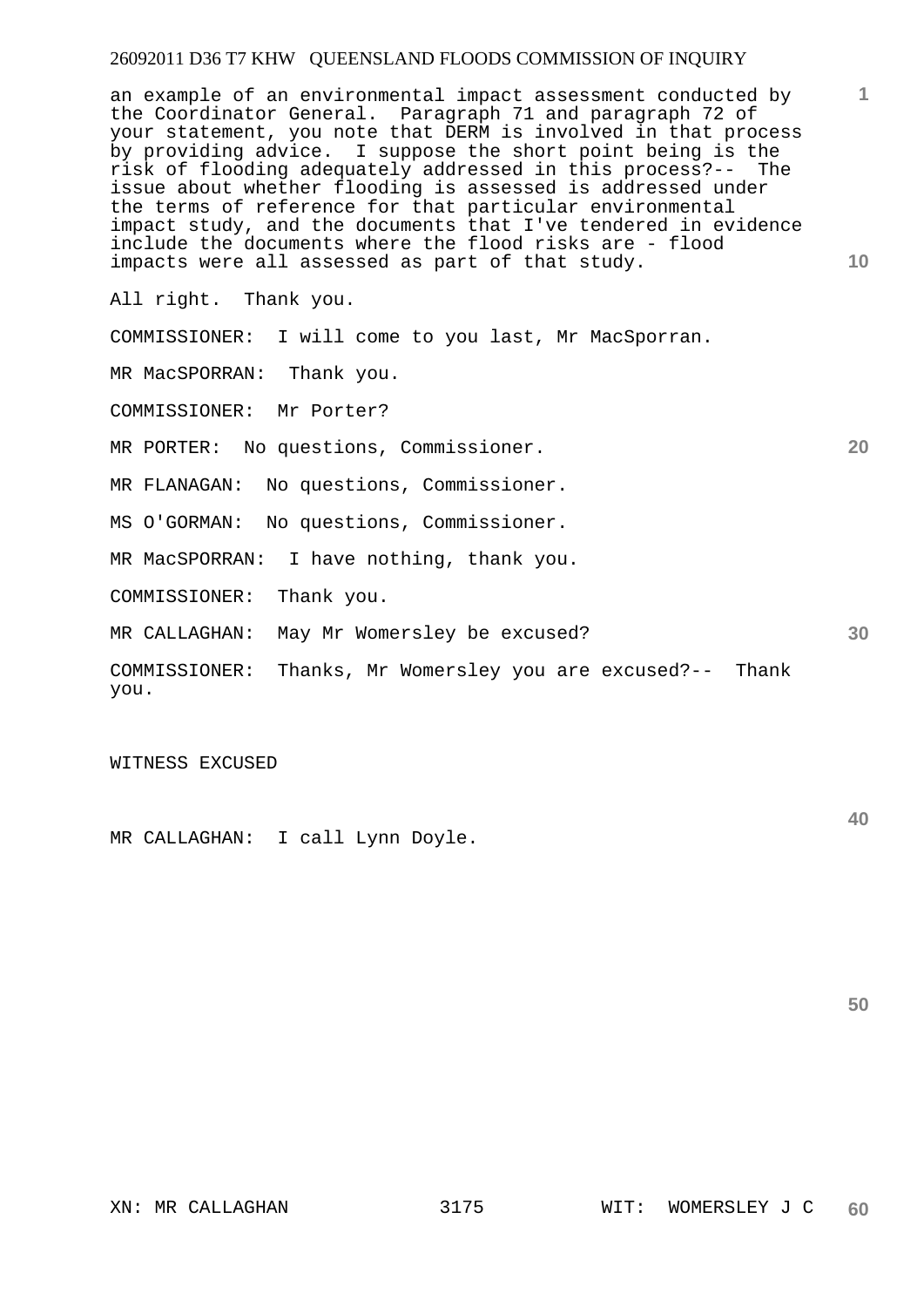| 26092011 D36 T7 KHW QUEENSLAND FLOODS COMMISSION OF INQUIRY                                                                                                                                                                                                |    |
|------------------------------------------------------------------------------------------------------------------------------------------------------------------------------------------------------------------------------------------------------------|----|
| LYNN RACHEL DOYLE, SWORN AND EXAMINED:                                                                                                                                                                                                                     | 1. |
| MR CALLAGHAN: Your full name is Lynn Rachel Doyle?                                                                                                                                                                                                         |    |
| COMMISSIONER:<br>Before you go on, Mr Newton, are you seeking<br>leave to-----                                                                                                                                                                             |    |
| MR NEWTON: Yes, I seek leave from the Commission. My name is<br>Newton, initials GC, Senior Counsel. I appear with Mr Trim of<br>counsel for, with the Commission's leave,<br>CGU Australia Limited instructed by DLA Piper.                               | 10 |
| COMMISSIONER:<br>Thank you. Yes, Mr Callaghan?                                                                                                                                                                                                             |    |
| MR DOYLE:<br>Sorry, your Honour.                                                                                                                                                                                                                           |    |
| COMMISSIONER: Oh, Mr Doyle too.                                                                                                                                                                                                                            | 20 |
| MR DOYLE: I am here again. We have some remote interest. I<br>appear with Mr Baartz for RACQ Insurance. It will emerge why,<br>I hope, your Honour.                                                                                                        |    |
| COMMISSIONER: Mr Callaghan?                                                                                                                                                                                                                                |    |
| MR CALLAGHAN: Your full name is Lynn Rachael Doyle?-- That's<br>correct.                                                                                                                                                                                   |    |
| And you've prepared a statement dated the 9th<br>of September 2011; is that right?-- That's right.                                                                                                                                                         | 30 |
| I will show a copy of that to you now. That's your statement<br>with some accompanying documents; is that right?-- That's<br>right.                                                                                                                        |    |
| Yes, I tender that.                                                                                                                                                                                                                                        |    |
| COMMISSIONER: Exhibit 625.                                                                                                                                                                                                                                 | 40 |
| ADMITTED AND MARKED "EXHIBIT 625"                                                                                                                                                                                                                          |    |
| MR CALLAGHAN: Mrs Doyle, I just want to take you to some<br>parts of that statement. Leading up to paragraph 24 you<br>describe the process of your house being flooded and then you<br>made a claim with CGU Insurance; is that right?-- That's<br>right. | 50 |
| Over the telephone?-- Yes.                                                                                                                                                                                                                                 |    |
| Now, you gave your statement or you statement you signed as<br>recently as the 9th of September of this year; is that<br>right?-- That's right.                                                                                                            |    |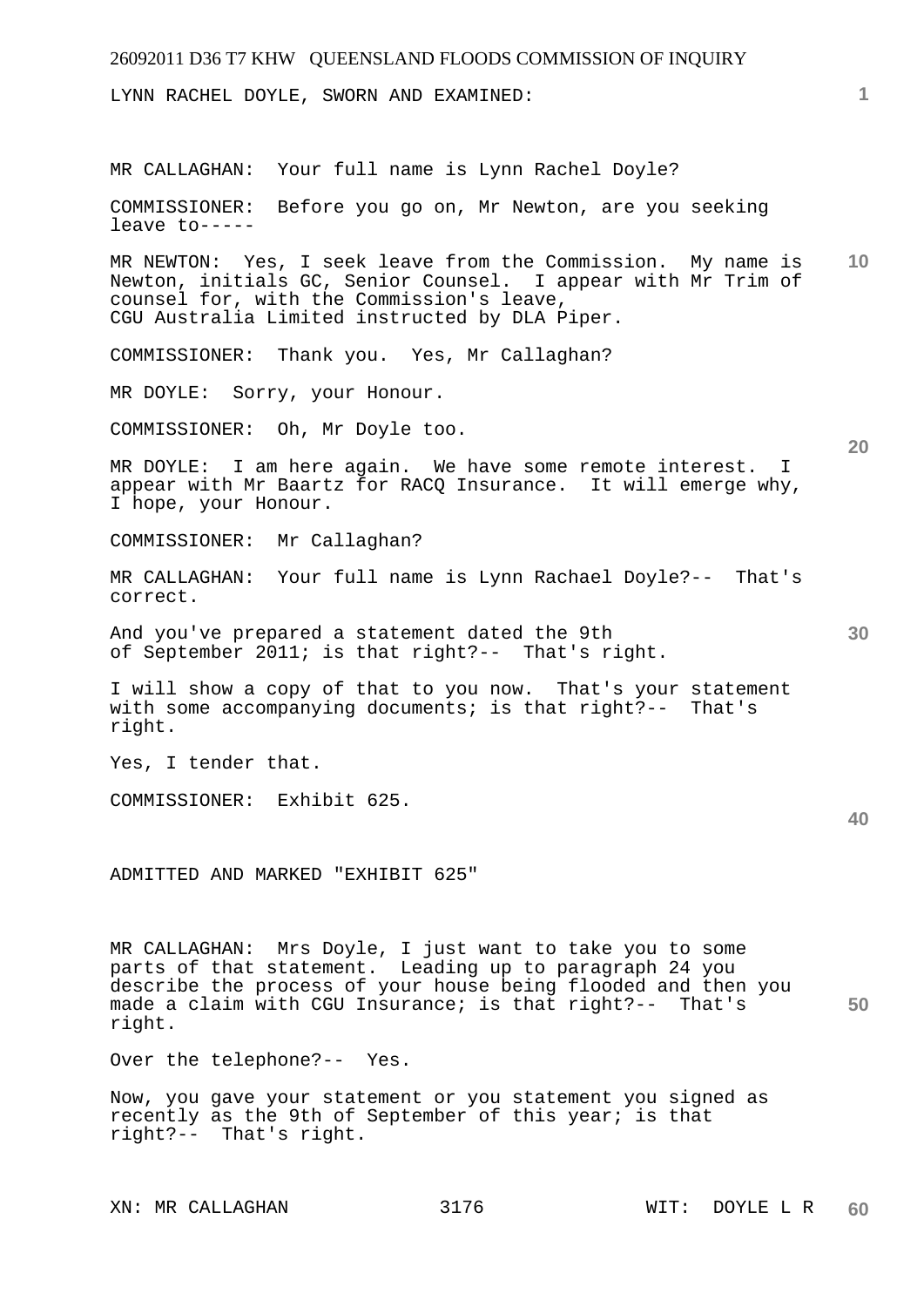And you were obviously turning your mind back to events of January?-- That's right.

Which was some time ago?-- That's right.

And there'd been a fair bit of contact between yourself and CGU between that time?-- That's right.

**10**  And since you signed your statement, have you now had the opportunity to listen to a recording of the telephone call made on the 11th of January?-- I have.

And you'd accept that the call wasn't quite as you've depicted it in your statement?-- That's correct.

**1**

**40**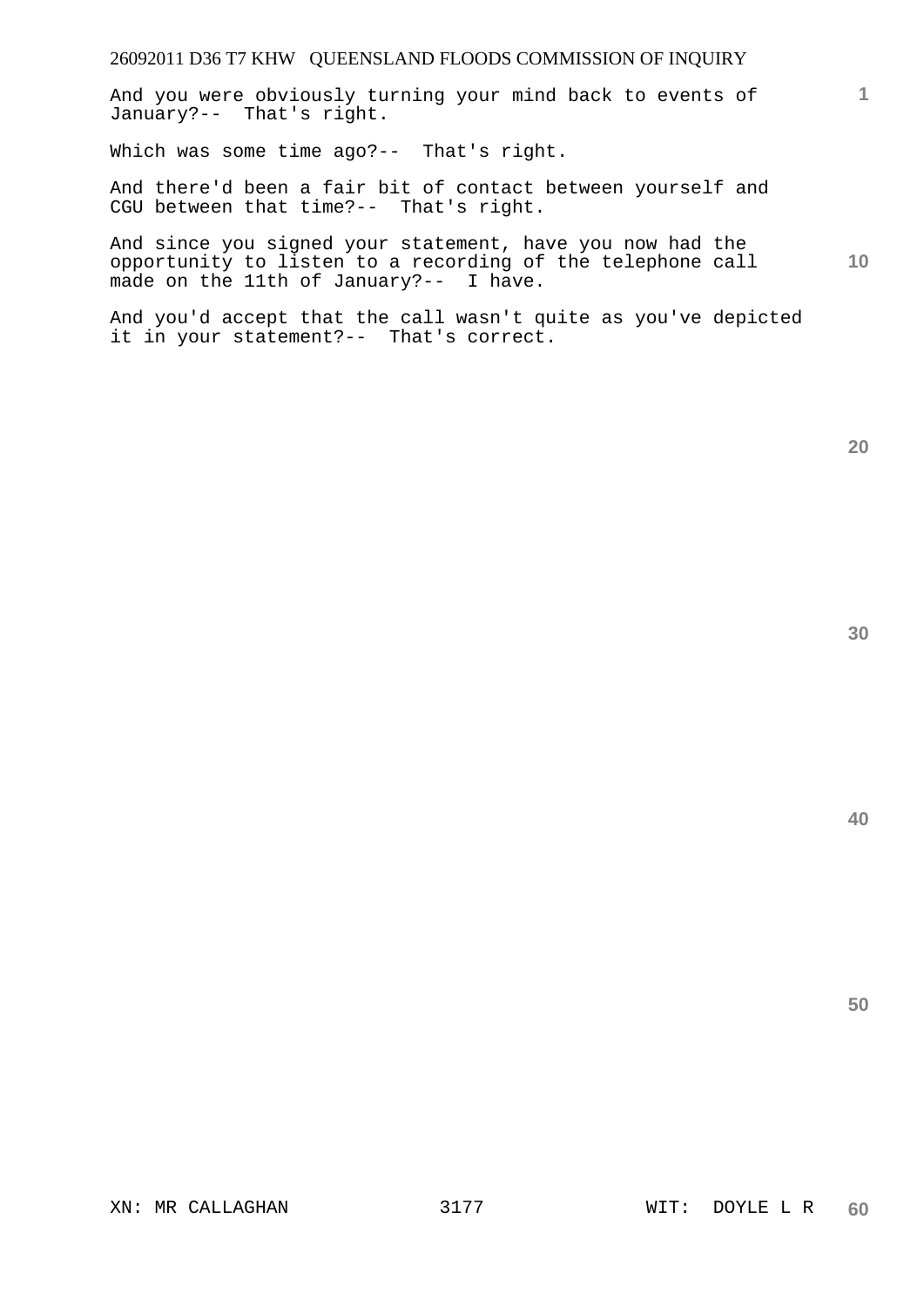In fact, it's case that you weren't asked about any creeks in the area or the colour of water or anything of that nature on the 11th of January?-- That's right.

It's now your understanding that that was probably a conversation on the 27th; is that right?-- That's correct.

Or at least another date, even if you can't remember-----?-- Yeah, it wasn't on that day, yes.

-----the exact date? You'd also accept that you weren't told in that conversation on the 11th that an assessor would attend within 48 hours; is that right?-- That's right.

But what in fact happened was that there was a call by your husband on the 13th of January; is that right?-- That's right.

**20**  And in that conversation is it now your understanding that he was advised that you'd be contacted within 48 hours?-- That's right.

I might, before we go any further, Madam Commissioner, tender the statement of James Bruce Merchant on behalf of CGU Insurance and the exhibits attached to that.

COMMISSIONER: Exhibit 626.

#### ADMITTED AND MARKED "EXHIBIT 626"

MR CALLAGHAN: Now, Mrs Doyle, you're aware that I've just tendered the statement that's been made by someone from CGU in response to your statement?-- Yes.

And that there's a summary there of relevant communications between you over the-----?-- Time.

-----months since January?-- Yes.

And have you had a chance to see that summary of-----?-- I have.

And does it appear, to the best of your recollection, to be-----?-- Yes.

-----broadly accurate?-- Yes.

Now, it shows that there was communication between either you and CGU or your husband and CGU around about that time?-- That's correct.

But then there was another call on the 19th of January to check on the status of the claim?-- Yes.

**1**

**10** 

**30** 

**40**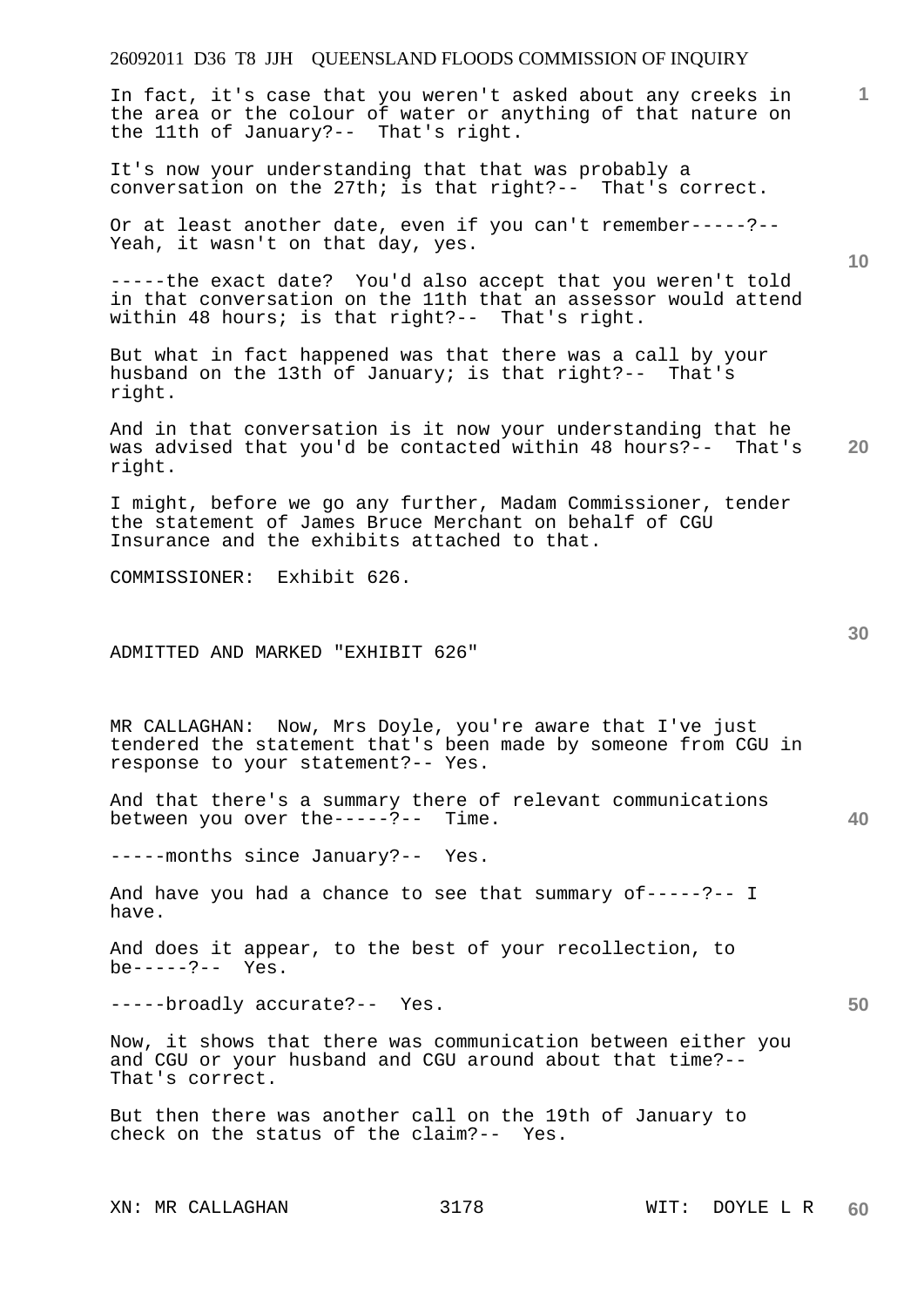**1** Another call by you or your husband on the 25th? By all means do check annexure one?-- Yes.

And that call was apparently returned on the 27th; is that right?-- That's right.

And it's in this conversation that you were asked about the height of the water, the colour of the water, where it came from and so on?-- That's right.

Okay. All right. Again you, or the insured, is recorded as calling for an update on the 7th of February?-- Yes.

And an assessor attended at your residence on the 17th of February; is that right?-- That's right.

Okay. So when you said in your statement, paragraph 36, I think you say that you were ringing them almost every day, you would be prepared to accept that you weren't ringing them every day but just on that regular sort of a basis that we've-----?-- Yeah, it seemed like - yep.

Yeah, it seemed like it?-- Yeah.

Okay. Now, the assessors, one Cunningham & Lindsey, called you on the 10th of February to advise that an assessor would attend on the 17th of February. That's what you say in-----?-- That's correct.

-----paragraph 37?-- Yes.

And you've given an account of the assessment and there's probably not much more to say about that. Paragraph 42 you note that you'd spoken with neighbours, most of whom had approval at this time; is that right?-- That's correct.

Approval to go ahead with their repairs or whatever-----?-- That's right.

Paragraphs 44 to 46 you again talk about calling CGU and assessors for an update. Well, again, you accept the summary that CGU's prepared of the calls which have been made?-- Yeah.

An assessor's report was apparently received on the 4th of March, and it's annexure 10 to Mr Merchant's statement. On page 3 of that it said, "Based on the evidence available at the time of our inspection it appears floodwaters is the principal cause of loss." Can you tell me, what was the state of evidence as at the time of the inspection? What had you done or - how did things appear at the time of that inspection?-- From the assessor?

Yes?-- Well, we had the house cleaned up by then. Like, all the carpets, furniture, everything had been either removed and thrown away and cleaned up, basically.

And, obviously, there was no water still around?-- No, no.

**10** 

**30** 

**40** 

**50**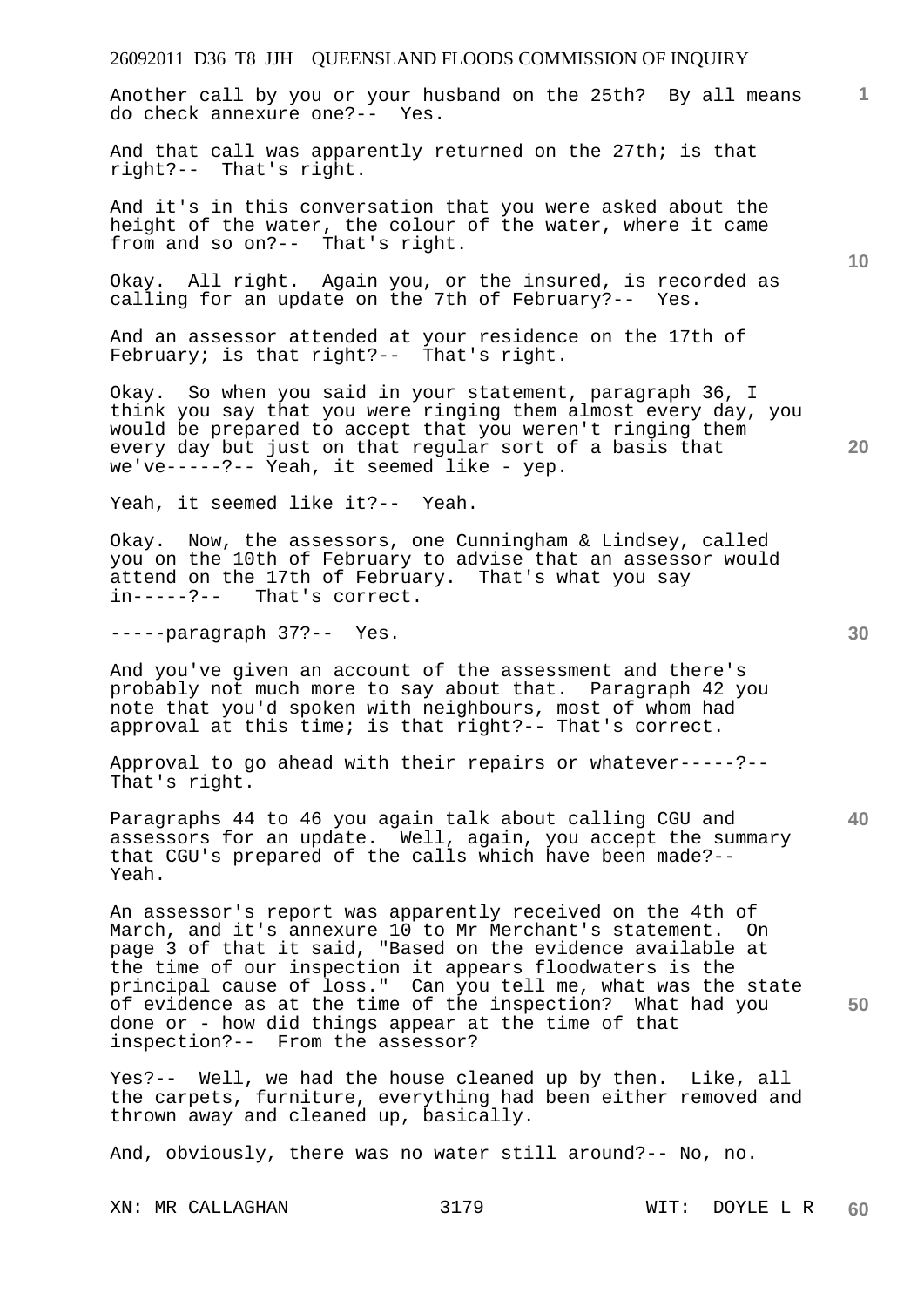Did you ever get a copy of the assessment report until recently, assessor's report?-- Not until recently and I got that from Paul Holmes from legal aid-----

All right?-- -----and I only requested that about - a few weeks ago.

It would seem from entries that may have been your husband who requested that perhaps back in March, on the 8th of March; would that be right?-- That's right.

You go on in paragraph 48 to speak about the hydrologist's assessment, the hydrologist's report?-- That's right.

And your husband was obviously involved in this as well. He's recorded in - on the 28th of March as advising CGU that he was becoming increasingly frustrated at how the claim was being handled, is that-----?-- That's correct.

And it's recorded that CGU apologised for the delays he was experiencing. Is that as related to you by your husband, did he - do you recall him telling you that they'd apologised for the delays?-- I don't recall.

Likewise, if we look at the 30th of March, it seems that a Ms Briggs from CGU returned your husband's call from the previous day, advised that "still waiting for hydrologist's report". Again your husband is recorded as saying that he was getting very frustrated with the delay; is that right?-- That's right.

Were you present for that call by your husband or did you discuss it with him?-- No. I was in hospital then so, no, I wasn't present.

All right. It's then recorded that your husband called on the 1st of April wanting someone to call him back. Calling twice on the 4th of April, and it would seem that CGU received the hydrology report on the 6th of April; is that right?-- That's correct.

And it seems that a call was made fairly promptly at that stage advising that the claim was denied; is that right?-- That's right.

There was then a request for a review of that decision and two letters, that you refer to in paragraph 49, issued. One, it would seem, to relate to the decision and the other to the review of the decision; is that correct?-- That's correct.

Okay. The letter of the 6th of April refers to the review of your claim and it says, "Based on your advice and information available to us we conclude that the loss for which you have claimed was caused by flood." Were you aware of the information that was referred to there, presumably the assessor's report and the hydrology report but-----?-- Not at that stage, no.

XN: MR CALLAGHAN 3180 WIT: DOYLE L R

**20** 

**30** 

**50** 

**10**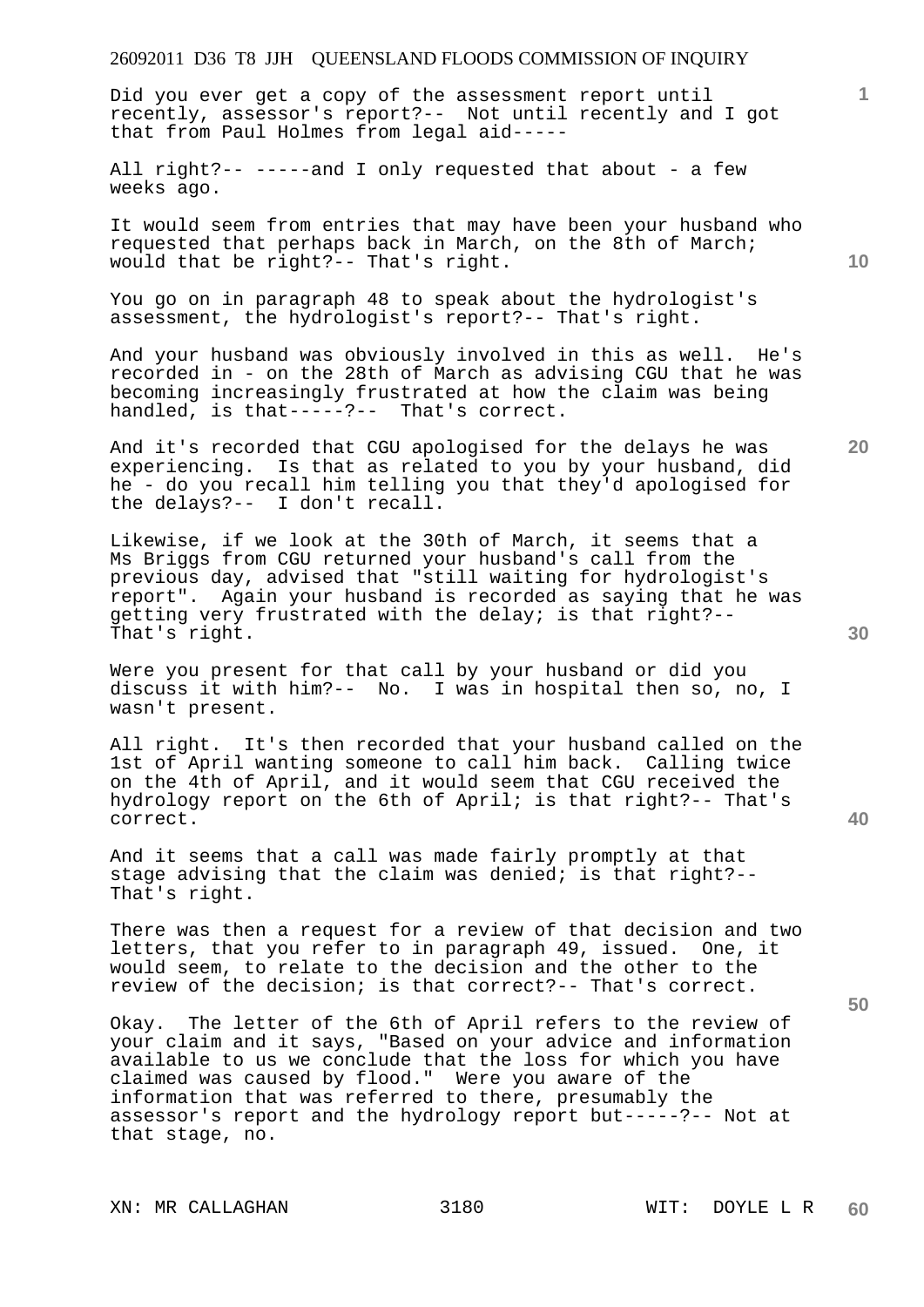You didn't know about that?-- No.

No. Okay. In paragraphs 50 to 51 you speak to sending a letter and disputing the decision and contacting legal aid; is that right?-- That's correct.

There are a couple of entries which aren't really referred to anywhere except the annexure. There's a phone call of the 20th of June. There doesn't seem to be any record of a return of that call. And another on the 13th of July; is that right?-- That's right.

Do you know anything more about those or can you recall anything more about those?-- No. Sorry, I'm not - no.

No. Okay. Now, legal aid submitted a complaint to the Financial Ombudsman on your behalf?-- That's correct.

Are you still waiting for that to be dealt with-----?-- Yes.

-----or where's that at?-- That's still being processed.

I beg your pardon?-- We haven't heard anything yet.

All right. And you've also referred to the fact that, and this is in paragraphs 52 and following, various neighbours have had various claims approved with other insurers. You've had some communication with CGU about that, have you?-- Yes, we have.

And, in essence, is the response, "Well, different policies have different wording so we can't really"------?-- That's correct.

-----"say anything just because someone else has had something approved," is that-----?-- That's correct.

**40**  -----in essence, the response? All right. Just excuse me. Yes, you have received the response made to the Financial Ombudsman by CGU; is that right? You received that-----?-- That's correct.

-----on the 29th of August? Yes. Yes, all right, thank you, that's all I have.

COMMISSIONER: Mr Newton.

**50**  MR NEWTON: Thank you, your Honour. Might I begin with a correction to Mr Merchant's statement, so it's on the record? Your Honour, in paragraph 13, the Commission will see there's reference to Ms Dobrowa's claim?

COMMISSIONER: Sorry, just give me a moment. Got it.

MR NEWTON: That should clearly be a reference to Mrs Doyle.

COMMISSIONER: Oh, it should be "Doyle". I noticed that before.

**30** 

**20** 

**10**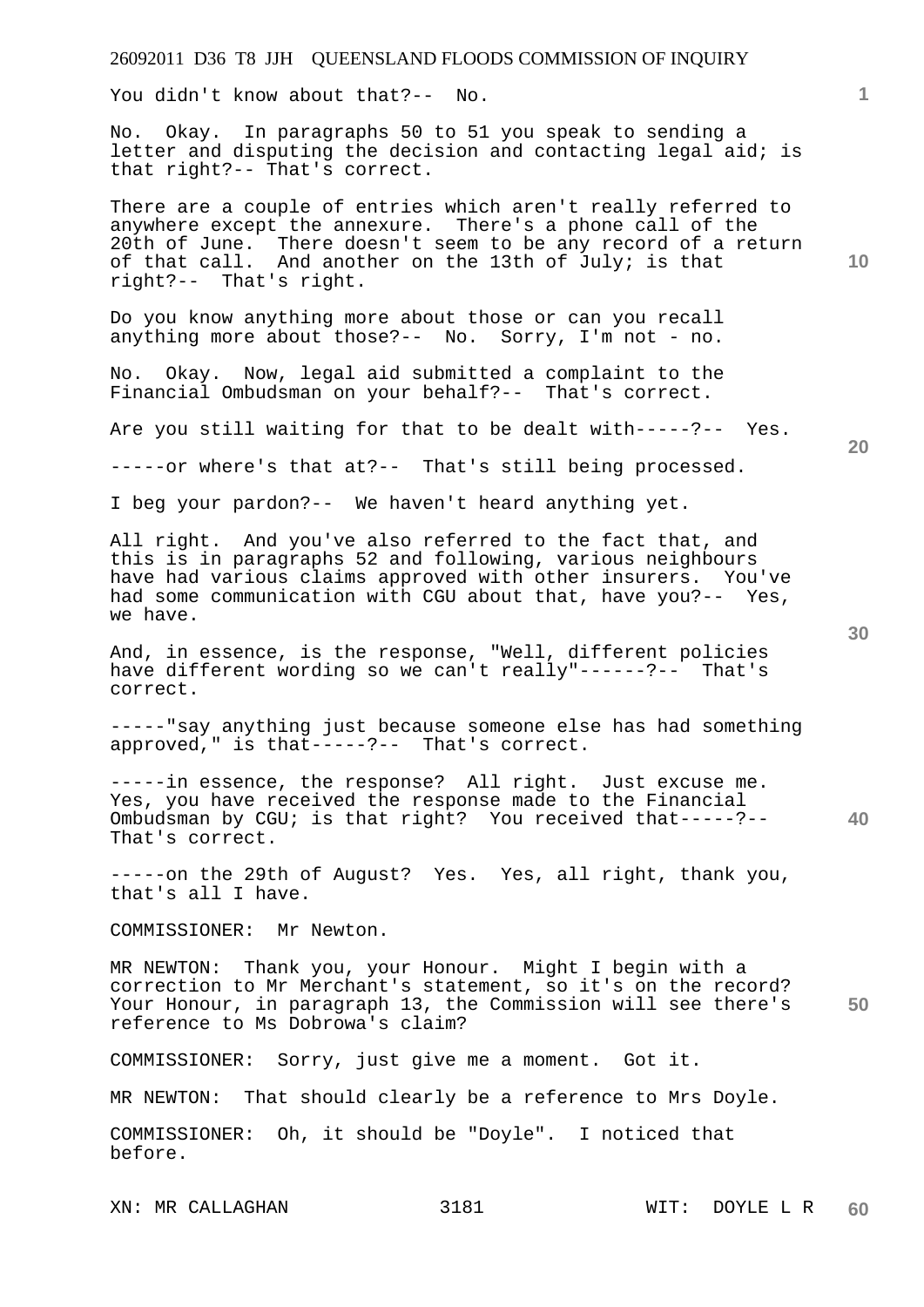**1 10 20**  MR NEWTON: Would your Honour read it that way? Your Honour, I was going to ask for the audio to be played. I won't any longer. It goes for about eight minutes but I think I will just ask questions about it in order to save time given the concessions which have been made, if I may. COMMISSIONER: Sorry, what was the last thing you said? MR NEWTON: Given the concessions which have been made----- COMMISSIONER: Yes, yes. MR NEWTON: -----I won't ask for the audio to be read. COMMISSIONER: All right, thank you. MR NEWTON: Mrs Doyle, is it fair to say that in relation to

the claim that you made on the 11th of January it was a very polite, cordial conversation that you had with Cathy on behalf of CGU?-- Yes it was.

And she, in fact, accepted your claim for lodgment?-- Yes.

And she gave you the claim numbers in relation to all of your policies?-- Yes.

And she took your mobile phone number and the mobile phone number of your husband for contact purposes?-- That's correct.

All right. She also took your e-mail address so she could contact you?-- That's right.

And she suggested to you that you were at liberty to clean up or minimise whatever damage you had sustained-----?-- That's right.

**40**  -----and that to keep the records so you could be indemnified if the claim was accepted?-- That's correct.

All right. And, indeed, at the end of that conversation you thanked her for her help?-- I did.

All right. So I think we accept that paragraphs 24 to 29 in your statement don't accurately reflect the conversation with CGU on the 11th of January?-- Yes, I think I got a few dates mixed up, like few phone calls mixed up-----

Well-----?-- -----since it's been so long.

Well, for instance, you'd said in that statement that there was an argument before they were prepared to accept the claim but that's in fact not correct, is it?-- I do remember making two calls on the 11th of January, actually.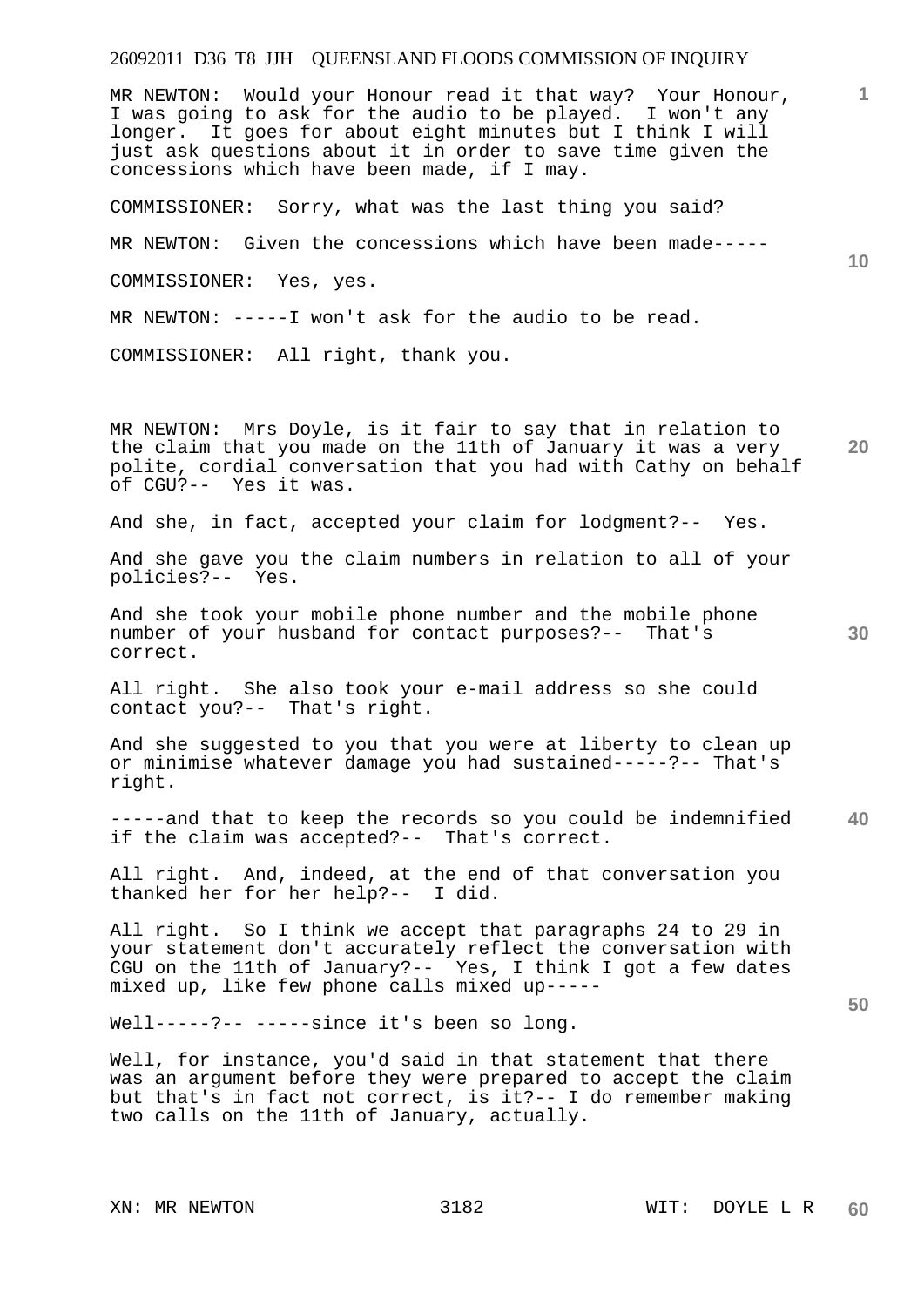Well, I've not heard that suggested before. The - if you go to annexure one to - sorry, annexure two, I should say, to Mr Merchant's statement, you will see, once you have it on the screen, the conversation that you had with Cathy on that occasion when you made the claim?-- Yes.

And if you scroll through, for example, to the second page-----

MR CALLAGHAN: It is annexure one, I think, two is the disk.

MR NEWTON: Sorry, two is the - two is the - sorry, two in mine is the transcript, I'm sorry, of the conversation.

COMMISSIONER: My annexure two sadly is a blank so I can't help with any of this.

MR NEWTON: Sorry. In my annexure two there's actually a transcription of the telephone conversation.

MR CALLAGHAN: We don't have that.

COMMISSIONER: Have we got a hard copy of it to show Ms Doyle?

MR CALLAGHAN: We don't have the transcript that Mr Newton is referring to.

MR NEWTON: I'm not sure why that wasn't included, your Honour. This is a transcription of the disk of a conversation that you had on the 11th of January. Now, with the Commission's indulgence might I get you to have a read through that to see whether it accurately reflects the conversation that took place on the 11th of January? Perhaps to save time, Mrs Doyle, I can take you through it-----?-- Yeah.

-----if I may. You'll see that you phone up, you speak to a lady called "Cathy". You tell her that you're flooded - your house, rather, has just been hit with floodwaters this morning, and she asks you to give her some information so she can get your policy details; do you see that?-- Yep, I do.

All right. If you go to the bottom of the second page, she points out that flood isn't actually covered under the policy but she says, "I can lodge a claim for you if you would like as we are considering all flood instalment claims". Do you see that?-- Yes.

And you ask her to do that?-- Yes.

At the top of the next page she then tells you the claim department will be in contact with you. She tells you, in about the middle of the page, to do whatever you need to do in the meantime to minimise the damage, to keep the receipts and so forth. Do you see that?-- That's right.

All right. And she then says it will take about 10 minutes to lodge the claim. Do you see that about two-thirds of the way down page 3?-- Yes, I do.

**20** 

**40** 

**50** 

**30** 

**10**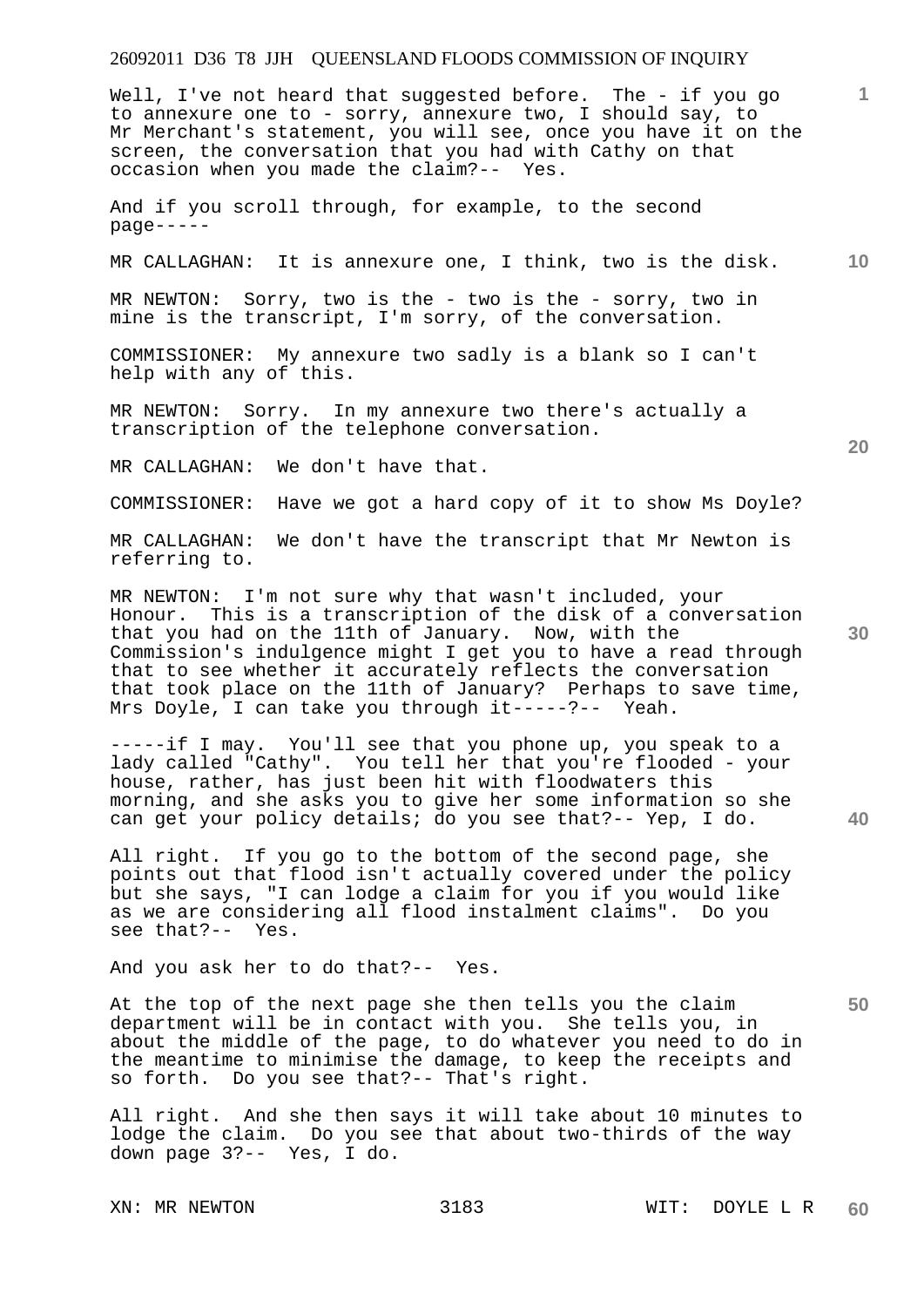All right. So at the top of the next page, she says: "I've written that floodwaters have entered your home," and you say, "Yes," and, "that have caused damage to your carpet; is that correct?" And she asks you a series of questions in relation to the damage; do you see that?-- Yeah.

She asks for your contact numbers, on page 4. You give her two mobile numbers and an e-mail address. All right. And then at the top of the next page she said: "Yep, that's fine. So that's all lodged there, Lynn, I'll give you your claim numbers," and she proceeds to do that. Do you see that?-- Yes, I do.

All right. And then if you go over to the next page, page 6, you ask her to listen to some information in relation to a claim you want to make for your motor vehicle, see that?-- That's right.

And she then says: "Well, I'll finish off this claim. I'll let you know the claims department should be in contact with you within 24 hours," and she gives you a telephone number to contact them, you see that?-- Yes.

And then at the top of the next page she says, "Any questions about this one before I place you through to the motor area?" And you say, "Thanks for your help, Cathy." Do you see that?-- Yes.

All right. Now, that accurately records the first attempt that you made to have the claim for the damage to your house lodged, isn't it?-- Yes.

All right. Okay.

COMMISSIONER: Do you want to tender that transcript?

MR NEWTON: Sorry, your Honour?

COMMISSIONER: Do you want to tender it?

MR NEWTON: Yes. Thank you, your Honour.

COMMISSIONER: That will be Exhibit 627.

ADMITTED AND MARKED "EXHIBIT 627"

MR NEWTON: Now, Mrs Doyle, the claim was made by you on the 11th of January, and the claim was ultimately determined against you on the 6th of April, a little under three months since the date of the claim being lodged?-- That's correct.

Now, would you accept, I take it, that in order for an insurance company to make a determination about the validity of a claim they need to retain assessors, and in this case

**10** 

**1**

**20** 

**30**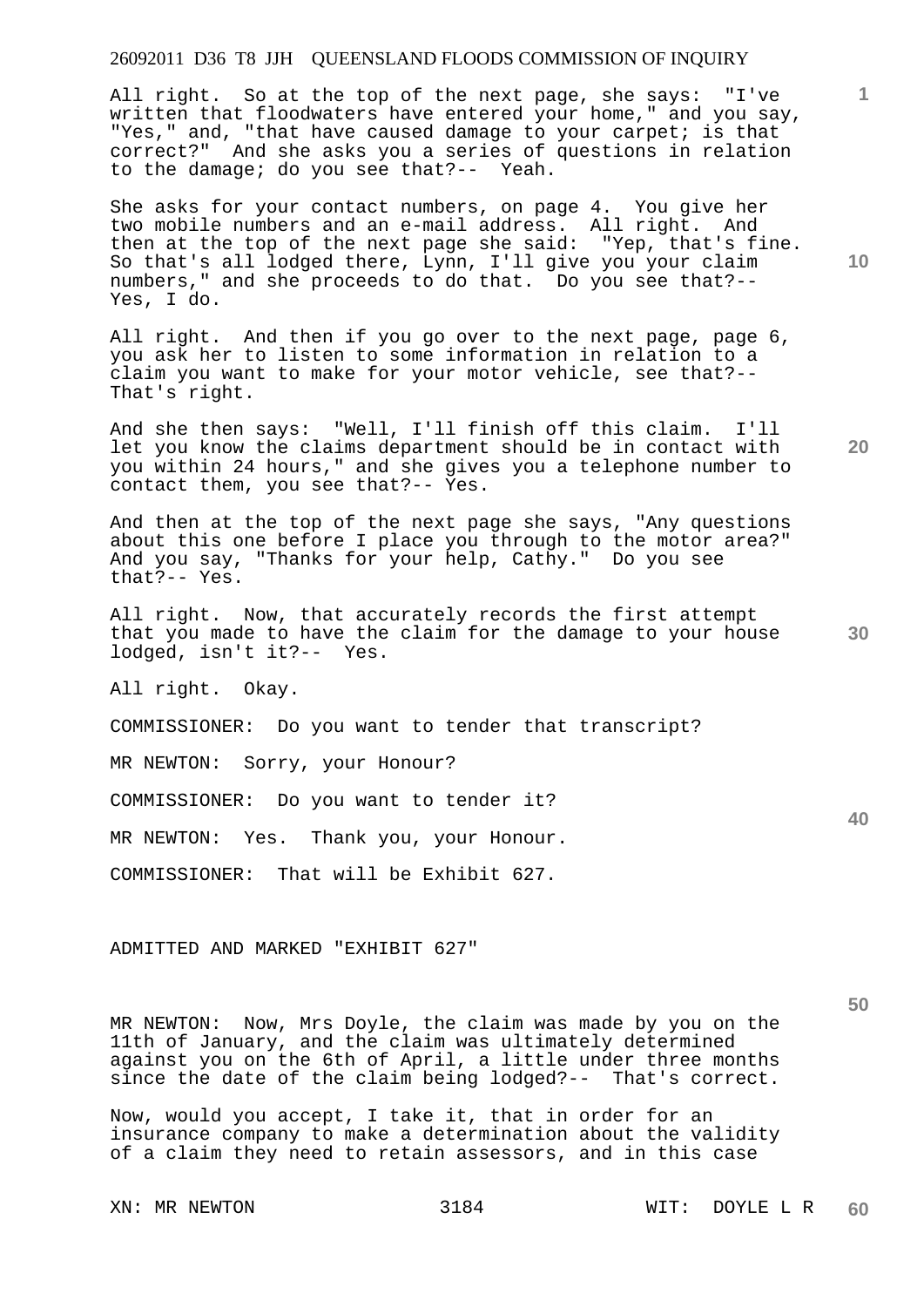# 26092011 D36 T8 JJH QUEENSLAND FLOODS COMMISSION OF INQUIRY

hydrologists, to give them expert advice and make recommendations about the cause of the damage; do you accept that?-- Yes.

All right. You accept also that the two key appointments in relation to that so far as your claim is concerned is the appointment of the assessor, Cunningham Lindsey, and the appointment of the hydrologist, Worley Parsons?-- Mmm-hmm.

Now, it's correct, isn't it, that you had a conversation on the 27th of January with your insurer where they told you that they were about to appoint an assessor? If you go to Mr Merchant's affidavit to paragraph 6, which is on page 2?-- Yes.

Right. You'll see there's a list of the telephone conversations and there's one for the 27th of January where it says: "We advised that an assessor would be appointed to the claim to determine cause of water entry." Do you see that?-- Yes, I do.

All right. And that's a conversation that you had with CGU?-- Yes.

All right. Now, the appointment of the assessor in fact took place very promptly the following day. If you go to annexure eight to the statement of Mr Merchant. It should be annexure eight, not page eight. I'm not sure if she's looking at the right document. There should be a series of annexures, attachments to that statement, and they'll be numbered on the side?-- Oh, okay.

COMMISSIONER: We'll get Mr Zangari to help.

MR NEWTON: If you can go to the one that's marked numbered "8", if you wouldn't mind? Thank you. You'll see that that's the instruction to the assessor Cunningham Lindsey. You see the date the 28th of January 2011 in the bottom right-hand corner?-- Yes.

And there was a reference to a Krystle Beattie with whom you had the conversation from CGU and the task which the assessors are given is to assess the cause of damage to your house, you see that?-- Yes.

All right. Now, that takes place on the day after the telephone call, which was on the 27th of January?-- That's correct.

**50**  All right. Now, the assessor's report from Cunningham Lindsey was received on the 4th of March. If you can look at, in the same bundle, the one that's numbered "10", annexure 10? That should be a report from Cunningham Lindsey which was received by CGU on the 4th of March. Do you see that?-- Yes.

All right. Now, that's the assessor's report, which unfortunately was adverse to you in relation to the cause of your damage. All right? Now, you were telephoned on the 4th

**10** 

**20** 

**1**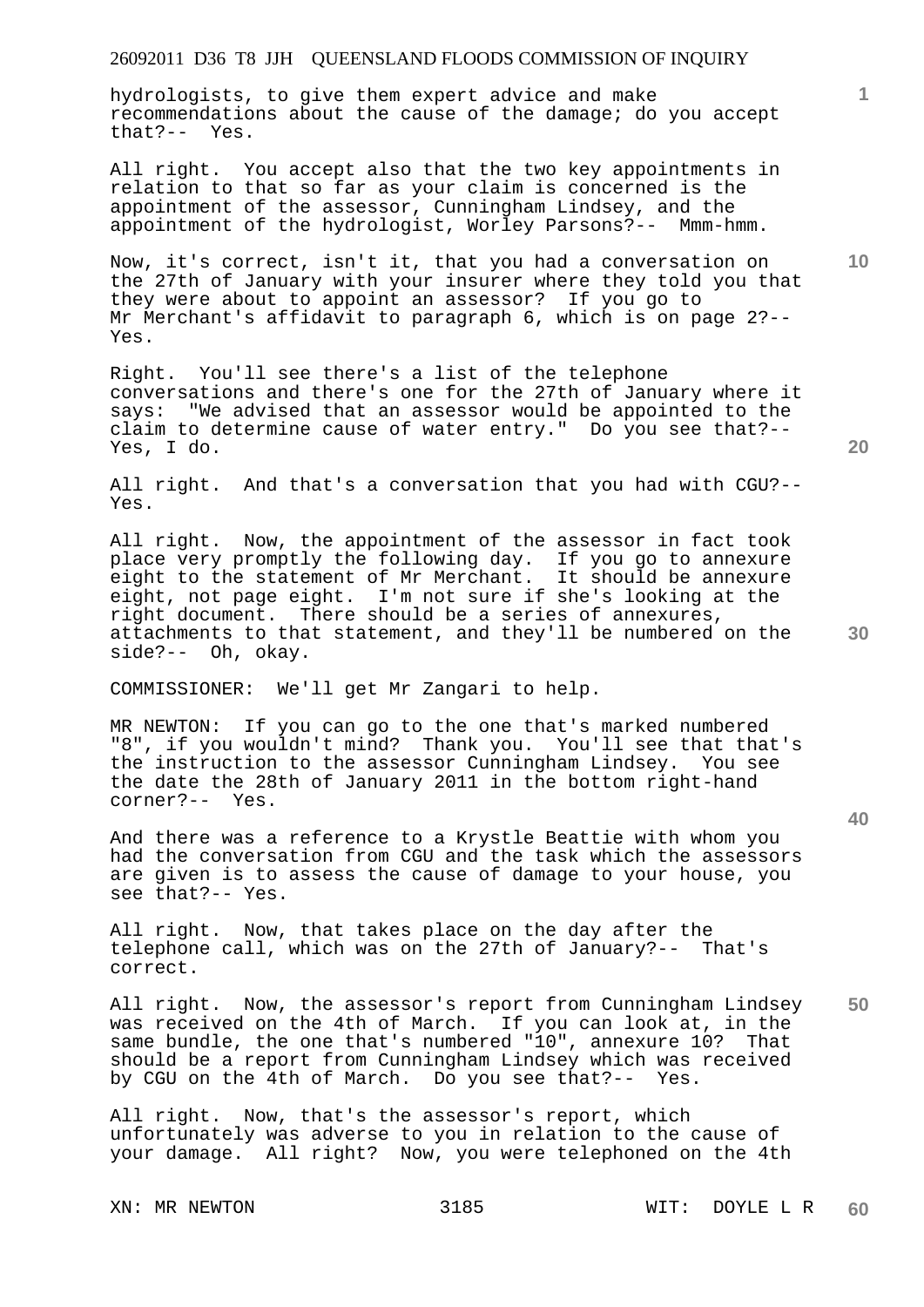### 26092011 D36 T8 JJH QUEENSLAND FLOODS COMMISSION OF INQUIRY

of March, the day that CGU received that report, to inform you that CGU was going to retain a hydrologist. Do you remember that?-- That's correct.

All right. If you go back to Mr Merchant's statement. If you go to page 2, back to the body of the actual statement, page 2, you'll see that telephone call is recorded there: "We contacted Mr Doyle and advised the report on Cunningham & Lindsey had been received. We would like to appoint a hydrologist." Do you see that?-- That's correct.

All right. Now, the hydrologist was in fact appointed on the same day. If you go to the document that's numbered "7" in the numbered documents along the side. Now, you should be looking at an e-mail from someone called "Jackie Briggs", who works for CGU. See that?-- That's correct, yes.

Dated Friday, the 4th of March at 11:58 a.m., and it's to the hydrologist, who is Worley Parsons. Do you see that?-- Yes, I do.

All right. Now, that's the instruction letter to the hydrologist and it says a number of things, including: "Could you please contact our insured to arrange appointment for hydrologist's report". Do you see that?-- Yes.

If you go down one paragraph it says: "Please could you determine the cause of damage from storm/flood". All right, do you see that?-- Yes, I do.

And if you go to the paragraph numbered 1.1 it says: "No decisions on water damage/flood damage are to be made without understanding the facts for each case presented to us". Do you see that?-- Yes.

Now, I take it that you would accept that that's a correct approach, obviously, to-----?-- Yes.

Now, the report in response to those instructions was received by the insurer on the 6th of April 2011, and if you go to the document that's numbered "11" on the side of the volume, you see that document, being headed "Worley Parsons Resources & Energy"; do you see that?-- Yes.

That's the hydrologist's report which was received by CGU on the 6th of April. Now, you also - which, unfortunately, was adverse to you. You understand that? All right. Now, you also received a phone call from CGU on the 6th of April telling you that there had been an adverse report in relation to the hydrologist?-- Yes, my husband did.

All right. And you also received a letter dated the 6th of April declining to cover you for your damage?-- Yes, we did.

All right. So, as I understand it, you were told on the very day that CGU received it's assessor's report that they had received it and you were told on the very day that the hydrologist's report was received by CGU that they had

**20** 

**40** 

**50** 

**10**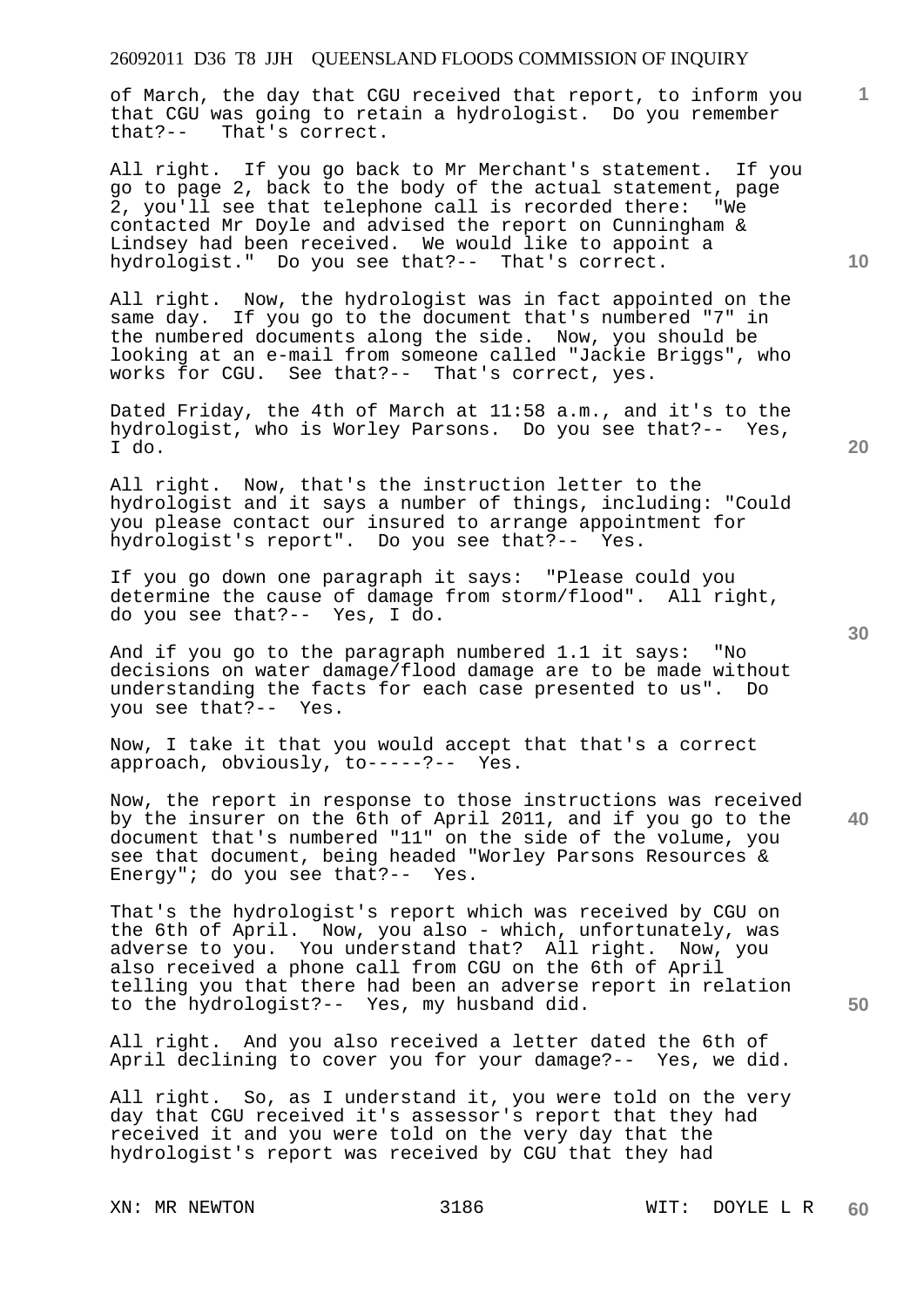received it?-- Mmm-hmm.

All right. Now, I want to take you to a couple of documents in relation to the attempts made by CGU to follow up on your behalf the assessors and the hydrologists. Can you go back to Mr Merchant's affidavit? Probably the most convenient one is if you start at page 6 of the document. Now, some of these dates are repeated but I'll try to identify which ones I'm talking about for you. You will see the date the 7th of February? There were two of them. It's the second one to which I want to take you. Do you see that?-- Yep.

The 7th of February reads: "Chased Cunningham & Lindsey re status of investigation and contacted insured to advise of assessor's contact details." Do you see that?-- Yes.

If you go to the 18th of February you will see: "Discussed status with insured and chased assessor for report." Do you see that?-- That's right.

Then you had another conversation on the 24th of February to the same effect: "Discussed status with insured. E-mailed flood team to action. Contacted assessor to ascertain status. Contact insured." Do you see that?-- Yes.

All right. Also on the 1st of March there was a further attempt to chase up the assessor. Do you see the reference to that-----?-- Yes.

-----conversation? "Discussed status with insured. Chased assessor's report. Contacted insured." Right. And then similarly, on the 3rd of March, again: "Discussed status with insured. Chased assessor's report. Contacted insured and further contact with other insured." Do you see that?-- Yes, I do.

There's also a conversation with you on the 4th of March where Cunningham & Lindsey's assessment was actually received, and another one where they're actually chasing up Cunningham & Lindsey on the same day. Do you see those?-- Yes.

All right. Now, can I take you through the same process in relation to the hydrologist's report? Bear in mind the hydrologist was retained on the 4th of March. You've seen his instructions, to which I took you?-- Yes.

Can I take you to the same paragraphs of Mr Merchant's affidavit? If you go to the item on the 30th of March. You'll see it says: "Discussed status with insured. Phoned Worley Parsons. E-mailed Worley Parsons chasing report. Phoned insured back and discussed status." Do you see that?-- Yes.

And then if you go to the 1st of April 2011. Again there's a reference to: "Chased Worley Parsons. Discussed status with insured." See that?-- Yes.

**1**

**20** 

**10** 

**30** 

**40**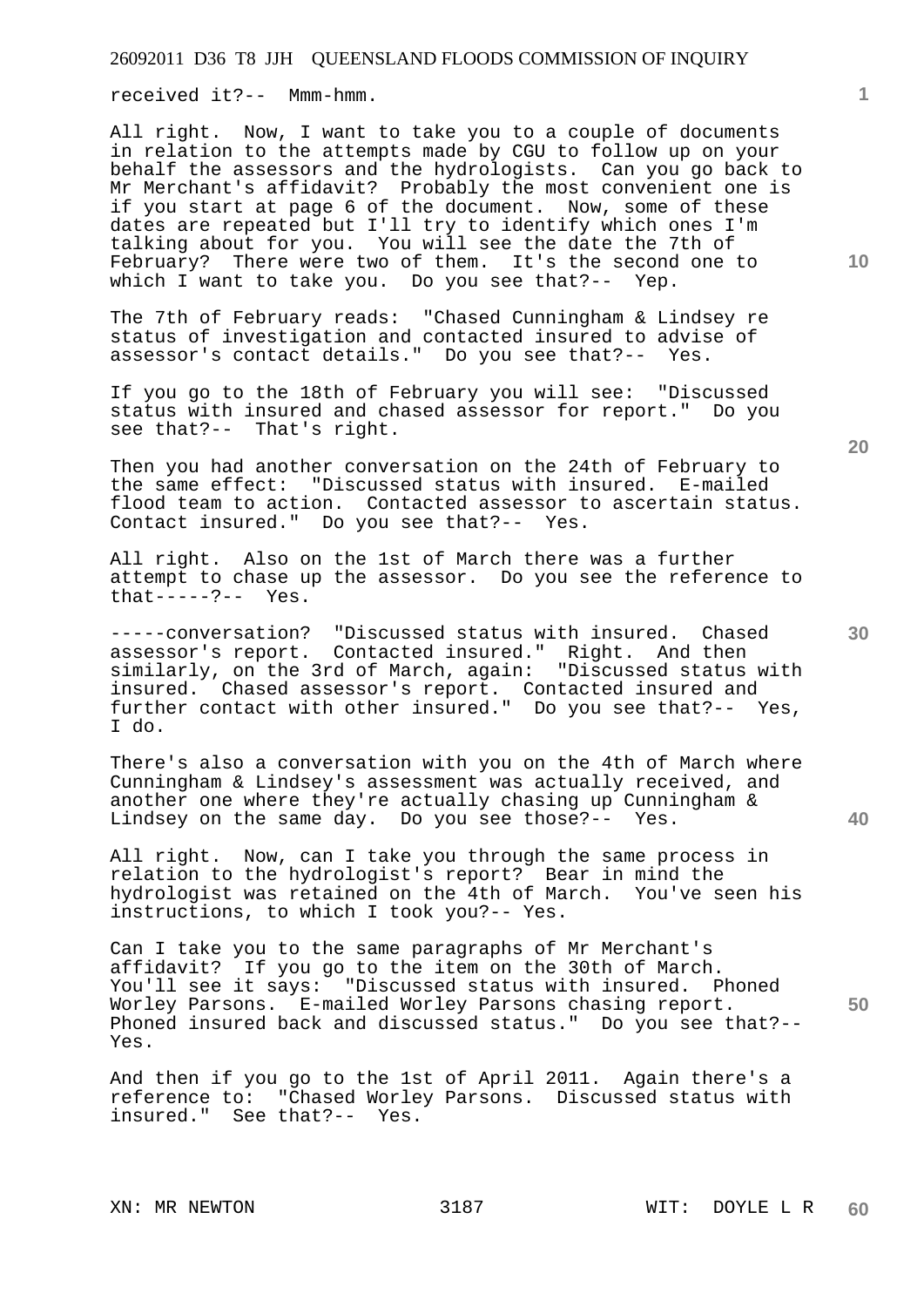## 26092011 D36 T9 SBH QUEENSLAND FLOODS COMMISSION OF INQUIRY

Now, having had the benefit of those records, it appears that the insurer made pretty fair attempt to chase up Cunningham & Lindsey and to chase up the hydrologist on your behalf; would you agree with that?-- No.

Really?-- Because we were doing the chasing, because when I rang Cunningham and - Cunningham & Lindsey, on one occasion they told me the report was sent on the 1st of March, I think it was, and when we rang - when I rang Jackie Briggs, she said no, she hasn't received it, and when I rang Cunningham & Lindsey again, they said the report was definitely - it took a few days for the two to communicate to each other and they eventually got the report.

But you have seen all the telephone calls from CGU to both the assessors?-- Mmm.

And to the hydrologist?-- Mmm.

Chasing up the report for your benefit?-- Yes.

All right. Now, in relation to - can I take you to the documents which are part of Annexure 1, which should be file notes of conversations that took place between CGU and yourself or your husband?-- Yes.

Now, the way it's set out is it's done in chronological order. These are the file notes of the conversations. Can I take you to the 4th of March, which would be on the bottom of a right-hand page. You will see there are two items dated the 4th of March. I would like to take you to the one at the bottom of the page. Do you see that?-- Yes.

Now, I think this deals with the point you were trying to make a moment ago. It says, "Contacted Cunningham & Lindsey. Inquired on report and advised sent to CGU on 1 March 2011. Advised we have not received report and nothing on in box was advised. Will resend and left message with Maree." Now, that's a reference to Maree Parez from Cunningham & Lindsey-----?-- Yep.

-----to ring back?-- Yes.

And then it reads, "Located report on Cunningham & Lindsey website, uploaded from the website as per summary on 4 March." And if you go over the page, you'll see that it's on the same day that you're contacted and told that the Cunningham & Lindsey report has been received?-- Yes.

So, is that the confusion that you were talking about before, was it, in relation to the receipt or non-receipt of the report?-- No. We were told - I can't remember - the assessor's report will be within a certain time period and after that time, when we hadn't heard anything, we kept - we contacted them and they said they're waiting on Cunningham & Lindsey's report, so when she gave me Maree Perez's phone number, I rang Maree and Maree told me that the report was

**1**

**10** 

**20** 

**30** 

**40**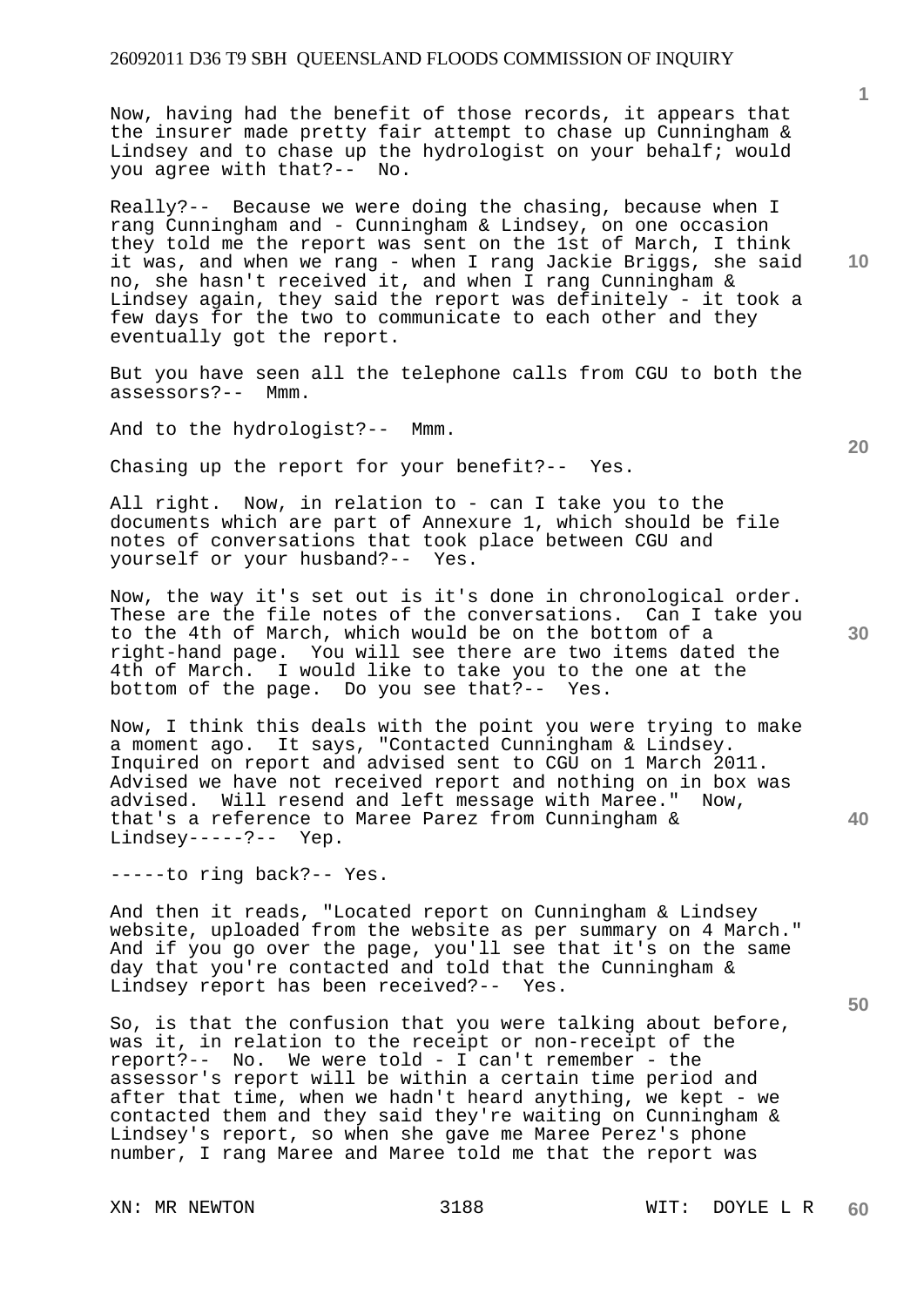## 26092011 D36 T9 SBH QUEENSLAND FLOODS COMMISSION OF INQUIRY

sent on the 1st of March. I rang Jackie back and Jackie said she didn't receive the report, so I rang Cunningham & Lindsey again, "Are you sure you sent it, because they haven't got it.", and I spoke to a few different people over a period of a day or two from Cunningham & Lindsey, and everyone gave me that the report was sent on the 1st of March, but - and we left messages for Maree to ring Jackie and for Jackie to ring Maree to try to get the two to talk to each other and to locate the report. That took a few days.

Well, on that version, the report was sent on the 1st of March, you think, but it is received by CGU on the 4th of March, as we now know?-- Yes, the report was E-mailed, according to Maree, on the 1st of March, and it wasn't until about the 4th that Jackie said she finally received it.

Well, there's no record in any of the material of the report having been received by anybody on the 1st of March. The first record that any of the evidence establishes is that it was received by CGU on the 4th of March, and I don't think you adduce anything to the contrary, as I understand. All right. Now, you would appreciate, I take it, that there's a limit to how much control the insurance company has on the capacity of its assessors and its hydrologists to complete their reports?-- Yes.

Yes. And you'll appreciate the disastrous circumstances with which assessors and hydrologists found themselves in the period of time we're talking about?-- Yes.

You were also told, I think - correct me if I am wrong - on the 8th of March - if you go to the list of conversations in Mr Merchant's affidavit - for instance, on page 6, if you go to the item which is the conversation on the 8th of March, which is only a matter of days after Worley Parsons were appointed - you will remember they were appointed on the 4th of March?-- Yes.

There's a conversation with you on the 8th of March where it says, "Discussed status with insured. Advised hydrology report could take three to four weeks." Do you see that?-- That's correct.

In fact, the hydrology report took about that length of time about a month. The instruction was dated the 4th of March and the report was received on the 6th of April. See that?-- Yes.

All right. So, you were aware that it was going to take about three or four weeks to have it completed, given the circumstances?-- No.

That's what you were told?-- We were told that a hydrologist would be in contact with us within three to four weeks.

That sounds like an even longer period of time. I think what you were told is that they hoped to have the report completed within three or four weeks?-- They spoke to my husband, so I

XN: MR NEWTON 3189 WIT: DOYLE L R **60** 

**20** 

**40** 

**50** 

**1**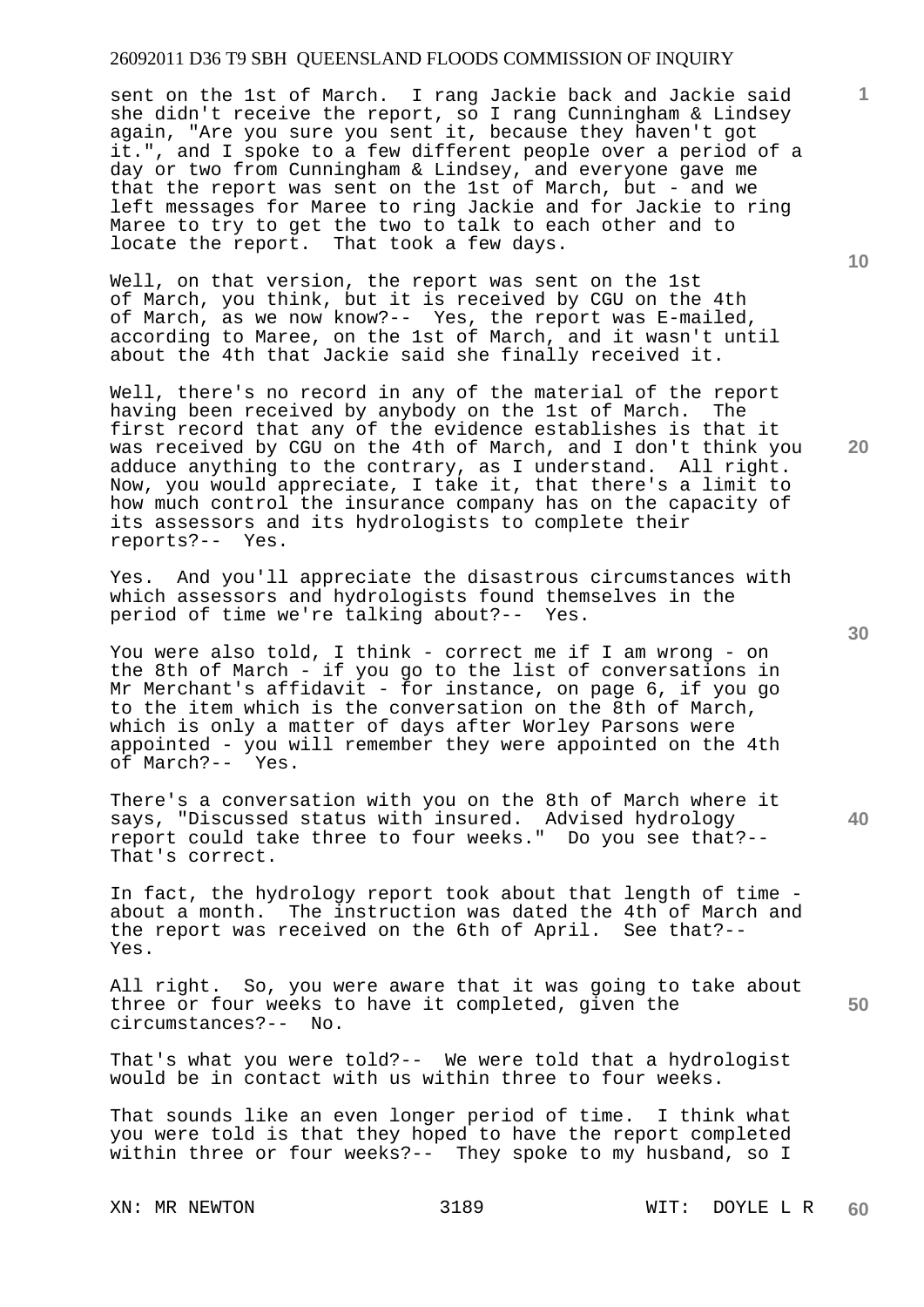couldn't-----

All right. Now, the only other matter to which I want to take you, Mrs Doyle, is the conversations that you, in fact, had with CGU, although counsel assisting has really taken you through them, but if you go to paragraph 6 of the statement of Mr Merchant, you will see - do you have that?-- Yes.

You will see that it sets out in detail all the telephone calls that were initiated by CGU, either to you or to Mr Doyle?-- That's correct.

The 27th of January, the 7th of February, the 24th of February, the 1st of March, the 3rd of March, the 4th of March, the 8th of March, the 21st of March, the 22nd of March - I'll exclude the 29th, because that seems to be the returning of a phone call. The 30th of March, the 1st of April and then the 6th of April?-----

**20**  COMMISSIONER: If it says "we advised", Mr Newton, how do you know who initiated the conversation?

MR NEWTON: It's been distinguished. The paragraph commences "we contacted".

COMMISSIONER: Sorry, I'm looking at the table.

MR NEWTON: I'm sorry, the introduction to the table says "We contacted Mr or Mrs Doyle".

COMMISSIONER: All right. So, those are all initiated by CGU?

MR NEWTON: Yes. Indeed the - I perhaps should explain the material for the Commission's benefit. What we have done and there's a number of sources for this, so I had to decide which one to go to rather than go to multiple sources - but the file notes of all the conversations are part of Annexure 1.

COMMISSIONER: I saw that.

MR NEWTON: That's the source document from which the affidavit was put together.

COMMISSIONER: So, from those have been selected the ones where CGU actually made the call.

MR NEWTON: Yes.

COMMISSIONER: I see.

MR NEWTON: And, in fact, the totality of the conversations are then disclosed in paragraph 12 of Mr Merchant's affidavit.

COMMISSIONER: I see that.

MR NEWTON: And it seems, on my calculation, your Honour, that there were 23 telephone communications from the time of the

**10** 

**1**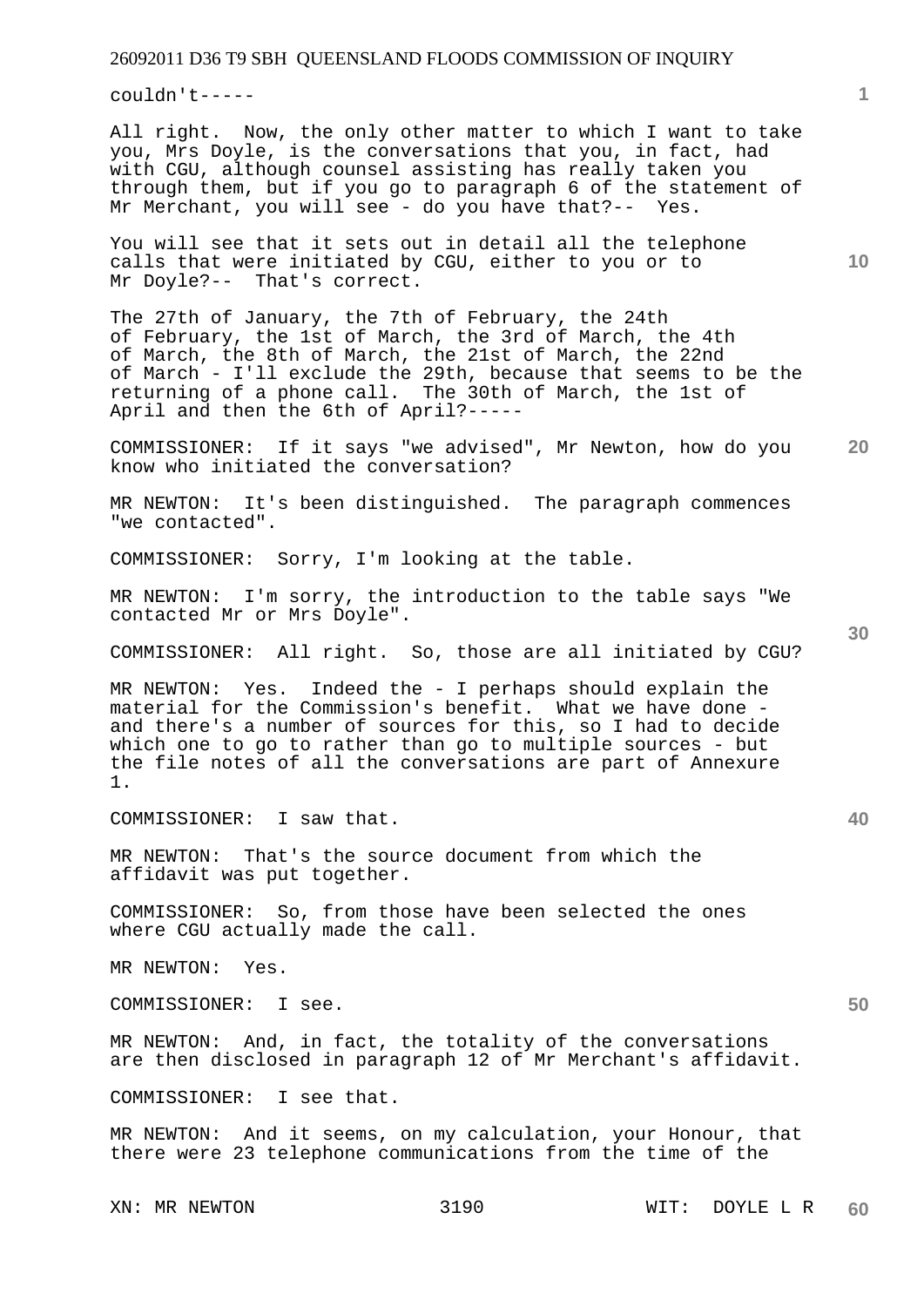### 26092011 D36 T9 SBH QUEENSLAND FLOODS COMMISSION OF INQUIRY

lodgement of the claim, 12 of which seem to have been initiated by CGU, for what that's worth. Would your Honour bear with me one moment? I have nothing further.

COMMISSIONER: Anybody got any questions? Mr Doyle?

**10**  MR DOYLE: I do, your Honour. Ms Doyle, you've got your sorry, can you hear me?-- Yes, I can.

Have you got your statement with you?-- Yes, I do.

Would you mind just turning, please, to page 6 and in paragraph 56 - when you get to it-----?-- Yes, I have.

-----you refer to some people insured with RACQ?-- That's correct.

Which should be RACQ Insurance, I'll tell you, but that doesn't matter. You say of those people they gave you a letter, which you exhibit to your statement?-- Yes.

I just want to clarify two things with you, please: in paragraph 56 you give an address-----?-- That's right.

-----for those people. If you look at the letter, please, which is four pages from the back of the exhibits, I think-----?-- Yes.

-----you will see it is addressed to number 49 of that street, rather than 39?-- Yes, sorry.

49 is the right address, isn't it?-- Yes.

You were obviously chatting to your neighbours from time to time throughout the whole of this process from when the flood hit to when - or probably to now?-- Yes.

**40**  That's the first thing. Secondly, if you'd go in your papers - that is, in the annexures to your statement - to your letter of the 3rd of May 2011 to CGU?-- Yes.

And if we're on the same page, so to speak, it finishes with you saying, "Please see attached report, photographs and appendix to support our claim." Is that the one you have?-- Yes.

**50**  And if you go through to some of those things, you've set out a table of properties flooded on Tuesday 11 January. If you'd turn through to that? It's a bit further on. That's the one. Ms Doyle, you can look on the screen if that's easier?-- Yes, I've got it.

Thank you. And that was part of your attachments to your letter of the 3rd of May?-- That's right.

And correcting the address of that person we were looking at

**1**

**30**